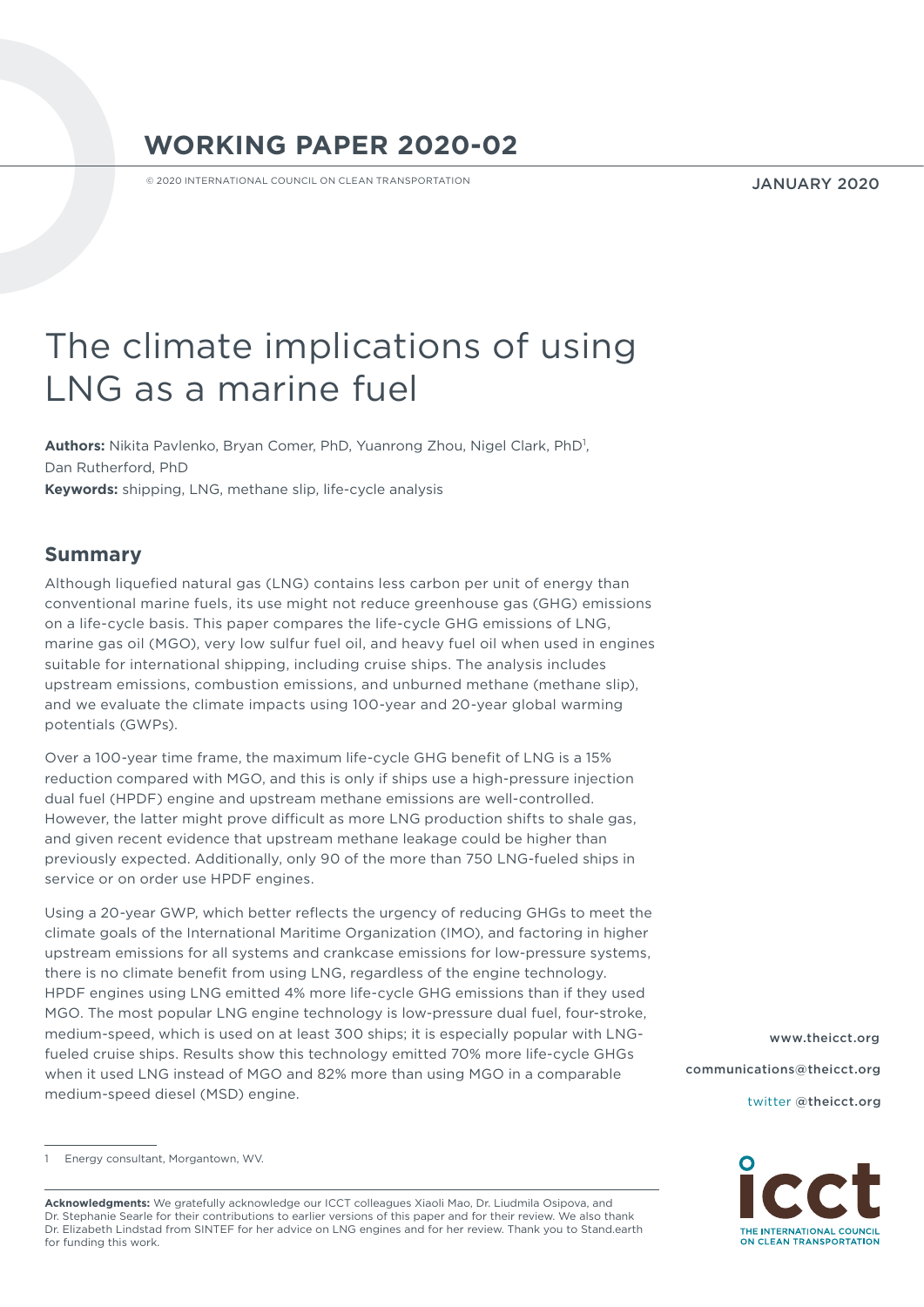Given this, we conclude that using LNG does not deliver the emissions reductions required by the IMO's initial GHG strategy, and that using it could actually worsen shipping's climate impacts. Further, continuing to invest in LNG infrastructure on ships and on shore might make it harder to transition to low-carbon and zero-carbon fuels in the future. Investing instead in energy-saving technologies, wind-assisted propulsion, zero-emission fuels, batteries, and fuel cells would deliver both air quality and climate benefits.

# **Background**

In 2018, the IMO adopted an initial strategy to reduce and eventually eliminate GHGs from the international maritime shipping sector. This transition will require using fuels that contain less carbon and, eventually, zero carbon. LNG contains less carbon per unit of energy than conventional marine fuels, which means that burning it emits less carbon dioxide (CO2). However, there are other GHG emissions to consider.

LNG consists mainly of methane. Over a 20-year time period, methane traps 86 times more heat than the same amount of CO<sub>2</sub>. If even a small amount of methane escapes anywhere along the process of extracting it from the earth and burning it in an engine, using LNG could emit more life-cycle GHGs than conventional fuels. Judging the climate implications of using LNG as a marine fuel therefore requires comparing the life-cycle GHG emissions of LNG to those of conventional marine fuels.

This is a timely issue. LNG represented less than 3% of ship fuel consumption in the years 2013 through 2015 (Olmer, Comer, Roy, Mao, & Rutherford, 2017), but more ships than ever are now using LNG. In 2019, there were 756 LNG-powered ships, of which 539 were LNG carriersup from 355 ships, including 309 LNG carriers, in 2012, according to internal ICCT analysis based on IHS (2019) data. As illustrated in Figure 1, the number of LNG-fueled ships of all kinds has increased steadily over the past decade, especially in the ferry, offshore, tanker, and container segments. New cruise ships are also being built with LNG engines. Additionally, LNG carriers, which use their cargo as fuel, continue to be built as global demand for LNG grows (see Figure 2).



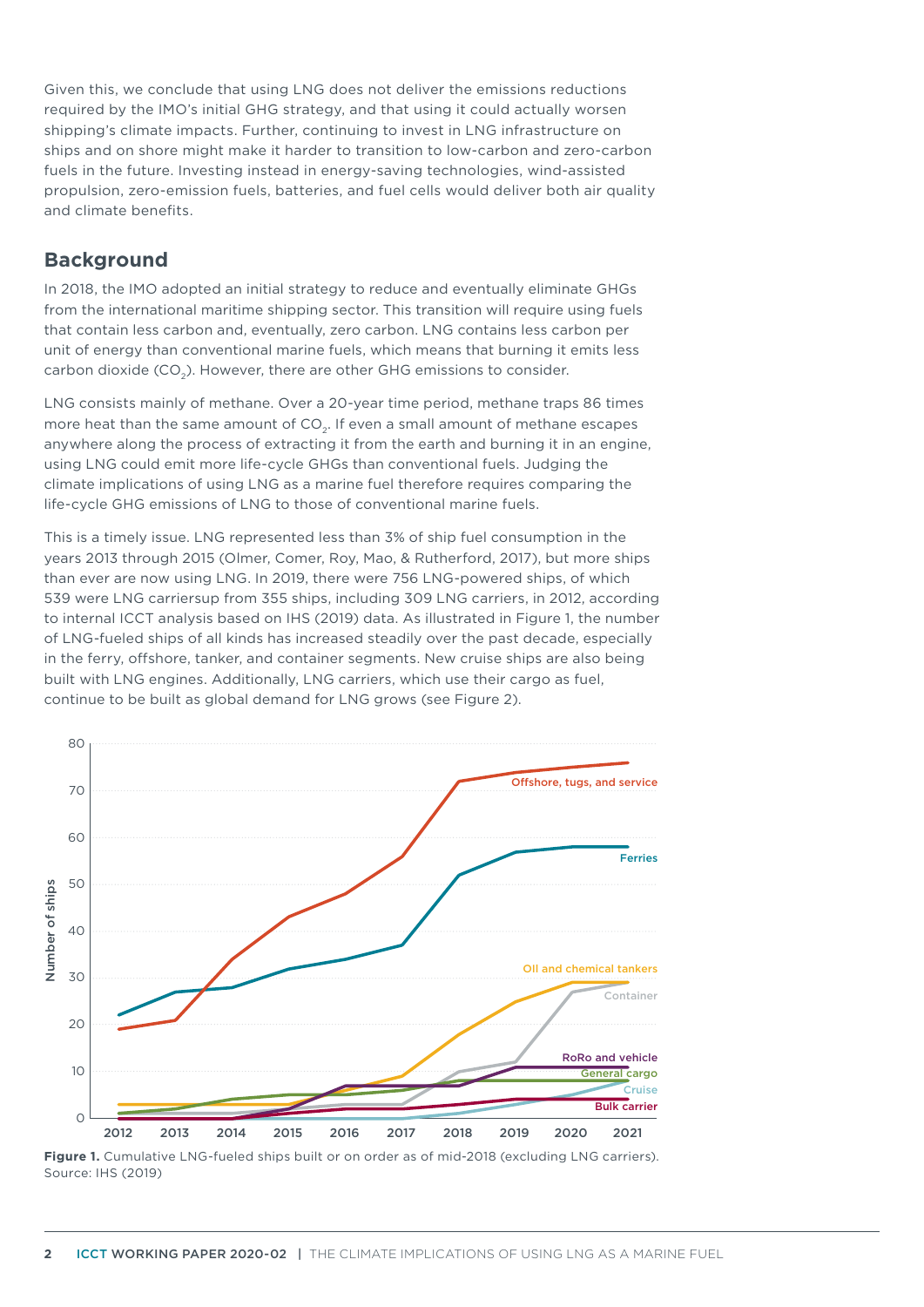

**Figure 2.** Cumulative LNG carriers built or on order as of mid-2018. Source: IHS (2019)

LNG is becoming popular for several reasons. First, it contains very little sulfur. Additionally, LNG engines are tuned to either emit low nitrogen oxide (NO $_{\mathrm{\mathrm{\mathsf{x}}}}$ ) emissions—at the cost of higher methane emissions in some cases—or to incorporate NO<sub>x</sub> reduction technologies such as exhaust gas recirculation (EGR) or selective catalytic reduction (SCR). These low sulfur oxide (SO<sub>x</sub>) and NO<sub>x</sub> emissions make LNG an attractive fuel for ships that operate in Emission Control Areas (ECAs), where ships must comply with more stringent air quality standards.

Second, LNG is, and has been, less expensive than MGO and is now in some regions cheaper than heavy fuel oil (HFO). Moreover, to comply with IMO's 2020 global sulfur limit, ships must either switch from HFO to more expensive very low sulfur fuel oil (VLSFO) or use HFO with a scrubber, if they have one installed. However, the use of scrubbers has recently come under intense scrutiny and is undergoing regulatory review due to concerns about both the reliability of these systems to deliver consistent air pollution compliance and because of the water pollution produced by open-loop operations. Increasing numbers of national, sub-national, and local regions have disallowed the use of open-loop scrubbers, including Malaysia, China, Singapore, and the port of Fujairah; the Panama Canal also recently banned the use of open-loop scrubbers. California disallows the use of all scrubbers—open-loop or closedloop—because of evidence that suggests that scrubbers may not result in equivalent emissions reductions as ECA-compliant fuels.

As of November 2019, VLSFO was nearly as expensive as MGO. LNG will likely remain less expensive than VLSFO in the future and might be less expensive than HFO, depending on how the price of HFO responds to the IMO's 2020 global sulfur limit (CE Delft et al., 2016). Therefore, some ship owners are finding that it makes economic sense to invest in an LNG-fueled ship.

In this paper, we compare the life-cycle GHG emissions of LNG, MGO, VLSFO, and HFO when used in engines suitable for international shipping, including cruise ships. We include upstream emissions, combustion emissions, and unburned methane (methane slip), and we evaluate climate impacts using 100-year and 20-year GWPs.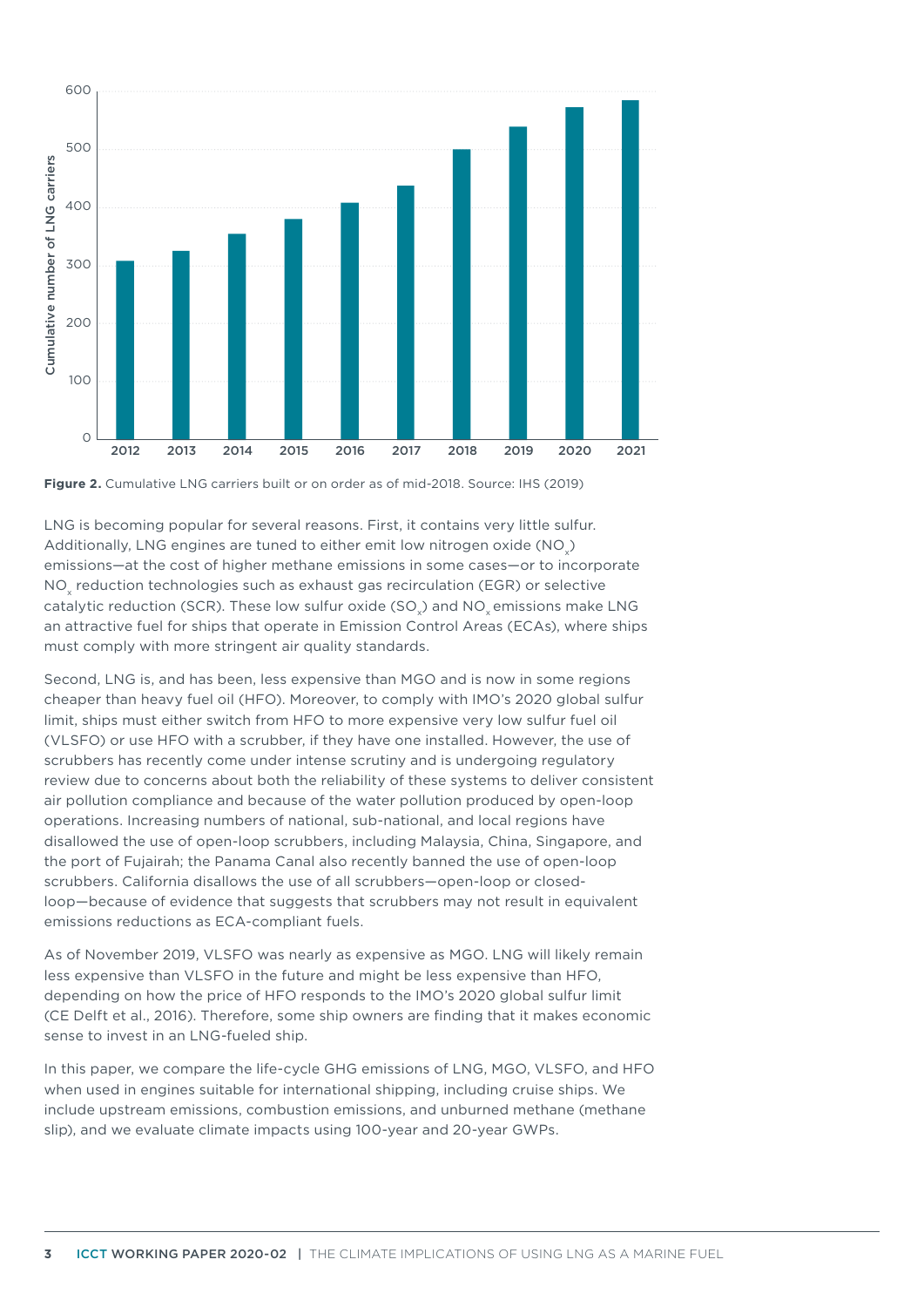#### Policy context

Several regional and global policy developments help explain the recent surge of interest in LNG as a marine fuel. These include stricter air pollution regulations, energy efficiency regulations, Arctic protection efforts, and climate concerns.

In addition to global fuel sulfur limits, stricter air pollution regulations for shipping are found in the four IMO-designated ECAs: the Baltic Sea, the North Sea, North America (United States and Canada with some polar regions excepted), and the U.S. Caribbean. LNG has been certified as a key compliance technology to reduce both SO<sub>.</sub>, which is regulated by a fuel quality requirement, and NO<sub>y</sub>, which is reduced through engine combustion improvement or exhaust aftertreatment. The Baltic Sea ECA in particular is supported by a Norwegian NO<sub>v</sub> fund that allows companies that make investments in NO $_\mathrm{\star}$ -reducing technologies to avoid taxation. LNG has been the major beneficiary of investments under the NO<sub>y</sub> fund (Bectas, Hubatova, & O'Leary, 2019; NOx Fondet, 2019). Importantly, Ushakov, Stenersen, and Einang (2019) observed that "it is quite often that engines appear to be 'overtuned' resulting in very low nitrogen oxides emission, far below the limit set by the standards" (p. 19). This overtuning, which involves leaner mixtures, would contribute to combustion methane slip. There are cases in which engines may emit low NO<sub>v</sub> or low methane, but not both simultaneously.

The IMO's Energy Efficiency Design Index (EEDI) regulations require new ships to become less carbon intensive over time. The EEDI regulates the amount of CO<sub>2</sub> that can be emitted to move goods or people a given distance. Because the EEDI currently only regulates CO<sub>2</sub>, ship owners who buy LNG-fueled ships have an easier time meeting the standards. This is because LNG emits approximately 25% less CO<sub>2</sub> than conventional marine fuels in providing the same amount of propulsion power. Until the IMO regulates GHGs, as it has signaled it will do under its initial GHG strategy (Rutherford & Comer, 2018), LNG will remain an effective way for ship owners to meet the standards. The EEDI applies to new ships, but the IMO is also working to regulate GHGs from the existing fleet. Concerns about stranded investments have been raised (Birkett, 2019). Additionally, investing in LNG infrastructure on ships and on shore can make it harder to transition to low-carbon and zero-carbon fuels in the future, sometimes referred to as "carbon lock-in" (Abbasov, 2019).

Another driver of LNG investment may be Arctic protection efforts. As the Earth warms, larger expanses of the Arctic are opening up for deep sea shipping. This, in turn, is driving year-on-year increases in traffic across the Northern Sea Route (Russian waters) and, to a smaller extent, the Northwest Passage (Canadian waters). Shipping and fishing are already a major source of black carbon (BC) near and in the Arctic (Comer, Olmer, Mao, Roy, & Rutherford, 2017a; Comer et al., 2017b), and governments and civil society are concerned about the ecological and climate impacts of increased Arctic shipping, especially BC emissions and the risks of an HFO spill (Comer et al., 2017b). In response, the IMO has called for proposals to regulate BC by 2021 and has agreed to develop a ban on using and carrying HFO as fuel in the Arctic; this ban could be in effect by 2023, and LNG could be used to comply with both policies.

Climate concerns also seem to be driving interest in LNG. While international maritime shipping is not explicitly included in the Paris Agreement, ratifying parties agreed that all sectors should make efforts to reduce GHG emissions consistent with limiting anthropogenic warming well below 2°C and aiming to limit warming to no more than 1.5°C. That principle subsequently spurred the IMO to develop its own climate strategy. Thus it is important to establish a comprehensive understanding of the life-cycle GHG emissions resulting from the use of LNG as marine fuel before significant investments in LNG infrastructure and newbuilds are made.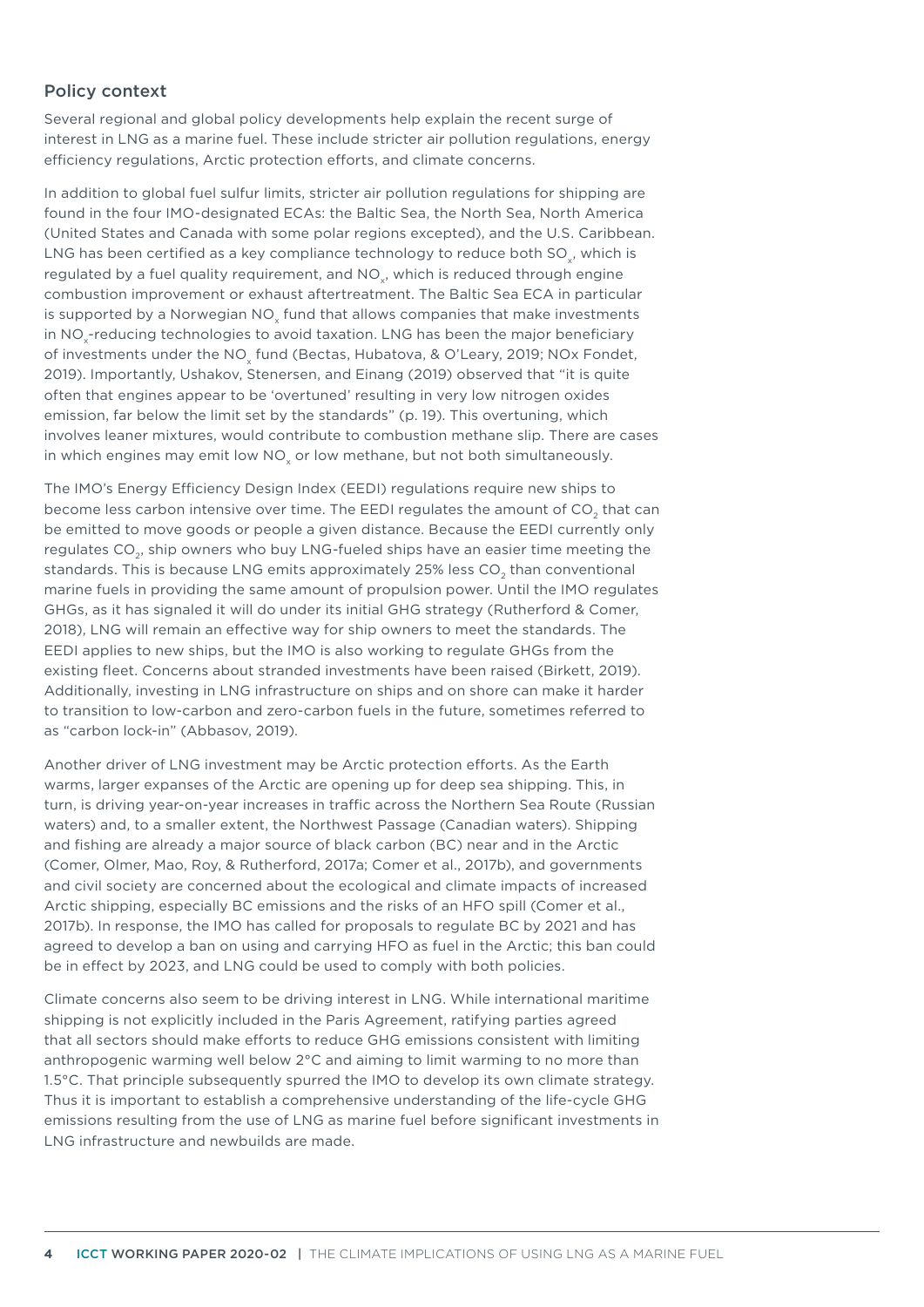Agreed to in April 2018, IMO's initial GHG strategy aims to peak GHG emissions as soon as possible, to reduce the carbon intensity of shipping by at least 40% by 2030 compared with 2008 levels, to reduce absolute GHG emissions from 2008 levels by at least 50% by 2050, and to eliminate GHGs from the sector as soon as possible and consistent with the Paris Agreement temperature goals (International Maritime Organization [IMO], 2018). This implies at least a 70% reduction from business-as-usual emissions in 2050 (Rutherford & Comer, 2018). LNG is viewed by some as a key bridge fuel for meeting those targets. However, there is upstream methane leakage and downstream methane slip from LNG that needs to be considered.

# **Methodology**

## Methane slip emission factor assumptions

Several ship engine technologies can use natural gas. Among them are:

- steam turbines
- lean burn spark-ignited (LBSI) engines, usually four-stroke, medium-speed
- low-pressure injection dual-fuel (LPDF) engines that are four-stroke, medium-speed
- LPDF engines that are two-stroke, slow-speed
- high-pressure injection dual-fuel (HPDF) engines that are two-stroke, slow-speed (medium-speed is being introduced)
- gas turbines

Each of these engine technologies emits unburned methane (methane slip). Unburned methane arises primarily from incomplete combustion and fuel concealed in crevices in the combustion chamber during compression. Lean mixtures injected at low pressure are associated with more methane slip than high-pressure injection.

For each engine technology, [Table 1](#page-5-0) describes the types of ships that use them, provides our assumptions for the amount of methane slip from each, and indicates whether we included the technology in our analysis. Methane slip emission factors are weighted to represent IMO's E2 or E3 test cycles. A full description of each technology and the literature that led to our methane slip assumptions is provided in Appendix B. For most engine technologies, the literature includes measurement campaign data on methane slip. However, for HPDF engines, only manufacturer-reported methane slip is available. This is explained in more detail in Appendix B.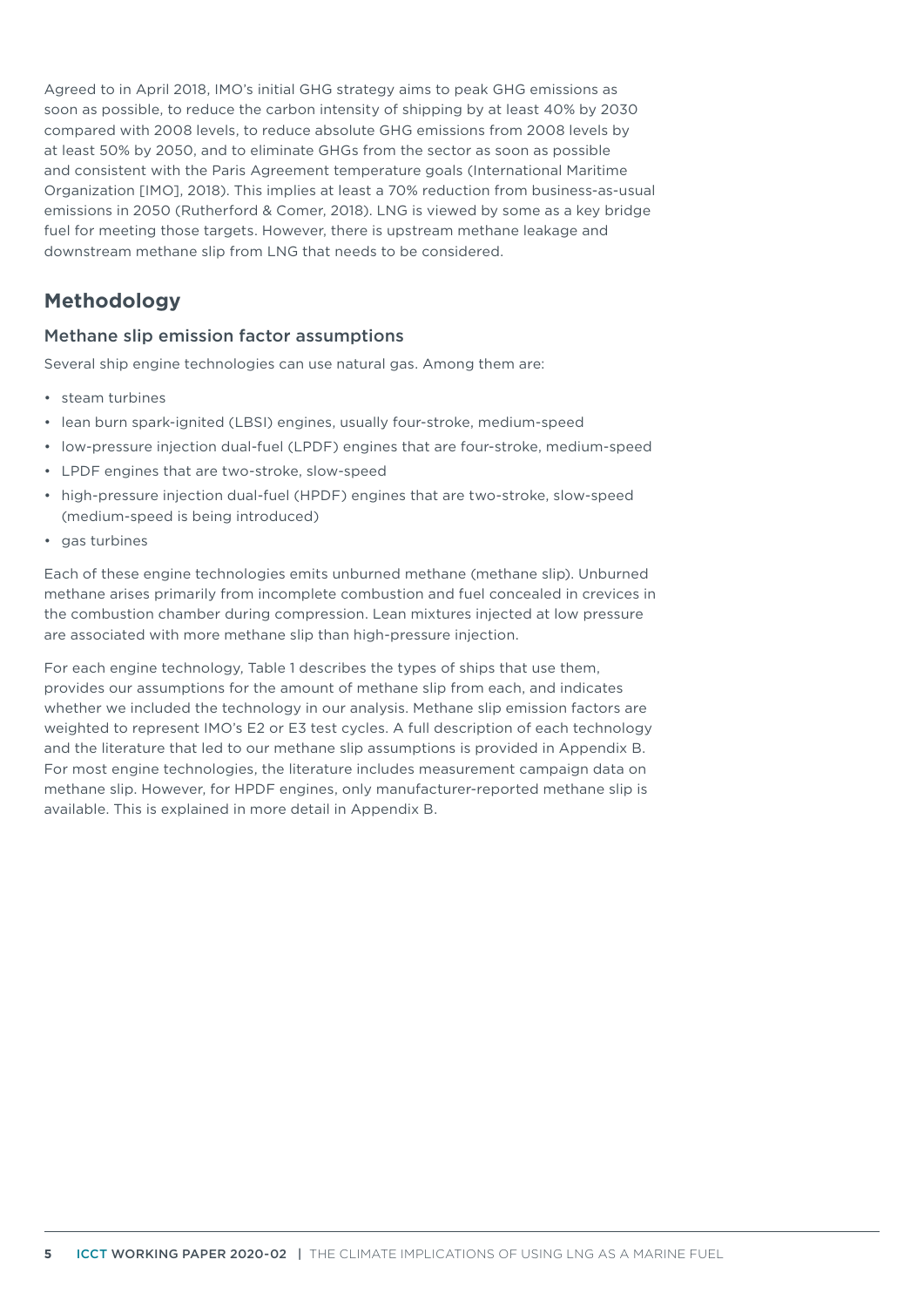<span id="page-5-0"></span>

|  |  |  |  |  | <b>Table 1:</b> LNG engines, the ships that use them, and our methane slip emission factor assumptions |
|--|--|--|--|--|--------------------------------------------------------------------------------------------------------|
|--|--|--|--|--|--------------------------------------------------------------------------------------------------------|

| <b>Engine</b><br>type <sup>a</sup>        | <b>Example ship types</b><br>(and engines)                                                                                                                                           | Ships in<br>operation and<br>on order as of<br>mid-2018 <sup>b</sup> | <b>Year with</b><br>the most<br><b>installations</b> <sup>b</sup> | <b>Thermal</b><br>efficiency<br>when using<br><b>LNG</b> <sup>c</sup> | <b>Methane slip</b><br>(gCH <sub>a</sub> /kWh) | Included in our<br>analysis?                                                                                                                               |
|-------------------------------------------|--------------------------------------------------------------------------------------------------------------------------------------------------------------------------------------|----------------------------------------------------------------------|-------------------------------------------------------------------|-----------------------------------------------------------------------|------------------------------------------------|------------------------------------------------------------------------------------------------------------------------------------------------------------|
| LBSI,<br>medium-<br>speed                 | Car/passenger ferries<br>mostly (e.g., Rolls-Royce/<br>Bergen C26:33L9PG),<br>offshore supply vessels<br>(OSVs), a few general cargo,<br>tugs, and roro vessels                      | At least 45                                                          | 2014                                                              | 48%                                                                   | 4.1                                            | No: has few<br>international shipping<br>or cruise ship<br>applications                                                                                    |
| LPDF,<br>medium-<br>speed.<br>four-stroke | LNG carriers mostly (e.g.,<br>Wärtsilä 12V50DF) with<br>some OSVs and car/<br>passenger ferries;<br>also used for LNG-fueled<br>cruise ships (e.g., MaK<br>16M46DF)                  | At least 300.<br>including<br>at least 13<br>cruise ships            | 2018                                                              | 48%                                                                   | 5.5                                            | Yes: has current and<br>future international<br>shipping and cruise<br>ship applications                                                                   |
| LPDF.<br>slow-speed,<br>two-stroke        | LNG carriers (e.g., Wärtsilä/<br>Winterthur Gas & Diesel<br>(WinGD) 5X72DF) and<br>mega container ships (e.g.,<br>Wärtsilä/WinGD 12X92DF).<br>Also, some oil and chemical<br>tankers | At least 50                                                          | 2020                                                              | 50%                                                                   | 2.5                                            | Yes: has current and<br>future international<br>shipping and cruise<br>ship applications                                                                   |
| HPDF,<br>slow-speed,<br>two-stroke        | LNG carriers (e.g., MAN-<br>B&W 5G70ME-C9-GI) as<br>well as container ships and<br>a few car carriers, general<br>cargo carriers, and a bulk<br>carrier                              | At least 90                                                          | 2018                                                              | 53%                                                                   | 0.2                                            | Yes; has current and<br>future international<br>shipping and cruise<br>ship applications                                                                   |
| <b>Steam</b><br>turbine                   | LNG carriers (e.g., Kawasaki<br>UA-400)                                                                                                                                              | At least 280                                                         | 2006                                                              | 28%                                                                   | 0.04                                           | No; has limited future<br>international shipping<br>applications and is an<br>older and less efficient<br>technology compared<br>with other LNG<br>engines |
| <b>Gas turbine</b>                        | High-speed ferries (e.g., GE<br>LM2500)                                                                                                                                              | At least 1                                                           | 2013                                                              | 37%                                                                   | 0.06                                           | No; has limited, if<br>any, international<br>shipping or cruise ship<br>applications and is less<br>efficient than other<br>LNG engines                    |

a LBSI means lean burn spark-ignited; LPDF means low-pressure injection, dual fuel; HPDF means high-pressure injection, dual fuel.

b Source: IHS (2019).

 $\mathop{\varepsilon}\nolimits$  For dual-fuel engines, thermal efficiency can be slightly lower when using conventional marine fuels.

## Estimating well-to-wake emissions for LNG relative to other marine fuels

For this analysis, we used the GREET (Greenhouse gases, Regulated Emissions, and Energy use in Transportation) model(Argonne National Laboratory, 2018) to estimate upstream emissions for LNG and conventional marine fuels. GREET provides a robust dataset of emissions related to fuel production and breaks them into various life-cycle phases; there is also the option to supplement with user data to assess the impact of various assumptions on a fuel's full well-to-wake (WtWa) GHG emissions. GREET is used widely by government agencies, industries, and academia because it is transparent, flexible, and contains high-quality data.

While the "downstream" (i.e., the hull-to-wake) emissions from LNG combustion in a given engine are consistent regardless of the source of the LNG, the "upstream" (i.e., well-to-hull) emissions can vary widely across LNG sources. Our literature review, presented in Appendix A, assesses the range of possible upstream life-cycle emissions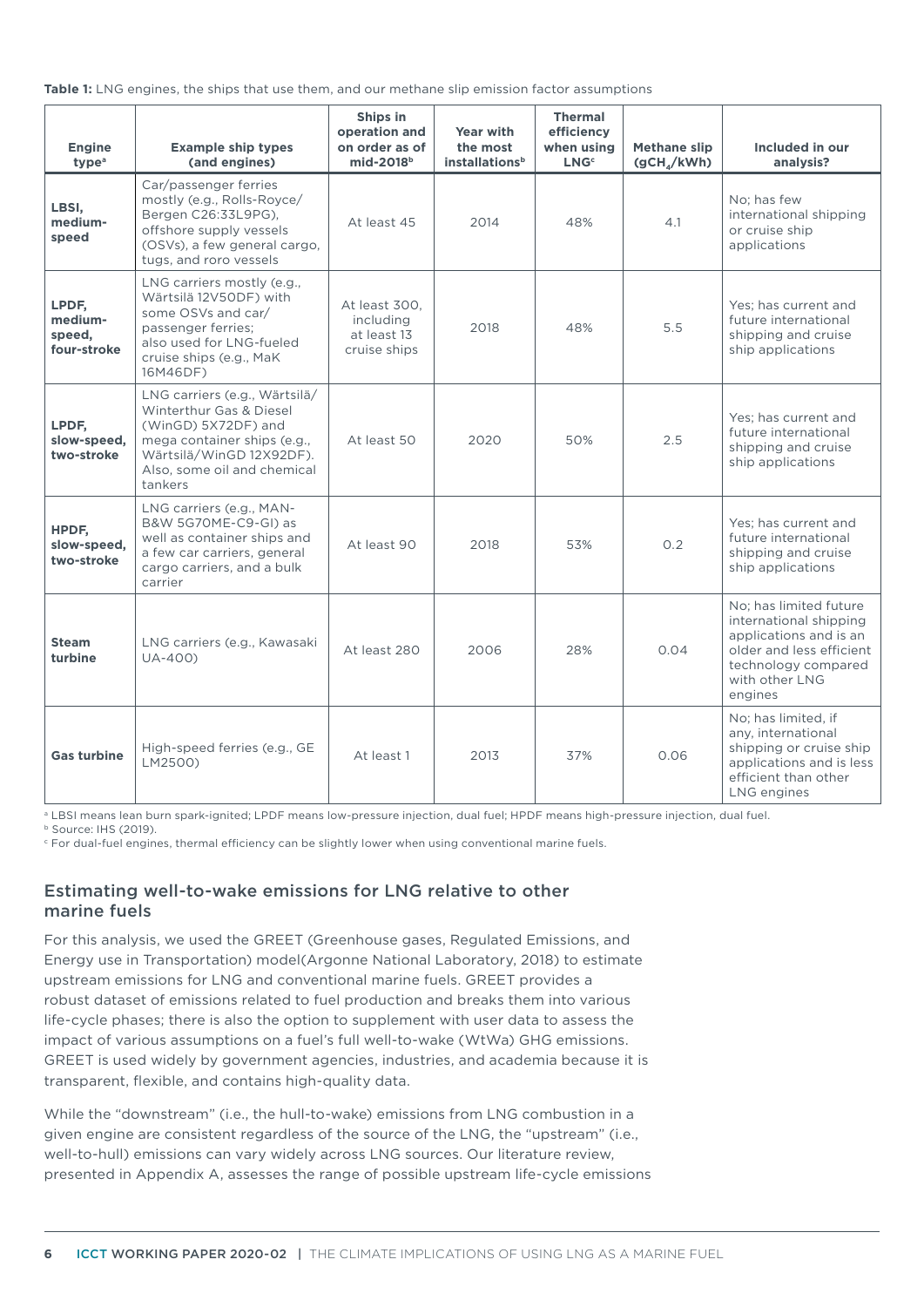for LNG. We found substantial variation depending on region of origin, processing assumptions, and transport distance. For this analysis, we used a representative upstream emission factor that reflects typical LNG production practices in the United States because we found that this mix results in well-to-hull (WtH) emissions in the middle of the range we found in the literature.

We used the Intergovernmental Panel on Climate Change (IPCC) Assessment Report 5 (AR5) 100-year and 20-year GWP factors for methane, which normalize the climate forcing impact of methane into  $CO$ , equivalents  $(CO, e)$ . Depending on the study, the 100-year GWP for methane in the AR5 can range from 28 to 36 (Balcombe, Speirs, Brandon, & Hawkes, 2018). This variation is created by two factors: First, fossil methane has a higher GWP than biogenic methane because the fraction that oxidizes into CO<sub>2</sub> in the atmosphere is treated as fossil CO<sub>2</sub> rather than biogenic CO<sub>2</sub>; this increases the GWP from 28 to 30. Second, one can consider methane's climate-carbon feedbacks by accounting for its impacts on other gases such as ozone  $(O_7)$  and hydroxyl (OH), which can slow the removal of GHGs from the atmosphere; this increases the GWP from 30 to 36. We therefore use a 100-year GWP of 36 in this analysis. The equivalent 20-year GWP is 86, which is also used in this analysis.

#### *Well-to-hull emissions from LNG and conventional marine fuels*

We use GREET's default assumptions for natural gas and petroleum extraction, which reflect a typical 2017 mix of fuel sources. For LNG, we assume a mix of conventional (48%) and shale gas (52%) produced in the United States and use the most recent baseline in the GREET model.2 For petroleum, we use the GREET default mix of crude sources, which includes domestic U.S. crude oil (57%), Canadian oil sands crude (10%), and conventional Canadian crude oil (10%); the remainder comes from the Middle East, Africa, and Latin America. For VLSFO, which is not modeled in GREET, we assume a weighted average of 20% HFO and 80% MGO to approximate the blend ratio needed to meet IMO's 2020 global sulfur limit of no more than 0.50%.

We summarize the WtH emissions from conventional marine fuels in Table 2. The emissions from each are broken down by the three primary GHGs attributable to fuel production and then totaled into CO<sub>2</sub>e using IPCC AR5 GWP values. HFO has the lowest WtH emissions because it requires less hydrogen and energy at the refinery for processing, and a lower share of refinery energy is allocated to it within the lifecycle analysis than for higher-quality products. LNG has higher WtH emissions than conventional fuels because of its higher upstream methane emissions, and these are primarily due to leakage from extraction, processing, and transport. The liquefaction phase also increases the energy demand and emissions attributable to LNG production, as this increases its emissions relative to natural gas supplied through pipelines.<sup>3</sup>

|                  | <b>HFO</b> | <b>VLSFO</b> | <b>MGO</b> | <b>LNG</b> |
|------------------|------------|--------------|------------|------------|
| CH <sub>4</sub>  | O.1        | O.1          | O.1        | O.3        |
| $N_2$ O          | O.O        | O.O          | O.O        | O.O        |
| CO <sub>2</sub>  | 10.7       | 12.9         | 13.5       | 11.0       |
| $CO2e(100-year)$ | 14.3       | 16.8         | 17.4       | 21.5       |
| $CO2e (2O-year)$ | 19.2       | 22.0         | 22.7       | 35.6       |

**Table 2:** Well-to-hull emissions for LNG and a selection of conventional marine fuels, in grams (g)/megajoule (MJ)

## *Source*: GREET (2018)

*Note*: GWP values from IPCC AR5 (IPCC, 2013)

<sup>2</sup> This analysis does not assume that all LNG would be sourced from the United States; rather, we use the upstream emission factor associated with LNG produced in the United States as our base case because it falls in the middle of the range of upstream emission factors described in Appendix A.

<sup>3</sup> Liquefaction is a process that cools natural gas to liquid form. Emissions from this process are described in Appendix A.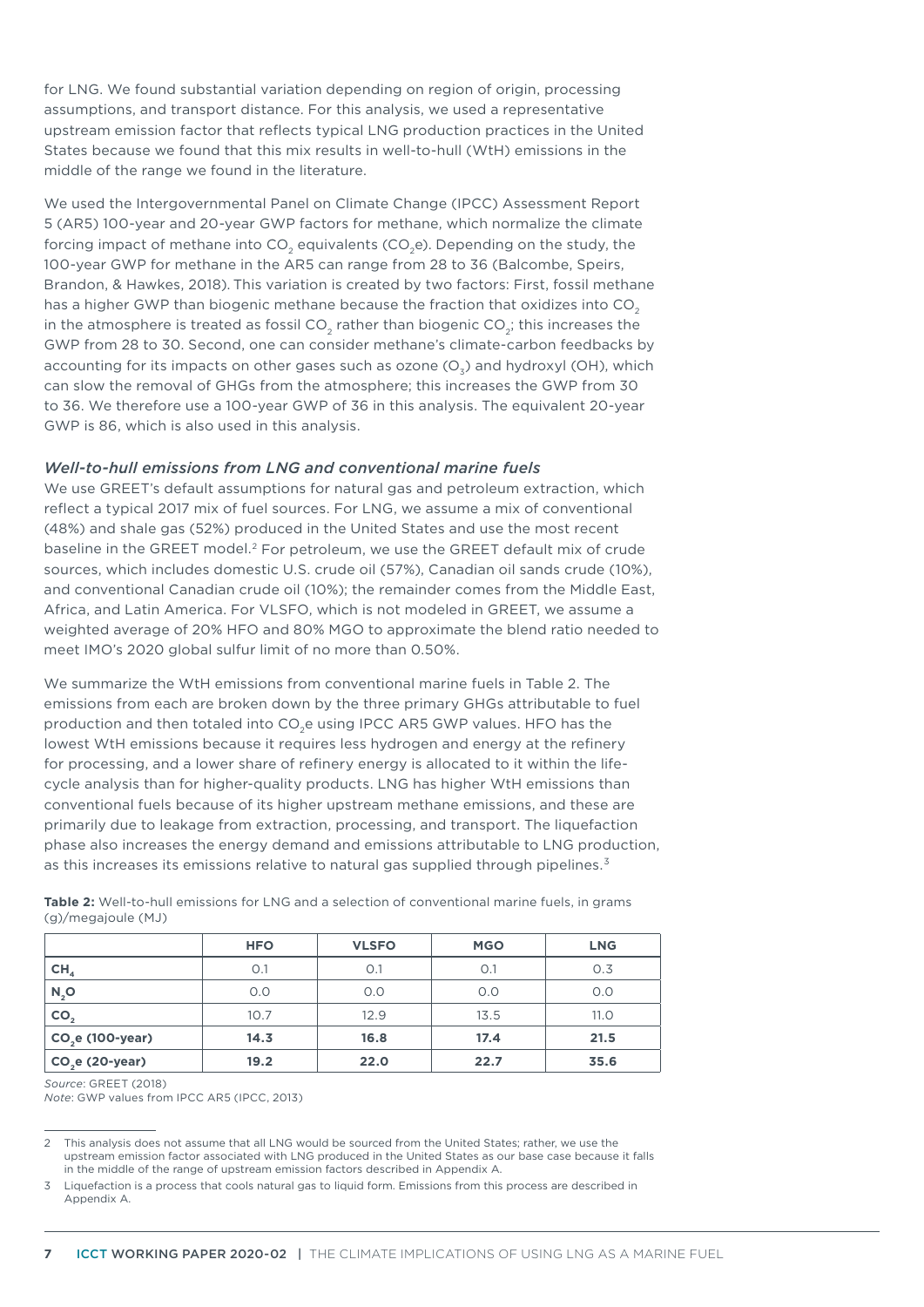#### *Hull-to-wake emissions from LNG and conventional marine fuels*

Hull-to-wake (HtWa) represents the emissions associated with burning the fuels in a given engine and [Table 3](#page-7-0) details these combustion emissions by fuel type. The  $CO<sub>2</sub>$ combustion emissions from GREET are a function of the carbon content of each fuel except for VLSFO, which we calculate as a 20:80 ratio of HFO and MGO, and for each fuel a portion of the carbon is emitted as volatile organic compounds (VOCs) and carbon monoxide (CO). Burning LNG generates the lowest amount of CO<sub>2</sub> on a per-MJ basis; conversely, HFO has the highest combustion emissions. Fossil fuel combustion also emits small quantities of nitrous oxide  $(N,Q)$  and methane  $(CH_A)$ , both of which are potent climate-forcing agents. The  $CH<sub>4</sub>$  amounts in [Table 3](#page-7-0) represent combustion emissions only; methane slip is a separate and additional source of methane emissions and was included in [Table 1](#page-5-0).

|                   | <b>HFO</b>    | <b>VLSFO</b>         | <b>MGO</b>           | <b>LNG</b>           |
|-------------------|---------------|----------------------|----------------------|----------------------|
| CH <sub>4</sub>   | $7.5x10^{-4}$ | $7.4 \times 10^{-4}$ | 7.5x10 <sup>-4</sup> | $1.8 \times 10^{-2}$ |
| $N_2$ O           | $3.9x10^{-3}$ | $3.8x10^{-3}$        | $3.9x10^{-3}$        | $1.6 \times 10^{-3}$ |
| CO <sub>2</sub>   | 80.1          | 75.6                 | 73.6                 | 56.5                 |
| $CO2e$ (100-year) | 81.2          | 76.6                 | 74.7                 | 57.5                 |
| $CO2e (20-year)$  | 81.2          | 76.7                 | 74.7                 | 58.4                 |

<span id="page-7-0"></span>**Table 3:** Hull-to-wake combustion emission factors by fuel (g/MJ fuel)

*Source*: GREET (2018)

*Note*: GWP values from IPCC AR5 (IPCC 2013)

[Table](#page-8-0) 4 contains the specific fuel consumption for the engines analyzed. We converted the grams per kilowatt-hour (g/kWh) specific fuel consumption reported by the manufacturers of the example engines listed in [Table 1](#page-5-0) to MJ of energy demand per kWh of delivered energy. Sources for specific fuel consumption of LNG and MGO come from engine manufacturers: for LPDF, medium-speed, four-stroke (Wärtsilä, 2019a); for LPDF, medium-speed, four-stroke cruise ship version (Caterpillar, 2016); for LPDF, slow-speed, two-stroke (WinGD, 2019); for HPDF, slow-speed, two-stroke (MAN Energy Solutions, 2018); for slow-speed diesel, two-stroke (MAN Energy Solutions, 2017); and for medium-speed diesel, four-stroke (Wärtsilä, 2019b). Specific fuel consumption for other fuels is based on assumed relative energy contents of 40 MJ/kg fuel for HFO, 41.8 MJ/kg fuel for VLSFO, 42.7 MJ/kg for MGO, and 50 MJ/kg for LNG. For HFO, we assumed that the fuel is used in conjunction with a scrubber system, necessitating an additional 2% energy consumption per kWh of delivered energy ('t Hoen & den Boer, 2015). The LPDF, slow-speed, two-stroke and HPDF engines require a small amount of MGO pilot fuel.

We estimated the 100-year and 20-year  $CO<sub>2</sub>e/kWh$  combustion emission factors for each engine-fuel pair by multiplying the specific fuel consumption listed in [Table](#page-8-0) 4 by the fuel-specific CO<sub>2</sub>e emission factors in [Table 3](#page-7-0). We then added the methane slip emissions from [Table](#page-5-0) 1, assuming a 100-year GWP for methane of 36 and a 20-year GWP of 86. The result is the total life-cycle GHG emissions for each engine-fuel pair.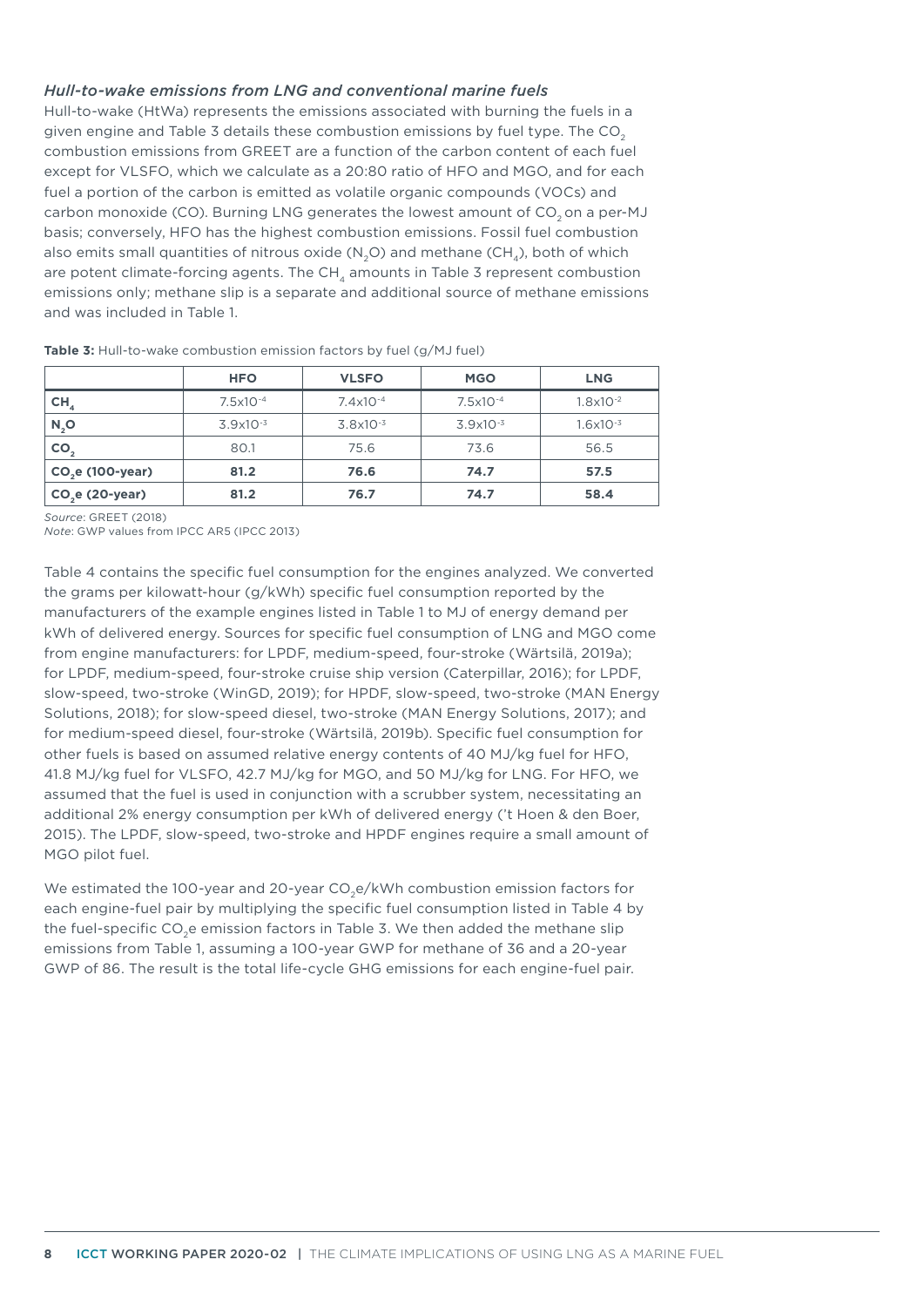#### <span id="page-8-0"></span>**Table 4:** Specific fuel consumption for analyzed engines

| <b>Engine type</b>               | <b>SFC</b>        | <b>HFO</b> <sup>a</sup> | <b>VLSFO</b> | <b>MGO</b> | <b>LNG</b>         |
|----------------------------------|-------------------|-------------------------|--------------|------------|--------------------|
|                                  | g/kWh             | 201                     | 188          | 184        | 149                |
| LPDF, medium-speed, four-stroke  | equivalent MJ/kWh | 8.03                    | 7.87         | 7.87       | 7.45               |
| LPDF, medium-speed, four-stroke, | g/kWh             | 199                     | 187          | 183        | 147                |
| cruise ship version              | equivalent MJ/kWh | 7.97                    | 7.81         | 7.81       | 7.37               |
|                                  | g/kWh             | 198                     | 186          | 182        | 142.3 <sup>b</sup> |
| LPDF, slow-speed, two-stroke     | equivalent MJ/kWh | 7.94                    | 7.78         | 7.78       | 7.12 <sup>b</sup>  |
|                                  | g/kWh             | 177                     | 167          | 163        | $130.7^\circ$      |
| HPDF, slow-speed, two-stroke     | equivalent MJ/kWh | 7.10                    | 6.96         | 6.96       | 6.54c              |
|                                  | g/kWh             | 180                     | 169          | 165        | N/A                |
| Slow-speed diesel, two-stroke    | equivalent MJ/kWh | 7.19                    | 7.05         | 7.05       | N/A                |
|                                  | q/kWh             | 188                     | 176          | 173        | N/A                |
| Medium-speed diesel four-stroke  | equivalent MJ/kWh | 7.52                    | 7.37         | 7.37       | N/A                |

a Includes a 2% energy consumption penalty for using scrubbers

b Requires an additional 0.8 g/kWh (0.034 MJ/kWh) of MGO pilot fuel

c Requires an additional 6.1 g/kWh (0.26 MJ/kWh) of MGO pilot fuel

#### *Higher methane scenario*

#### Higher upstream leakage

Researchers have devoted substantial effort in recent years to improving the measurement and mitigation of methane leakage from natural gas extraction, particularly for natural gas extracted from shale formations, which is a more technically demanding method of extraction. As shale has quickly grown to provide a majority of U.S. natural gas over the past decade, the climate implications of shale gas have grown in significance (Energy Information Administration, 2019). This section assesses the impact of higher leakage assumptions for both methane extraction (WtH) and LNG use (HtWa) on upstream methane emissions. For the HtWa phase of LNG use, we also include the emissions from crankcase leakage, as described in Appendix A.

Recent research suggests that methane leakage may be higher for shale gas than for conventional natural gas, largely due to the increased gas venting following high-volume hydraulic fracturing (Howarth, 2015). A review of peer-reviewed analyses by Howarth (2015) suggested the U.S. Environmental Protection Agency's (EPA) assumptions about the upstream methane leakage from shale gas may understate actual emissions. A recent analysis by Alvarez et al. (2018) used surface monitoring at facilities in conjunction with aircraft observations to assess methane leakage assumptions, and found that the U.S. natural gas industry overall has a leakage rate of 2.3%. That is more than 60% higher than the EPA's assumption of 1.4%.

We summarize the baseline EPA assumptions of upstream methane leakage from natural gas in Table 5. Due to the possibility of high upstream methane emissions changing our understanding of the relative climate impacts of LNG compared with conventional marine fuels, we also include a higher leakage scenario based on the analysis developed by Alvarez et al. (2018).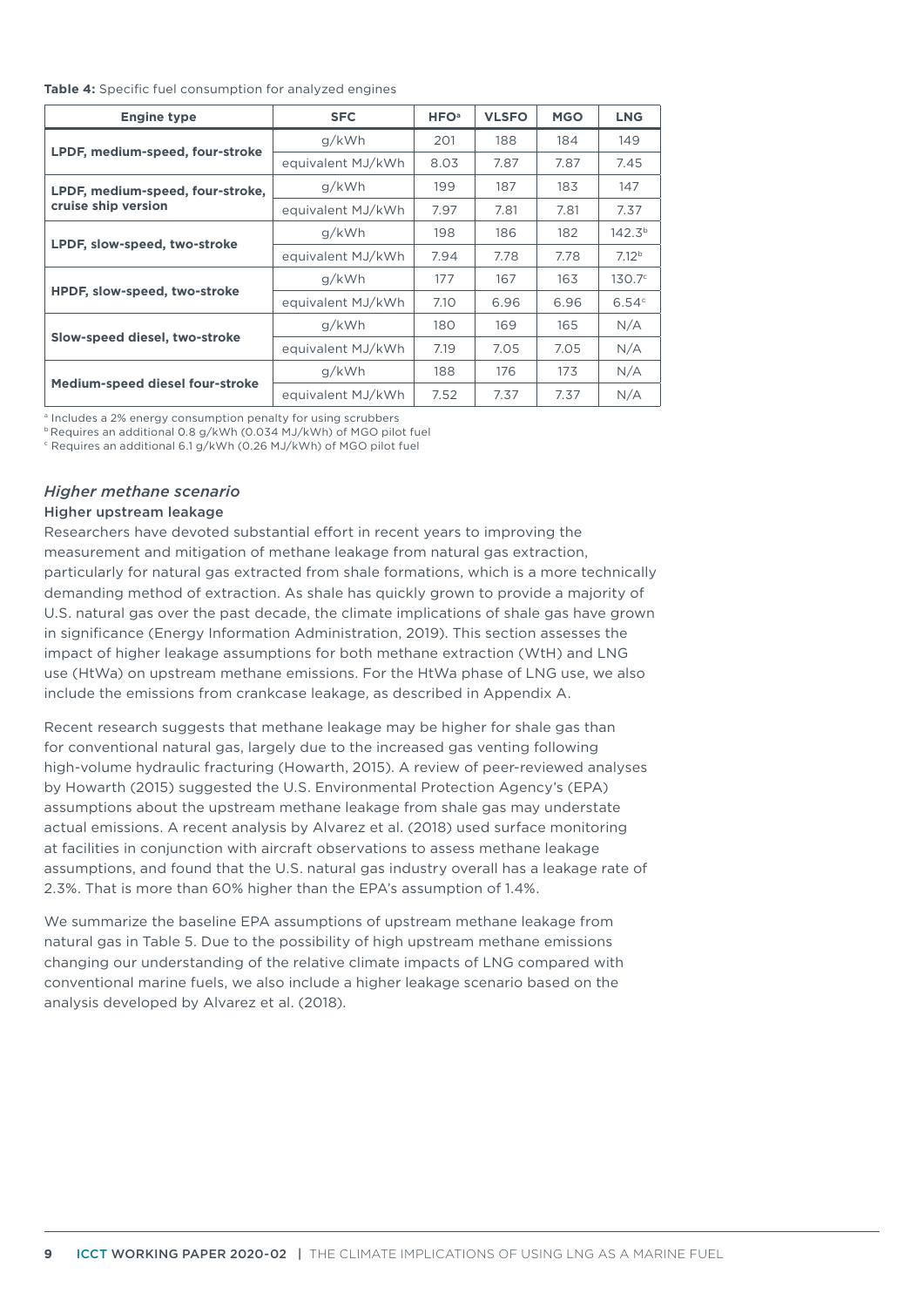#### **Table 5:** Upstream (well-to-hull) methane leakage assumptions

|                                 | U.S. conventional natural<br>gas (EPA) - used in conventional<br>portion of baseline | U.S. shale-derived natural<br>gas (EPA) - used in shale<br>portion of baseline | U.S. natural gas<br>(Alvarez et al., 2018) - used in<br>our higher methane scenario |
|---------------------------------|--------------------------------------------------------------------------------------|--------------------------------------------------------------------------------|-------------------------------------------------------------------------------------|
|                                 |                                                                                      | Leakage assumptions (gCH <sub>4</sub> /GJ natural gas)                         |                                                                                     |
| <b>Extraction</b>               | 129.9                                                                                | 133.2                                                                          | 203.1                                                                               |
| <b>Processing</b>               | 5.6                                                                                  | 5.6                                                                            | 9.0                                                                                 |
| <b>Transmission and storage</b> | 41.4                                                                                 | 41.4                                                                           | 57.3                                                                                |
| <b>Distribution</b>             | 18.4                                                                                 | 18.4                                                                           | 18.4                                                                                |
| <b>Total</b>                    | 195.3                                                                                | 198.6                                                                          | 287.8                                                                               |

*Source*: GREET (2018) and Alvarez et al. (2018)

\*Updated April 16, 2020 to fix transcription errors in the far right column.

We find that with the Alvarez et al. (2018) higher leakage assumptions, upstream LNG emissions increase by nearly 15% relative to the baseline EPA case. However, as combustion emissions are much larger than upstream emissions, this change only increases WtWa emissions (without methane slip) for LNG systems by 4% relative to the baseline case.

#### Higher downstream slip

Some low-pressure engines may have open crankcases that allow methane to escape without being burned. Our literature review suggests that crankcase losses could amount to 1 gCH $_{\rm q}$ /kWh. This is consistent with Caterpillar (2015) estimates for crankcase emissions, assuming 0.75% blow-by, as discussed in the literature review in Appendix A. We add 1 g/kWh of methane for each LPDF engine in this scenario.

## **Results**

In this section, we summarize our analysis of life-cycle GHG emissions for engines that are suitable for international shipping and cruise ships. We compared life-cycle GHG emissions from dual-fuel engines using LNG and conventional fuels. We also assessed life-cycle GHG emissions from slow-speed diesel engines (international shipping) and medium-speed diesel engines (cruise ships).

While most life-cycle assessments use 100-year GWP, we also considered the shortterm impacts of using LNG. Methane has an atmospheric lifetime of only 12.4 years—a fraction of the lifetime of  $CO<sub>2</sub>$  –but has a much larger impact on the climate in the nearterm. Recall from above that the 20-year GWP, which evaluates the climate-forcing impact of GHGs in a 20-year timeline, for methane is 86. Using this figure, the climate impact of LNG more than doubles.

Additionally, because shale gas is becoming more popular as a source for LNG and because actual methane leakage may be higher than reported (Alvarez et al. 2018), upstream emissions assumptions to date may be too low. Further, using low-pressure engines may result in unburned methane escaping from the crankcase that has not previously been assessed. For these reasons, we also assessed a scenario where the upstream methane leakage and the downstream methane slip are higher.

We present our results under four scenarios:

- 1. 100-year GWP
- 2. 20-year GWP
- 3. 100-year GWP with higher upstream leakage and crankcase emissions
- 4. 20-year GWP with higher upstream leakage and crankcase emissions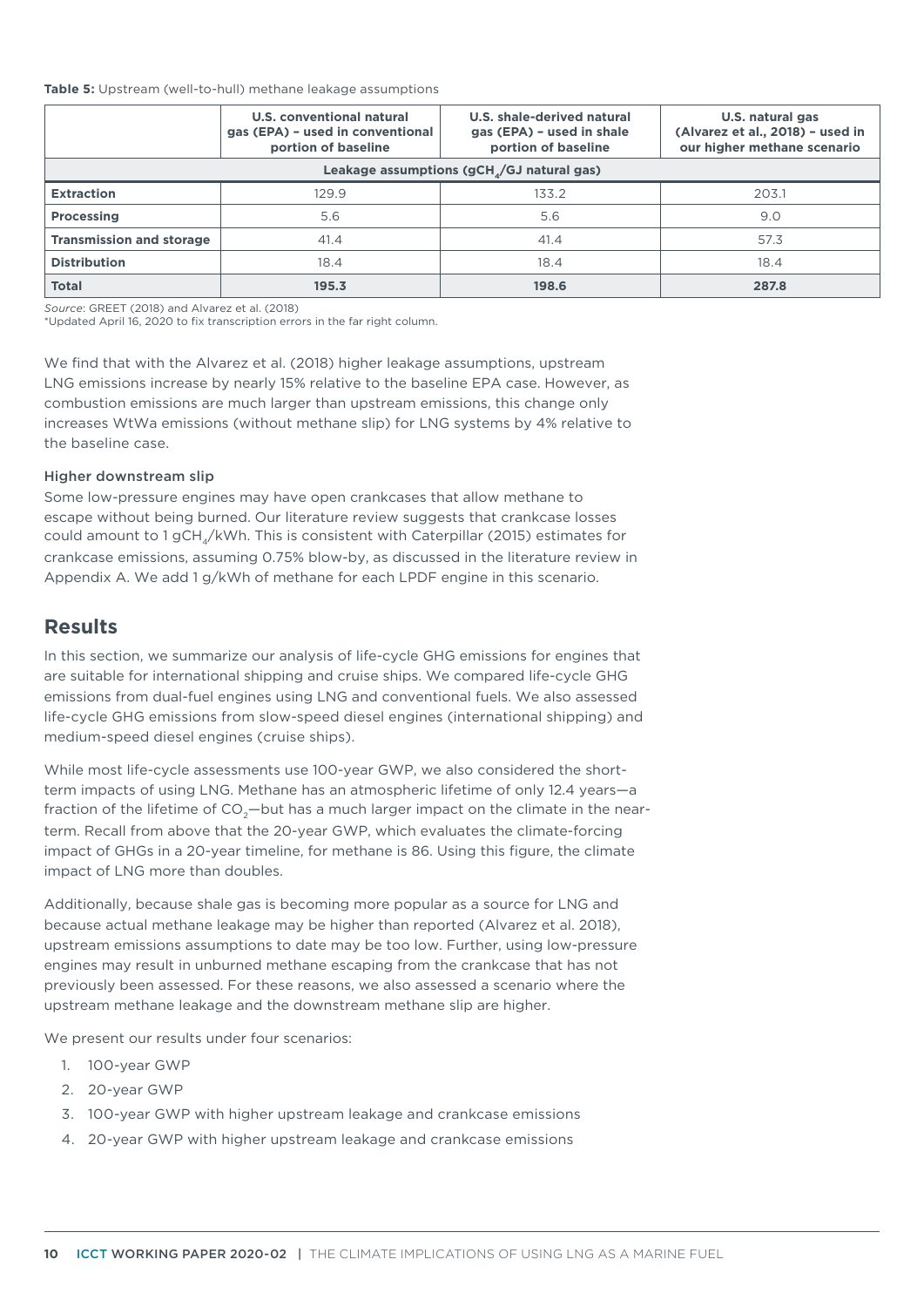## Life-cycle emissions considering long-term (100-year) and short-term (20-year) climate impacts

We compare life-cycle GHG using LNG and conventional marine fuels and organize the results by considering engines that are suitable for international shipping, including those more commonly used in cruise ships.

#### *International shipping*

As shown in [Figu](#page-10-0)re 3, accounting for only upstream (blue bars) and combustion emissions (brown bars) and ignoring methane slip, using LNG in dual-fuel engines would generate life-cycle emissions savings of between 16% and 21% relative to MGO on a 100-year timescale. When we add methane slip (orange bars), those savings erode or disappear. Considering a 100-year time frame, HPDF engines using LNG emit 15% fewer life-cycle GHG emissions compared with when they use MGO and compared with a slow-speed diesel (SSD) using MGO.4 LPDF slow-speed, two-stroke engines emit about 9% fewer life-cycle GHGs than MGO when using LNG; however, they emit about 1% more lifecycle GHGs than an SSD using MGO. LPDF mediumspeed, four-stroke engines emit 8% more lifecycle GHGs when they use LNG instead of MGO and 16% more compared to a 4-stroke medium-speed diesel (MSD) using MGO, as shown in [Figure](#page-12-0) 5.



<span id="page-10-0"></span><sup>\*</sup>SSD has similar life-cycle emissions as HPDF for conventional fuels. **Figure 3:** Life-cycle GHG emissions by engine and fuel type, 100-year GWP

Using a 20-year GWP, the only engine type that has lower life-cycle emissions using LNG is the HPDF, and here the emissions savings are relatively small: 3% lower than when it uses MGO (as well as compared with an SSD engine using MGO). Using LNG in either LPDF technology results in much higher life-cycle emissions on a 20-year basis: 17% higher than using MGO for LPDF slow-speed, two-stroke and 52% higher than using MGO for LPDF medium-speed, four-stroke. Using LPDF slow-speed, two-stroke with LNG emits 30% more lifecycle GHG emissions than an SSD using MGO. An LPDF medium-speed, four-stroke emits 62% more lifecycle GHG emissions than an MSD using MGO (see [Figure](#page-12-1) 6).

<sup>4</sup> We found that, for conventional fuels, SSD engines emit similar lifecycle emissions as HPDF engines; as such, SSD is excluded from the figure to save space.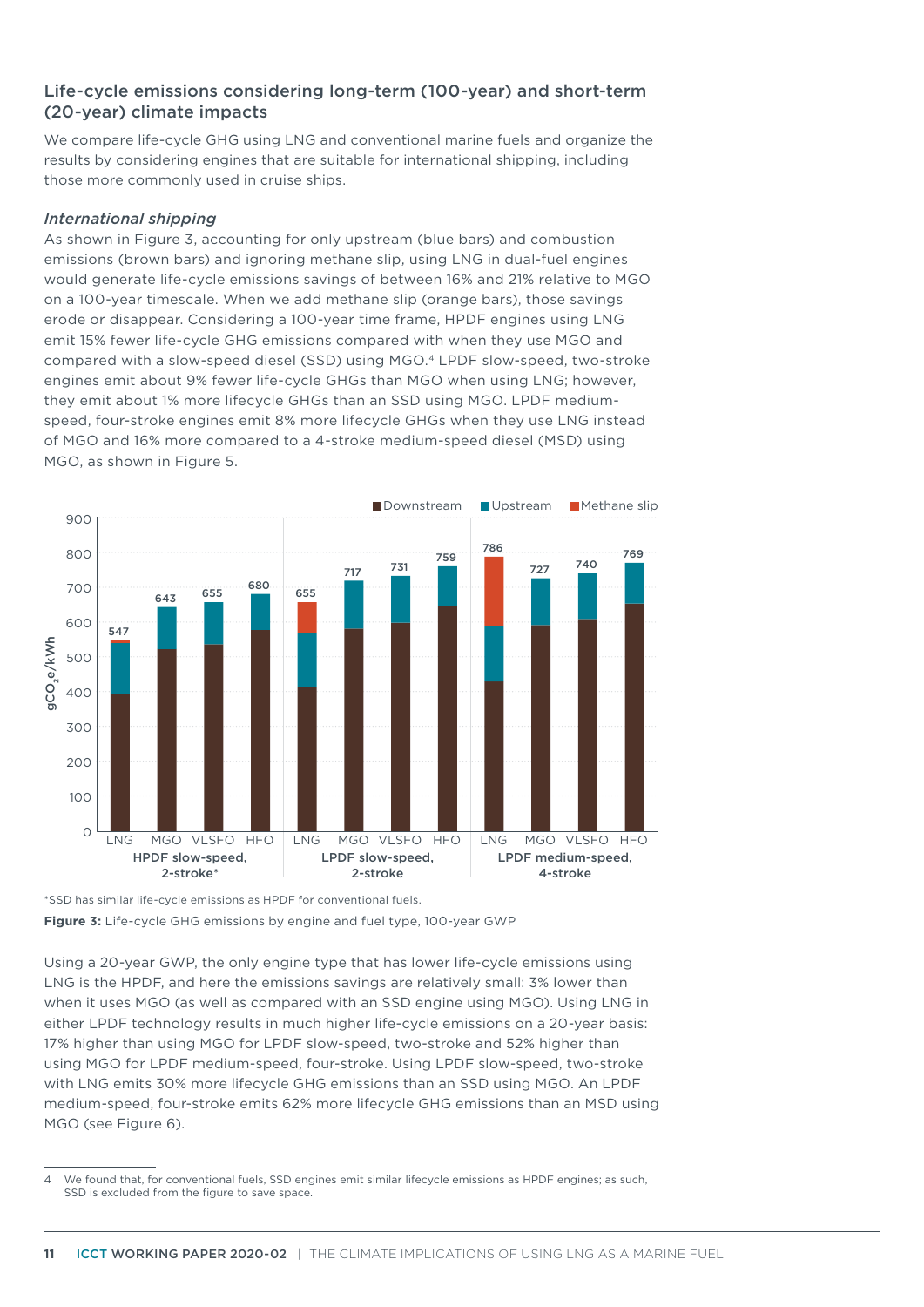

\*SSD has similar life-cycle emissions as HPDF for conventional fuels. **Figure 4.** Life-cycle GHG emissions by engine and fuel type, 20-year GWP

#### *Cruise ships*

For cruise ships, we compare LNG and conventional fuels in both LPDF medium-speed, four-stroke engines and medium-speed, four-stroke marine diesel engines. Because low-pressure injection engines emit higher amounts of unburned methane than highpressure injection engines, using LNG emits more GHGs than conventional fuels on a timescale of 100 years, where it is 8% more than MGO, as shown in [Figure](#page-12-0) 5, as well as on a timescale of 20 years, where it is 52% more than MGO, as illustrated in [Figure](#page-12-1)  6. Also, using the LPDF medium-speed, four-stroke engine with conventional marine fuels emits more life-cycle GHG emissions than a similar marine diesel engine. While the LPDF's thermal efficiency of 48% when using LNG is the same as the marine diesel engine, the LPDF's thermal efficiency drops to 46% when using conventional fuels. This explains the higher combustion and, therefore, life-cycle emissions compared with the marine diesel engine.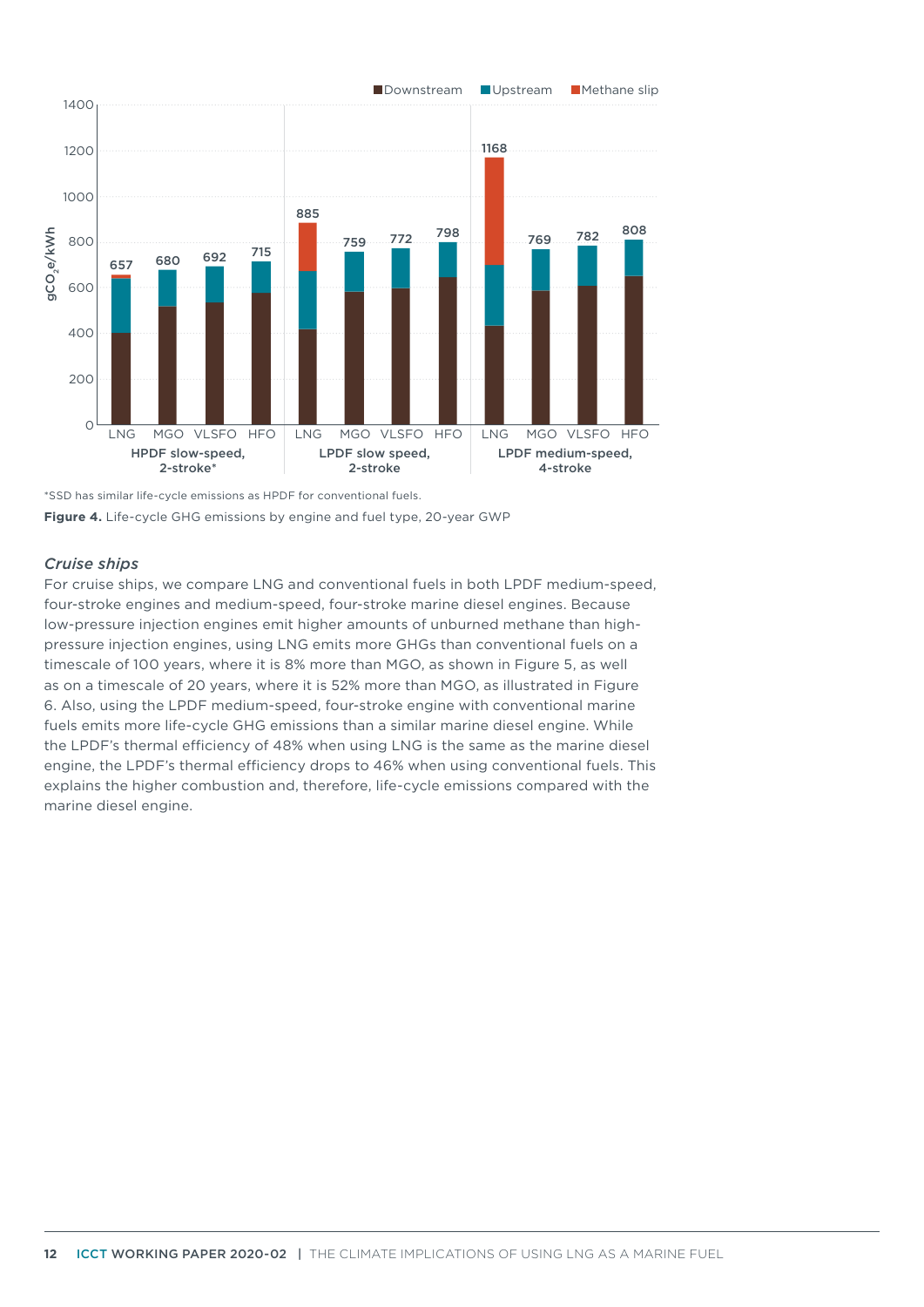

<span id="page-12-0"></span>**Figure 5:** Life-cycle GHG emissions by fuel type for engines suitable for cruise ships, 100-year GWP



<span id="page-12-1"></span>

# Life-cycle emissions using higher leakage and crankcase assumptions

## *International shipping*

Using a 100-year GWP, higher upstream methane emissions reduce the life-cycle GHG savings of an HPDF using LNG compared with MGO from 15% to 12%, as shown in [Figure 7](#page-13-0). The impact is greater for low-pressure injection engines, which can have crankcase methane emissions. LPDF, slow-speed, two-stroke engines using LNG see their life-cycle emissions savings compared with MGO reduced from 9% to less than 1%. Note, however, that using LNG in the LPDF slow-speed, two-stroke engine emits 10% more lifecycle GHGs than an SSD using MGO. For LPDF, medium-speed, four-stroke engines, higher methane emissions mean that life-cycle emissions using LNG are 16%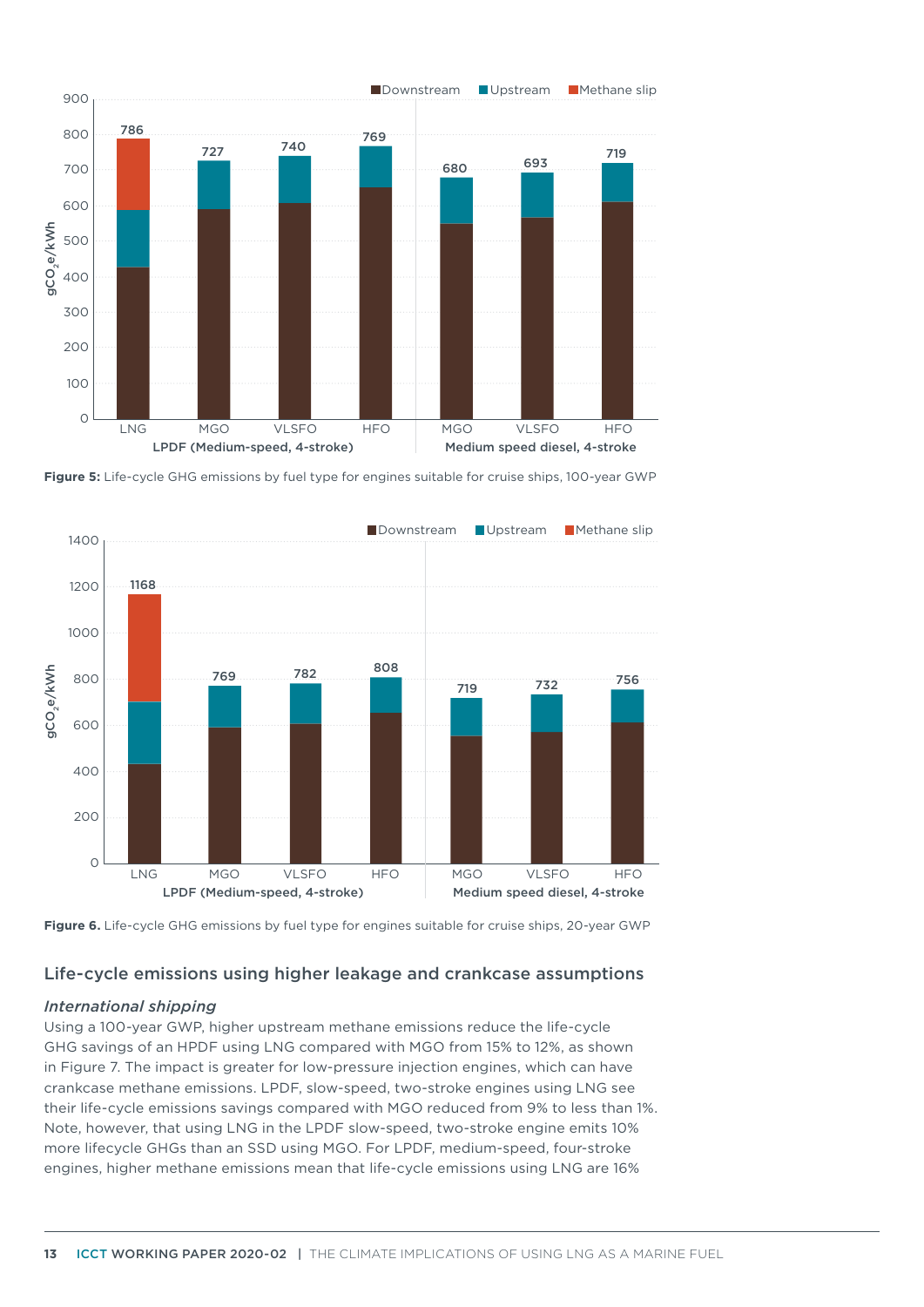higher than MGO instead of 8% higher under the base scenario. It also emits 24% more lifecycle GHG emissions than an MSD using MGO.

Using a 20-year GWP, we find that using LNG as a marine fuel has no short-term climate benefit when combined with a trend toward higher upstream methane emissions and crankcase emissions. HPDF engines, which were the only engine to have lower life-cycle emissions than when they operated on MGO in the higher leakage scenario when 100-year GWP was used, emit 4% more than MGO using a 20-year GWP, as shown in [Figure](#page-14-0) 8. HPDF engines do not have crankcase emissions, so this result is purely a consequence of higher upstream emissions. Using a 20-year GWP for LPDF engines, which can have crankcase methane emissions, we find they emit 35% (slowspeed, two-stroke) to 70% (medium-speed, four-stroke) greater GHGs on a life-cycle basis than when they use MGO. In all cases, an SSD using MGO emits the lowest amount of lifecycle GHG emissions. Specifically, an LPDF, slow-speed, two-stroke using LNG emits 50% more lifecycle GHG emissions than an SSD using MGO. An LPDF, medium-speed, four-stroke using LNG emits 82% more lifecycle GHG emissions than an MSD using MGO.



\*SSD has similar life-cycle emissions as HPDF for conventional fuels.

<span id="page-13-0"></span>**Figure 7:** Life-cycle GHG emissions by engine and fuel type, 100-year GWP, higher methane scenario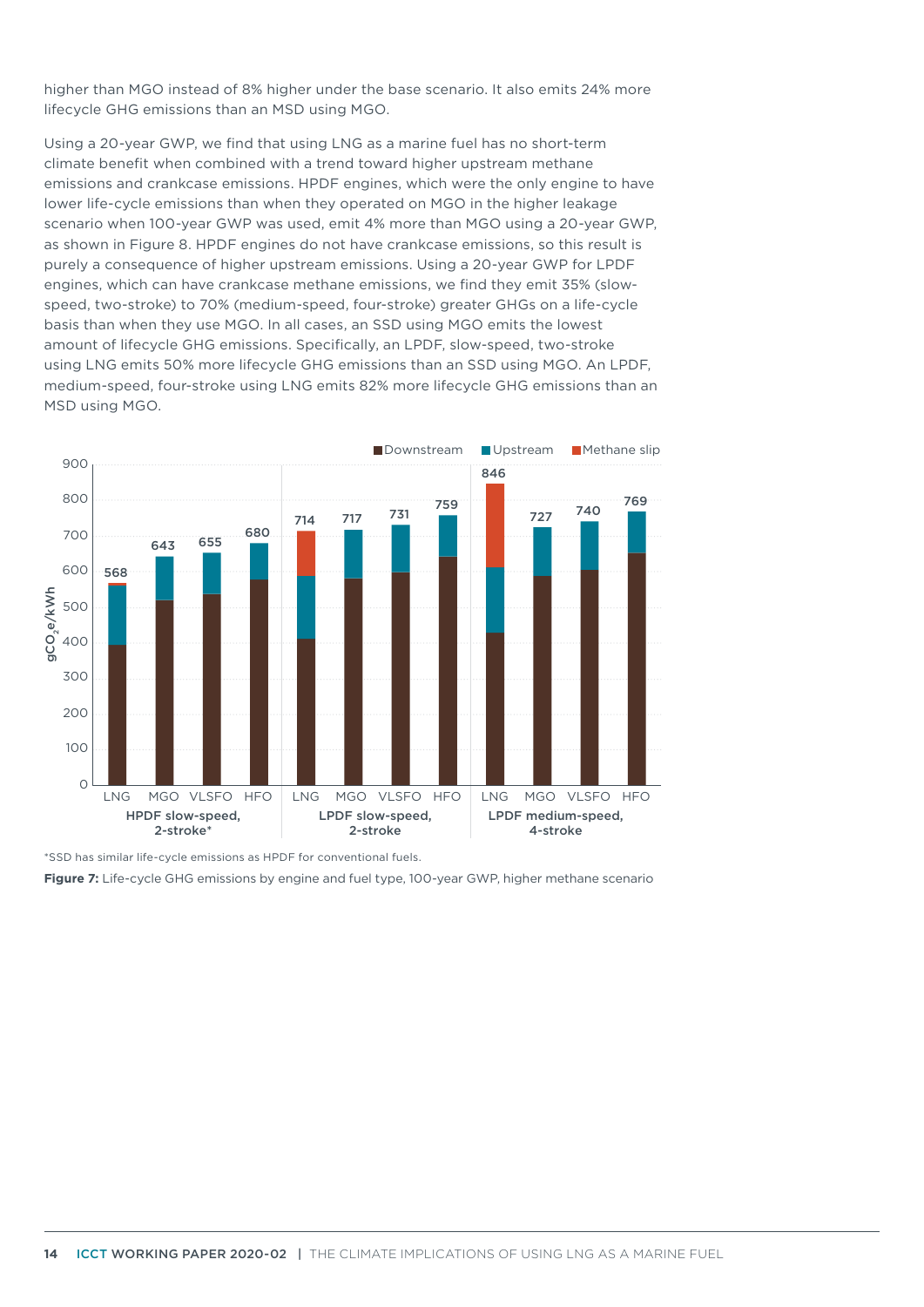

<sup>\*</sup>SSD has similar life-cycle emissions as HPDF for conventional fuels.

<span id="page-14-0"></span>

#### *Cruise ships*

For cruise ships, when we consider higher upstream emissions and crankcase emissions, we find that using LNG in a LPDF four-stroke, medium-speed engine emits 16% more life-cycle GHGs than if it used MGO on a 100-year time frame and 70% more on a 20-year time frame. Comparing it to an MSD using MGO, using LNG in an LPDF four-stroke, medium-speed engine emits 50% to 82% more life-cycle GHGs on 100-year and 20-year time frames, respectively. Like before, we also find that using the LPDF engine with conventional marine fuels emits more life-cycle GHG emissions than a similar marine diesel engine.



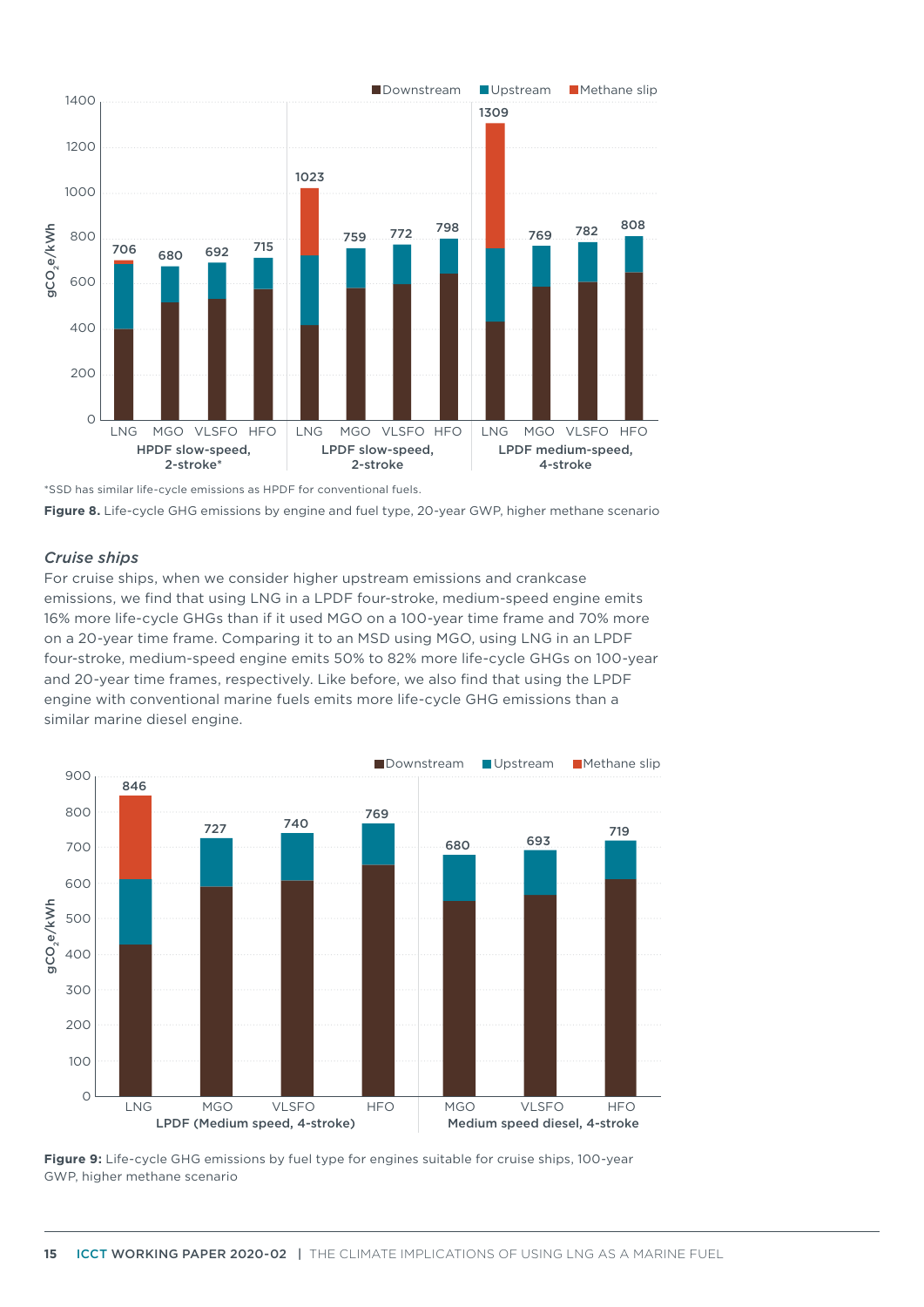



# **Discussion**

Our results are sensitive to the choice of GWP (100-year or 20-year) and assumptions about upstream emissions and downstream methane slip. In comparing our results against others, we keep these parameters in mind.

Thinkstep (2019) and Lindstand (2019) are two recent analyses that examined the life-cycle GHG impacts of using LNG instead of conventional marine fuels. There are differences in key parameters among Thinkstep (2019), Lindstad (2019), and this study. While all three studies consider 100-year and 20-year GWPs, Thinkstep (2019) focused on 100-year GWP scenarios and included 20-year GWPs only for sensitivity analysis. Lindstad (2019), like us, draws conclusions using 100-year and 20-year GWPs, noting that 20-year GWPs better reflect the urgent need to reduce GHG emissions.

Regarding upstream emissions, our base assumption of 100-year GWP and wellcontrolled upstream emissions is 21.5 gCO<sub>3</sub>e/MJ, 16% higher than the Thinkstep (2019) and Lindstad (2019) studies. However, our assumption for upstream MGO emissions (17.4 gCO<sub>2</sub>e/MJ) is 20% higher than those studies (14.4 gCO<sub>2</sub>e/MJ). Our assumptions, therefore, make it easier for LNG to emit fewer life-cycle GHG emissions than MGO compared with Thinkstep (2019) and Lindstad (2019). We assume 20% higher upstream emissions than Thinkstep for VLSFO (16.8 gCO<sub>2</sub>e/MJ in our study compared with 14.0). We also assume 6% higher upstream HFO emissions than Thinkstep (14.3 gCO<sub>2</sub>e/MJ compared with 13.5) and 49% higher than Lindstad (9.6  $gCO<sub>e</sub>/MJ$ ), who argues that HFO should be considered a byproduct because modern refineries are built to convert all crude into distillates and, from 2020, HFO will come from older refineries. Therefore, refining emissions should not be attributed to HFO. In our view, refining emissions should be included as part of HFO's upstream emissions because HFO is a product with economic value and demand for HFO will continue beyond 2020, especially as more ship owners install scrubbers.

Regarding methane slip, our assumptions tend to fall between Thinkstep (2019) and Lindstad (2019), except for HPDF engines, where we assume higher slip than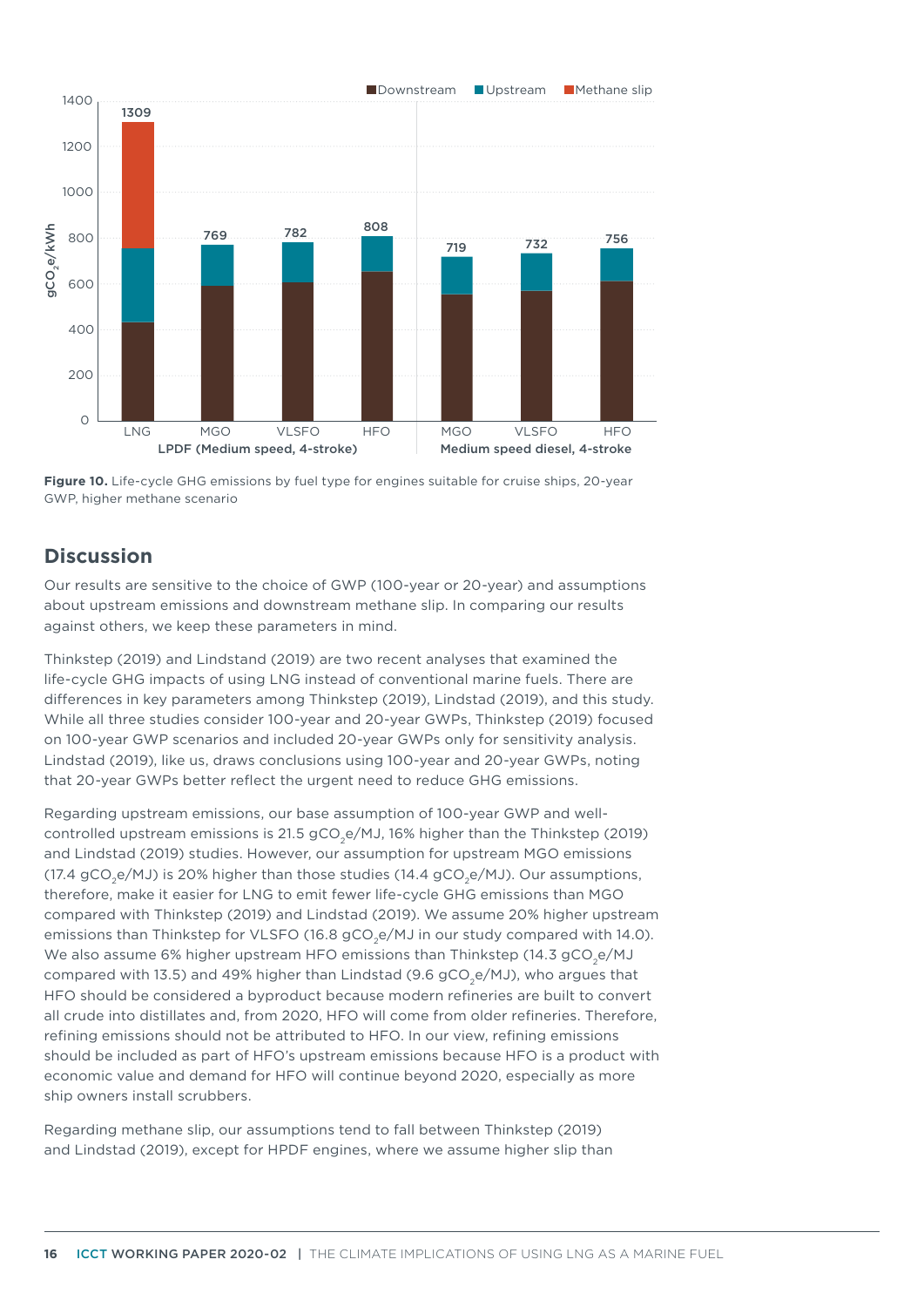both studies, consistent with the manufacturer's measured values.5 Recall that a full discussion of our slip emission factor assumptions is provided in Appendix B.

Using a 100-year GWP and assuming that upstream methane leakage and downstream methane slip are well-controlled, we found that HPDF engines and slow-speed, twostroke LPDF engines emitted fewer life-cycle GHGs when using LNG than when they used conventional fuels. Combined, these engines power at least 140 ships, including LNG carriers, container ships, and other cargo ships. These results are consistent with Thinkstep (2019). Lindstad (2019) also found lower life-cycle GHG emissions for HPDF engines when they used LNG instead of conventional fuels, but not for slow-speed, two-stroke LPDF engines. However, Lindstad (2019) shows that using MGO in an HPDF engine or an SSD engine would emit fewer life-cycle GHGs than using LNG in an LPDF, slow-speed, two-stroke engine, which is consistent with our results. Considering the medium-speed, four-stroke LPDF engines that power at least 300 ships, including LNG carriers, offshore supply vessels, car and passenger ferries, and cruise ships, we found that they emitted more life-cycle GHGs when using LNG than conventional fuels. This is consistent with Lindstad (2019), but not with Thinkstep (2019), which found a 5% life-cycle benefit of using this engine on LNG instead of MGO. Using 100-year GWP and assuming higher upstream emissions, we found that only the HPDF engine had a life-cycle GHG reduction compared with using MGO in that same engine, and the reduction was 12%.

The IPCC (2018) Special Report on Global Warming of 1.5°C suggests that limiting warming to 1.5°C requires anthropogenic methane emissions to begin to decline immediately and to be at least 35% below 2010 levels by 2050. Given that methane has strong warming effects, using 20-year GWP better aligns with an urgent need to reduce GHGs. Such urgency is reflected in IMO's initial GHG strategy: "IMO remains committed to reducing GHG emissions from international shipping and, as a matter of urgency, aims to phase them out as soon as possible in this century" (IMO, 2018, para 2).

Using a 20-year GWP, and consistent with Lindstad (2019), we found that only one engine technology, HPDF, reduced life-cycle GHG emissions when using LNG instead of conventional fuels. Even then, the benefit was 3% and only if upstream emissions were well-controlled. Unfortunately, well-controlled emissions may not be the case as we see a trend toward shale gas, which releases more methane when extracted than other natural gas sources, as well as evidence that actual methane leakage upstream may be higher than expected (Alvarez et al., 2018). When we factored in the higher upstream emissions to account for this trend, we found that the HPDF engine emitted more life-cycle GHG emissions using LNG instead of MGO.

Several new-build cruise ships are LNG-fueled. They usually use combinations of medium-speed, four-stroke engines to provide propulsion and auxiliary power. LNGpowered cruise ships provide air quality and health benefits for passengers, crew members, and port communities, but at a climate cost. Under all conditions, the LPDF medium-speed, four-stroke engines that are popular with cruise ships have higher life-cycle GHG emissions when using LNG than conventional marine fuels.

Using LNG could have some regional benefits, for example by reducing black carbon emissions in the Arctic. However, there are low- and zero-emission alternatives to fossil fuels for Arctic shipping (Comer, 2019) and international shipping. Using zero-emission solutions such as batteries, hydrogen fuel cells, and wind-assisted propulsion would deliver both air quality and climate benefits.

<sup>5</sup> Lindstad (2019)'s methane slip values are taken from Stenersen and Thonstad (2017).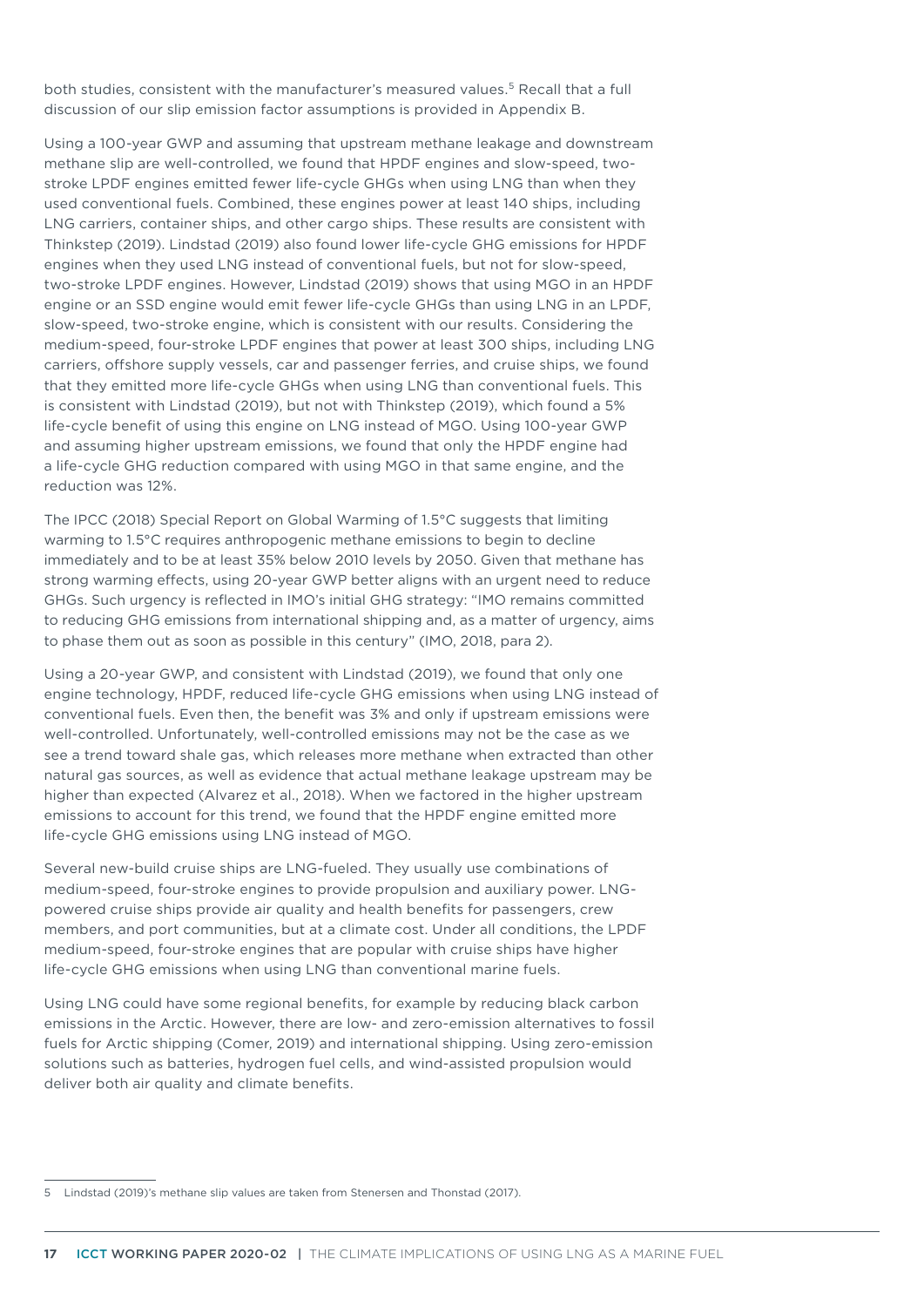# **Future Work**

Additional work could be done to model methane emissions as a function of engine load, to incorporate black carbon and perhaps sulfur into the analysis, and to explore the life-cycle consequences of using non-fossil sources of LNG, such as biogas. Each of these is discussed briefly below.

## Methane slip as a function of engine load

Methane slip varies as a function of engine load, with higher slip at lower loads. Our analysis relied on weighted methane slip emission factors that represent the IMO's E3 or E2 test cycles. We know from Olmer et al. (2017) that actual ship operations are different. It is possible to model the methane slip from each LNG-fueled ship hourby-hour by modifying the approach of Olmer et al. (2017). This would likely show that the real-world consequences of using LNG as a marine fuel are worse, from a climate perspective, than we find here. In the wake of the global financial crisis, many ships have responded by sailing slower, operating at low engine loads. Olmer et al. (2017) found that container ships, in particular, operated at very low engine loads in the years 2013, 2014, and 2015. As more container ships opt for LNG, their methane slip emissions could be higher than we estimate here.

## Black carbon

Future analyses could incorporate other short-lived climate pollutants, such as BC. The ICCT has published inventories of BC emissions from global shipping (Comer et al., 2017a; Olmer et al., 2017) and Arctic shipping (Comer et al., 2017b). Comer et al. (2017a) presented a detailed analysis of BC emission factors. They showed that, based on laboratory tests and a few on-water measurements, BC emissions are a function of fuel type, engine type, and engine load. LNG has very low BC emissions.

Black carbon was not incorporated into this analysis for several reasons. First, there are few, if any, published test results of BC emissions for dualfuel engines. Second, BC emission factors increase as engine load decreases, as does methane. Thus, the engine load conditions under which BC emission factors could be high are also those where methane emission factors could be high. Lastly, it is difficult to estimate upstream BC emissions from natural gas and oil extraction. Therefore, even if we estimated downstream BC emissions, the upstream BC emissions would remain unaccounted for, introducing uncertainty into the life-cycle assessment.

## Biomethane

Liquefied biomethane produced from biogas has begun to attract attention as a source of low-carbon LNG for shipping applications that could be generated with low or in some cases negative life-cycle GHG emissions (Baker, 2019). Both the climate implications and economics for biomethane can vary considerably depending on the feedstock used for its production, its production region, and the costs of its specific production process. Biogas produced from wastes that would otherwise decompose and release methane has very low GHG emissions, though the availability of these feedstocks may be limited (Searle, Baldino, & Pavlenko, 2018). Biogas produced from purpose-grown crops such as silage maize has higher emissions than those made from wastes and residues, as these crops may displace existing crop production and thus generate indirect land-use change (Valin et al., 2015).

The availability of bio-LNG for marine applications is likely to be limited due to high cost, limited feedstock availability, and competition with the power sector. Baldino, Pavlenko, Searle, and Christensen (2018) explained the challenging economics of many waste-derived biogas pathways, particularly for use in the transportation sector. Linking some sources of biogas to the natural gas grid may be more cost-prohibitive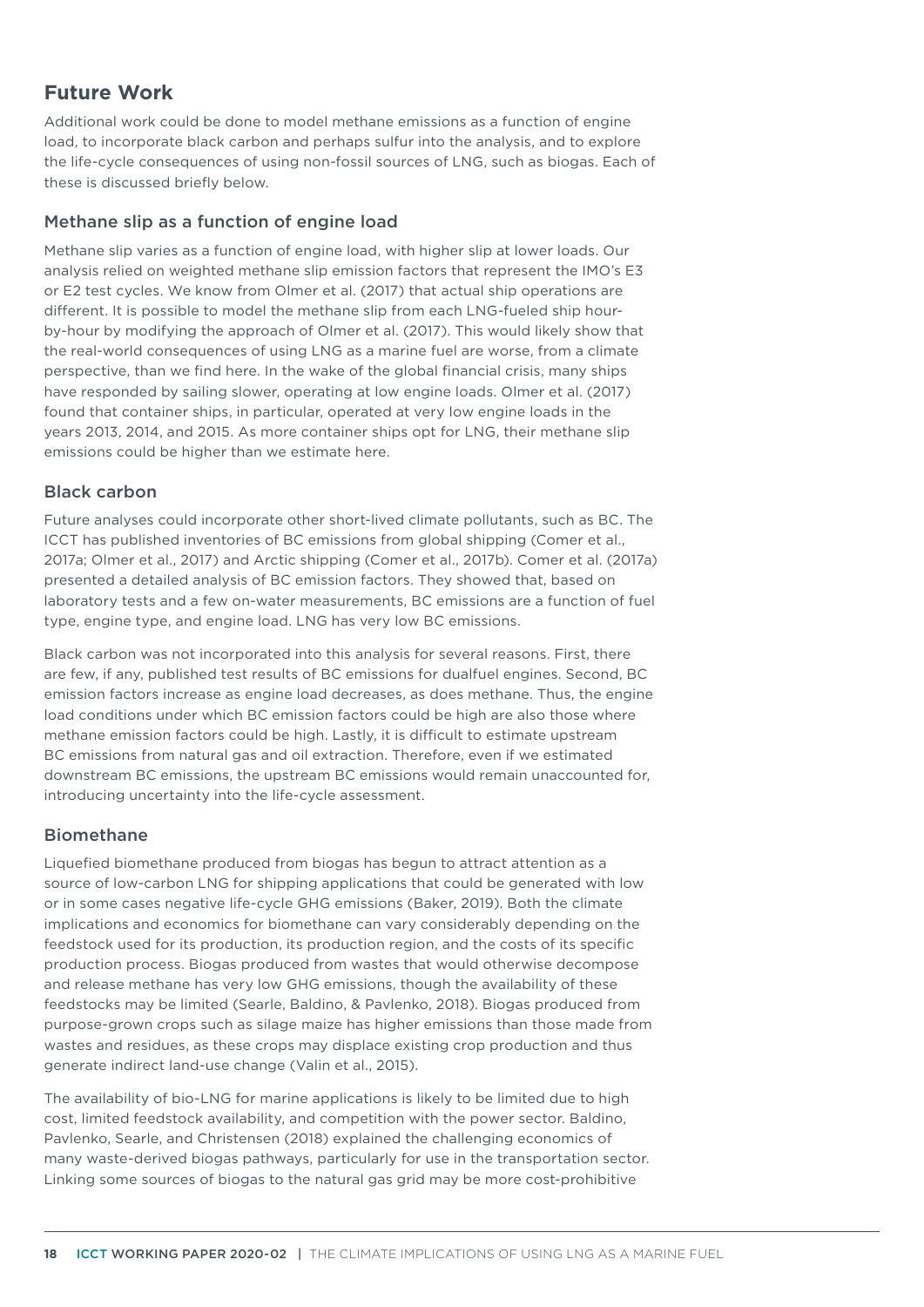than onsite combustion for electricity. Baldino et al. (2018) estimated that the bulk of waste-derived biogas for transportation in the EU context only becomes cost-viable between €0.3 and €1.1 per cubic meter of gas, compared with a wholesale fossil LNG cost of €0.20 per cubic meter. Given that the projected future energy demand for international shipping is expected to continue to grow, bio-LNG could likely only meet a small share of future demand.

# **Conclusions**

We compared the life-cycle GHG emissions of LNG, MGO, VLSFO, and HFO for engines that are used in international shipping, including on cruise ships. The maximum life-cycle GHG benefit of LNG was a 15% reduction compared with MGO over a 100-year time frame. Note that this is only achieved by ships using an HPDF engine and only if upstream methane emissions are well-controlled. Controlling upstream methane emissions could be challenging as more LNG production shifts to shale gas and given recent evidence that upstream methane leakage might be higher than previously thought.

Using a 20-year GWP, which better reflects the urgency of reducing GHGs to meet IMO's climate goals, and factoring in higher upstream and downstream emissions, we found no life-cycle GHG emissions benefit to using LNG for any engine technology. HPDF engines using LNG emitted 4% more life-cycle GHG emissions than if they used MGO. At least 90 ships that are in service or on order use HPDF engines. The most popular LNG engine technology—LPDF, four-stroke, medium-speed, which is used on at least 300 ships and is especially popular with LNG-fueled cruise ships—emitted 70% more life-cycle GHGs when it used LNG instead of MGO and 82% more than using MGO in a comparable MSD engine.

These results show that LNG does not deliver the emissions reductions demanded by the IMO's initial GHG strategy and that using it might actually worsen shipping's climate impacts. Given this, it is fair to question continued investments in LNG infrastructure on ships and on shore, as these could make it harder to transition to low- and zero-carbon fuels in the future. Investing instead in energy-saving technologies, wind-assisted propulsion, zero-emission fuels, batteries, and fuel cells would deliver both air quality and climate benefits.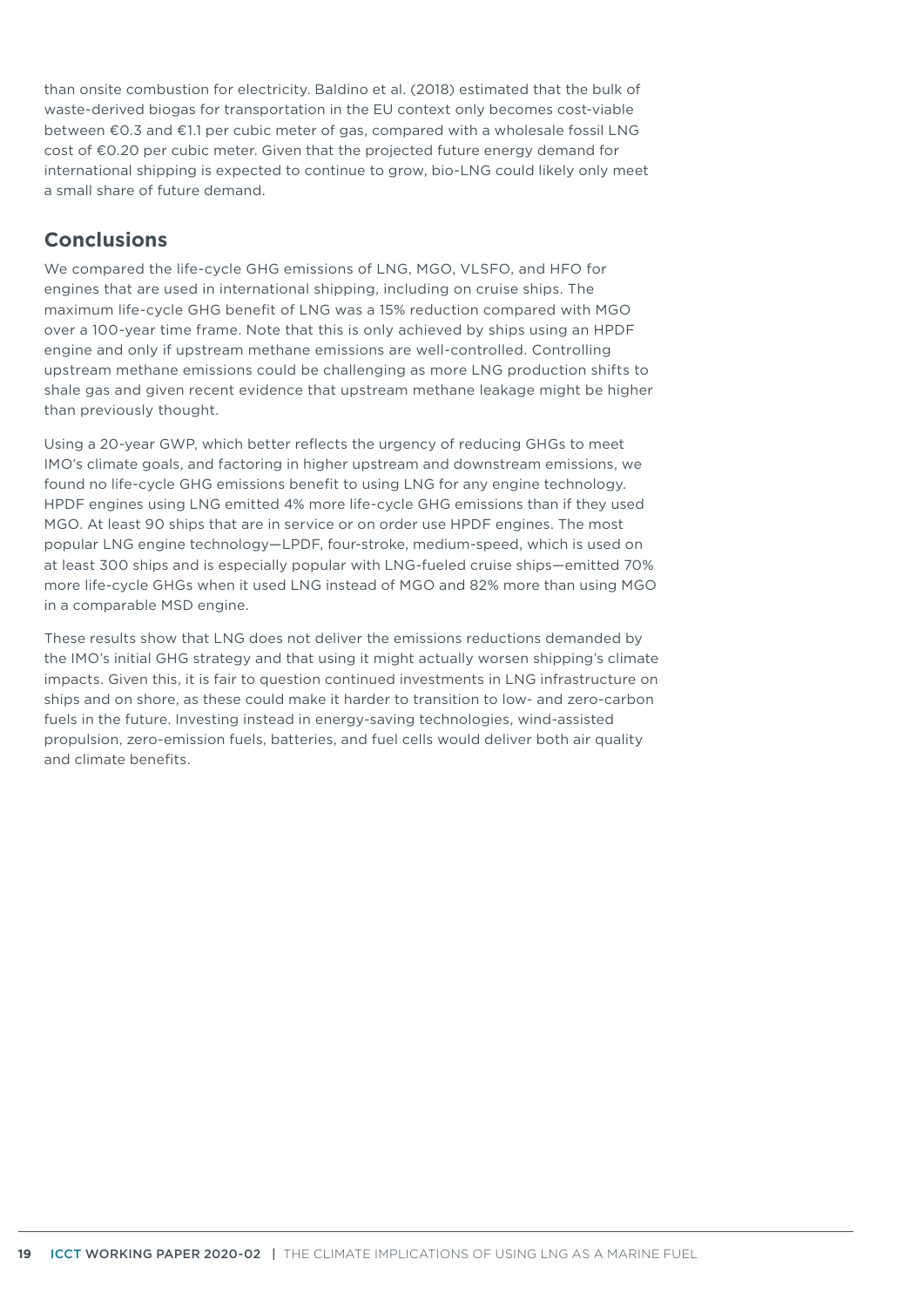## **References**

- Abbasov, F. (2019, July 10). LNG remains a deadend for decarbonising maritime transport [Blog post]. Retrieved from the Transport & Environment website: [https://www.transportenvironment.](https://www.transportenvironment.org/newsroom/blog/lng-remains-deadend-decarbonising-maritime-transport) [org/newsroom/blog/lng-remains-deadend-decarbonising-maritime-transport](https://www.transportenvironment.org/newsroom/blog/lng-remains-deadend-decarbonising-maritime-transport)
- Alvarez, R. A., Zavala-Araiza, D., Lyon, D. R., Allen, D. T., Barkley, Z. R., Brandt, A. R., … Hamburg, S. P. (2018, July). Assessment of methane emissions from the U.S. oil and gas supply chain. *Science*, 361(6398), 186-188. Retrieved from<https://science.sciencemag.org/content/361/6398/186.full>
- Argonne National Laboratory (2018). Greenhouse Gases, Regulated Emissions, and Energy Use in Transportation (GREET) model. Retrieved from<https://greet.es.anl.gov/>
- Balcombe, P., Speirs, J. F., Brandon, N. P., & Hawkes, A. D. (2018). Methane emissions: choosing the right climate metric and time horizon. *Environmental Science: Processes & Impacts,* 20, 1323–1339*.* doi: 10.1039/C8EM00414E. Retrieved from [https://spiral.imperial.ac.uk/han](https://spiral.imperial.ac.uk/handle/10044/1/63392)[dle/10044/1/63392](https://spiral.imperial.ac.uk/handle/10044/1/63392)
- Baldino, C., Pavlenko, N., Searle, S., Christensen, A. (2018). *The potential for low-carbon renewable methane in heating, power, and transport in the European Union*. Retrieved from the International Council on Clean Transportation website: [https://theicct.org/publications/methane-heat](https://theicct.org/publications/methane-heat-power-transport-eu)[power-transport-eu](https://theicct.org/publications/methane-heat-power-transport-eu)
- Baker, J. (2019, October 24) Maersk calls for focused development of new fuels. Lloyd's List. Retrieved from [https://lloydslist.maritimeintelligence.informa.com/LL1129672/Maersk-calls-for](https://lloydslist.maritimeintelligence.informa.com/LL1129672/Maersk-calls-for-focused-development-of-new-fuels)[focused-development-of-new-fuels](https://lloydslist.maritimeintelligence.informa.com/LL1129672/Maersk-calls-for-focused-development-of-new-fuels)
- Bectas, C., Hubatova, H, & O'Leary, A. (2019). The Norwegian NOx Fund [Factsheet]. Retrieved from the Environmental Defense Fund website: [https://europe.edf.org/file/375/](https://europe.edf.org/file/375/download?token=2fsAHP74) [download?token=2fsAHP74](https://europe.edf.org/file/375/download?token=2fsAHP74)
- Bengtsson, S., Andersson, K., & Fridell, E. (2011). *Life cycle assessment of marine fuels: A comparative study of four fossil fuels for marine propulsion*. Department of Shipping and Marine Technology, Division of Sustainable Ship Propulsion, Chalmers University of Technology, ISSN 1652-9189 Report No. 11:125, Gothenburg, Sweden. Retrieved from [https://research.chalmers.se/en/publica](https://research.chalmers.se/en/publication/138908)[tion/138908](https://research.chalmers.se/en/publication/138908)
- Birkett, H. (2019). LNG-fuelled ships risk becoming stranded in zero-carbon future. Retrieved from TradeWinds News [https://www.tradewindsnews.com/gas/lng-fuelled-ships-risk-becoming](https://www.tradewindsnews.com/gas/lng-fuelled-ships-risk-becoming-stranded-in-zero-carbon-future/2-1-671533)[stranded-in-zero-carbon-future/2-1-671533](https://www.tradewindsnews.com/gas/lng-fuelled-ships-risk-becoming-stranded-in-zero-carbon-future/2-1-671533)
- Brünnet, H., Reppekus, D., Theobald, M., & Kornatz, G. (2018). *Formation and avoidance of crankcase explosions in large oil, dual-fuel and gas engines*. September 2018 Conference: 5th Rostock Large Engine Symposium, Rostock, Germany. Retrieved from [https://www.researchgate.net/](https://www.researchgate.net/publication/327883546_Formation_and_avoidance_of_crankcase_explosions_in_large_oil_dual-fuel_and_gas_engines) [publication/327883546\\_Formation\\_and\\_avoidance\\_of\\_crankcase\\_explosions\\_in\\_large\\_oil\\_dual](https://www.researchgate.net/publication/327883546_Formation_and_avoidance_of_crankcase_explosions_in_large_oil_dual-fuel_and_gas_engines)[fuel\\_and\\_gas\\_engines](https://www.researchgate.net/publication/327883546_Formation_and_avoidance_of_crankcase_explosions_in_large_oil_dual-fuel_and_gas_engines)
- Caterpillar. (2015). *Application & installation guide: Crankcase ventilation systems*. Retrieved September 2019 from<https://s7d2.scene7.com/is/content/Caterpillar/CM20160713-53120-62603>
- Caterpillar. (2016). *Marine power solutions: Edition 2016 (September)*. Retrieved from [https://www.](https://www.finning.com/content/dam/finning/en_gb/Documents/Industries/Marine/Cat-Marine-Engine-Selection-Guide-LEDM3457-21.pdf) [finning.com/content/dam/finning/en\\_gb/Documents/Industries/Marine/Cat-Marine-Engine-](https://www.finning.com/content/dam/finning/en_gb/Documents/Industries/Marine/Cat-Marine-Engine-Selection-Guide-LEDM3457-21.pdf)[Selection-Guide-LEDM3457-21.pdf](https://www.finning.com/content/dam/finning/en_gb/Documents/Industries/Marine/Cat-Marine-Engine-Selection-Guide-LEDM3457-21.pdf)
- CE Delft, Stratas Advisors, UMAS, NMRI, Petromarket Research Group, & Shinichi Hanayama (2016). Assessment of fuel oil availability: Final report. Prepared for The International Maritime Organization. Retrieved from [https://cedelft.eu/publicatie/assessment\\_of\\_fuel\\_oil\\_availability/1858](https://cedelft.eu/publicatie/assessment_of_fuel_oil_availability/1858)
- CIMAC. (2016). *Conference report: 2016 CIMAC Congress*. Retrieved from [https://www.cimaccon](https://www.cimaccongress.com/upload/program/press/diesel_net_2016_06_28_news__Conference_report__2016_CIMAC_Congress.pdf)[gress.com/upload/program/press/diesel\\_net\\_2016\\_06\\_28\\_news\\_\\_Conference\\_report\\_\\_2016\\_](https://www.cimaccongress.com/upload/program/press/diesel_net_2016_06_28_news__Conference_report__2016_CIMAC_Congress.pdf) [CIMAC\\_Congress.pdf](https://www.cimaccongress.com/upload/program/press/diesel_net_2016_06_28_news__Conference_report__2016_CIMAC_Congress.pdf)
- Clark, N. N., McKain, D. L., Johnson, D. R., Wayne, W. S., Li, H., Akkerman, V., ... Ugarte, O. J. (2017). Pump-to-wheels methane emissions from the heavy-duty transportation sector. *Environmental Science & Technology, 51*(2), 968-976.<https://doi.org/10.1021/acs.est.5b06059>
- Comer, B., Olmer, N., Mao, X., Roy, B., & Rutherford, D. (2017a). *Black carbon emissions and fuel use in global shipping, 2015*. Retrieved from The International Council on Clean Transportation website: [https://theicct.org/publications/black-carbon-emissions-global-shipping-2015.](https://theicct.org/publications/black-carbon-emissions-global-shipping-2015)
- Comer, B., Olmer, N., Mao, X., Roy, B., & Rutherford, D. (2017b). *Prevalence of heavy fuel oil and black carbon in Arctic shipping, 2015 to 2025*. Retrieved from the International Council on Clean Transportation website: [https://www.theicct.org/publications/prevalence-heavy-fuel-oil-and-black](https://www.theicct.org/publications/prevalence-heavy-fuel-oil-and-black-carbon-arctic-shipping-2015-2025)[carbon-arctic-shipping-2015-2025](https://www.theicct.org/publications/prevalence-heavy-fuel-oil-and-black-carbon-arctic-shipping-2015-2025)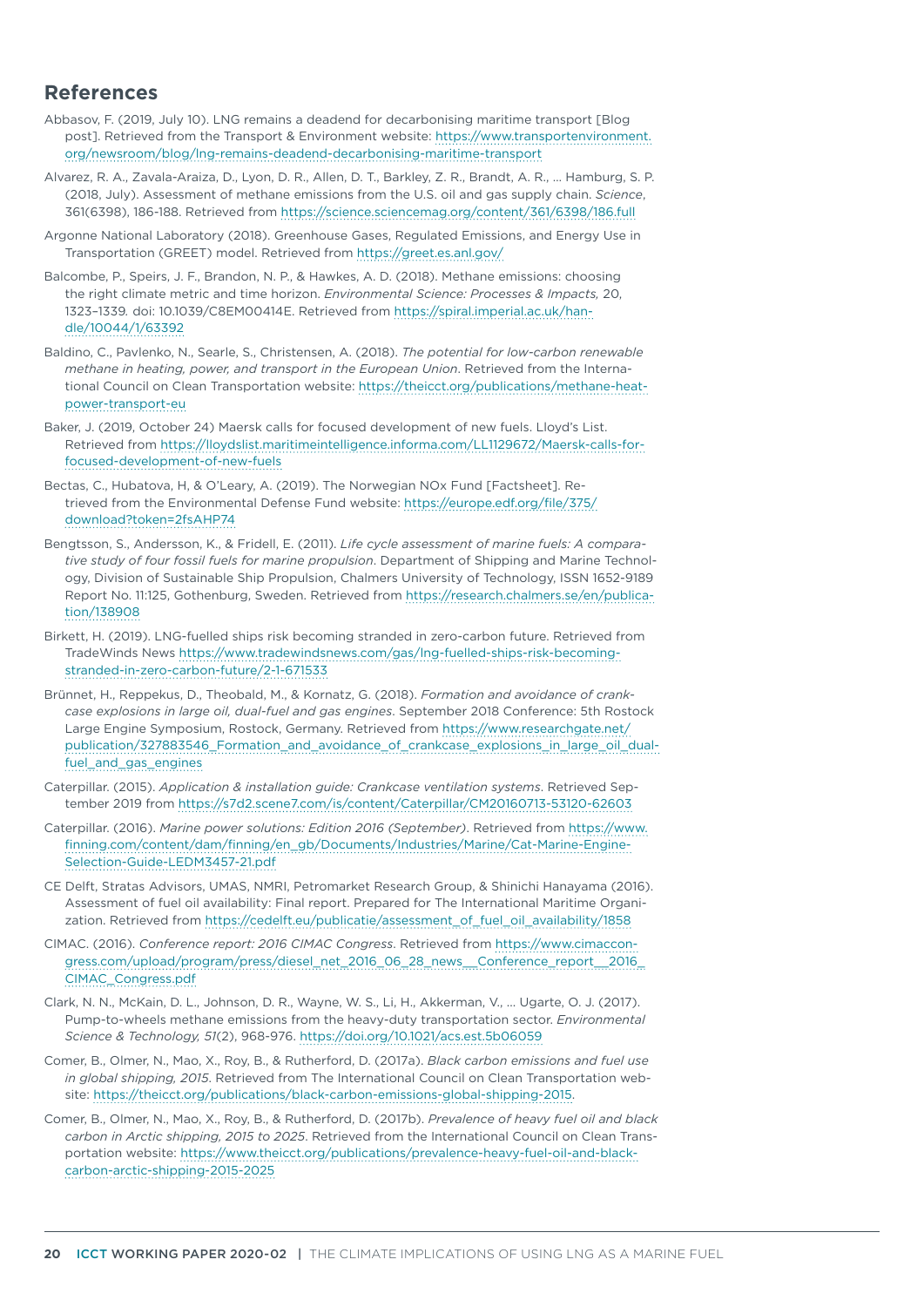- Comer, B. (2019). *Transitioning away from heavy fuel oil in Arctic shipping*. Retrieved from the International Council on Clean Transportation website: [https://theicct.org/publications/transitioning](https://theicct.org/publications/transitioning-away-heavy-fuel-oil-arctic-shipping)[away-heavy-fuel-oil-arctic-shipping.](https://theicct.org/publications/transitioning-away-heavy-fuel-oil-arctic-shipping)
- Delgado, O. & Muncrief, R. (2015). *Assessment of heavy-duty natural gas vehicle emissions: implications and policy recommendations*. Retrieved from the International Council on Clean Transportation website: [https://theicct.org/sites/default/files/publications/ICCT\\_NG-HDV-emissions](https://theicct.org/sites/default/files/publications/ICCT_NG-HDV-emissions-assessmnt_20150730.pdf)[assessmnt\\_20150730.pdf](https://theicct.org/sites/default/files/publications/ICCT_NG-HDV-emissions-assessmnt_20150730.pdf)
- Delprete, C., Selmani, E., & Bisha, A. (2019). Gas escape to crankcase: impact of system parameters on sealing behavior of a piston cylinder ring pack. *International Journal of Energy and Environmental Engineering*, *10*(2), 207–220.<https://doi.org/10.1007/s40095-019-0296-x>
- Dobrota, D., Lalić, B., and Komar, I. (2013). Problem of boil-off in LNG supply chain. *Transactions on Maritime Sci*ence, *2*(2),91-100. doi: 10.7225/toms.v02.n02.001. Retrieved from [https://pdfs.seman](https://pdfs.semanticscholar.org/e752/5088c710c1955b67679e12851ba3948b9b0c.pdf)[ticscholar.org/e752/5088c710c1955b67679e12851ba3948b9b0c.pdf](https://pdfs.semanticscholar.org/e752/5088c710c1955b67679e12851ba3948b9b0c.pdf)
- El-Houjeiri, H., Monfort, J-C., Bouchard, J., & Przesmitzki, S. (2018). Life cycle assessment of greenhouse gas emissions from marine fuels. *Journal of Industrial Ecology*, *32*(2), 374-388. Retrieved from <https://doi.org/10.1111/jiec.12751>
- Energy Information Administration. (2019). Natural gas gross withdrawals and production*.* Retrieved from [https://www.eia.gov/dnav/ng/ng\\_prod\\_sum\\_dc\\_NUS\\_mmcf\\_m.htm](https://www.eia.gov/dnav/ng/ng_prod_sum_dc_NUS_mmcf_m.htm)
- Equasis. (2017). The world merchant fleet in 2017. Retrieved from [http://www.equasis.org/Equa](http://www.equasis.org/EquasisWeb/public/PublicStatistic?fs=HomePage)[sisWeb/public/PublicStatistic?fs=HomePage](http://www.equasis.org/EquasisWeb/public/PublicStatistic?fs=HomePage)
- Fernández, I. A., Gómez, M. R., Gómez, J. R., Insua, A. B. (2017). Review of propulsion systems on LNG carriers. *Renewable and Sustainable Energy Reviews 67*, 1395–1411, [http://dx.doi.](http://dx.doi.org/10.1016/j.rser.2016.09.095) [org/10.1016/j.rser.2016.09.095](http://dx.doi.org/10.1016/j.rser.2016.09.095)
- Gilbert, P., Walsh, C., Traut, M., Kesime, U., Pazouki, K., & Murphy, A. (2018). Assessment of full lifecycle air emissions of alternative shipping fuels. *Journal of Cleaner Production 172*, 855-866. Retrieved from https://www.sciencedirect.com/science/article/pii/S0959652617324721
- Globe Advisors. (2014). *British Columbia LNG greenhouse gas (GHG) life cycle analysis: Discussion draft.* Prepared for British Columbia Ministry of Environment Climate, Action Secretariat. Retrieved from [https://www2.gov.bc.ca/assets/gov/environment/climate-change/ind/lng/brit](https://www2.gov.bc.ca/assets/gov/environment/climate-change/ind/lng/british_columbia_lng_greenhouse_gas_ghg_life_cycle_analysis.pdf)[ish\\_columbia\\_lng\\_greenhouse\\_gas\\_ghg\\_life\\_cycle\\_analysis.pdf](https://www2.gov.bc.ca/assets/gov/environment/climate-change/ind/lng/british_columbia_lng_greenhouse_gas_ghg_life_cycle_analysis.pdf)
- Hanjy, K. D.,Salmon, O. E., Rudek, J., Lyon, D. R., Stuff, A. A., Stirm, B. H., … Shepson, P. B. (2019). Observations of methane emissions from natural gas-fired power plants. *Environmental Science & Technol*ogy, *53*(15), 8976−8984. Retrieved from<https://pubs.acs.org/doi/10.1021/acs.est.9b01875>
- Horiba. (2019). *PTFM-1000*. Retrieved from [http://www.horiba.com/at/automotive-test-systems/](http://www.horiba.com/at/automotive-test-systems/products/emission-measurement-systems/further-systems/details/ptfm-1000-982/) [products/emission-measurement-systems/further-systems/details/ptfm-1000-982/](http://www.horiba.com/at/automotive-test-systems/products/emission-measurement-systems/further-systems/details/ptfm-1000-982/)
- Howarth, R. W. (2015). Methane emissions and climatic warming risk from hydraulic fracturing and shale gas development: Implications for policy. *Energy and Emission Control Technologies*, *3*, 45–54. Retrieved from [https://www.dovepress.com/methane-emissions-and-climatic-warming](https://www.dovepress.com/methane-emissions-and-climatic-warming-risk-from-hydraulic-fracturing--peer-reviewed-article-EECT)[risk-from-hydraulic-fracturing--peer-reviewed-article-EECT](https://www.dovepress.com/methane-emissions-and-climatic-warming-risk-from-hydraulic-fracturing--peer-reviewed-article-EECT)
- Huan, T., Hongjun, F., Wei, L., & Guoqiang, Z. (2019). Options and evaluations on propulsion systems of LNG carriers. Retrieved from [https://www.intechopen.com/online-first/options-and-evalua](https://www.intechopen.com/online-first/options-and-evaluations-on-propulsion-systems-of-lng-carriers)[tions-on-propulsion-systems-of-lng-carriers](https://www.intechopen.com/online-first/options-and-evaluations-on-propulsion-systems-of-lng-carriers)
- IEA & KEEI. (2019). *LNG market trends and their implications: Structures, drivers and developments of major Asian importers*. Retrieved from the IEA website: [https://www.iea.org/publications/re](https://www.iea.org/publications/reports/LNGMarketTrendsandTheirImplications/)[ports/LNGMarketTrendsandTheirImplications/](https://www.iea.org/publications/reports/LNGMarketTrendsandTheirImplications/)
- IHS (2019). *Ship registry data.* Bespoke dataset prepared for and delivered to the International Council on Clean Transportation.
- Intergovernmental Panel on Climate Change. (2007). Climate change 2007: Synthesis report in the *Contribution of working groups I, II and III to the Fourth Assessment Report of the Intergovernmental Panel on Climate Change*. Pachauri, R. K. & Reisinger, A. (Eds.). Geneva, Switzerland: IPCC.
- Intergovernmental Panel on Climate Change. (2013). Anthropogenic and natural radiative forcing. In *Climate change 2013: The physical science basis. Contribution of Working Group I to the Fifth Assessment Report of the International Panel on Climate Change*. Retrieved from [https://www.](https://www.ipcc.ch/report/ar5/wg1/) [ipcc.ch/report/ar5/wg1/](https://www.ipcc.ch/report/ar5/wg1/)
- Intergovernmental Panel on Climate Change. (2018). Summary for policymakers. In *Global warming of 1.5°C*. Retrieved from <https://www.ipcc.ch/sr15/chapter/spm/>.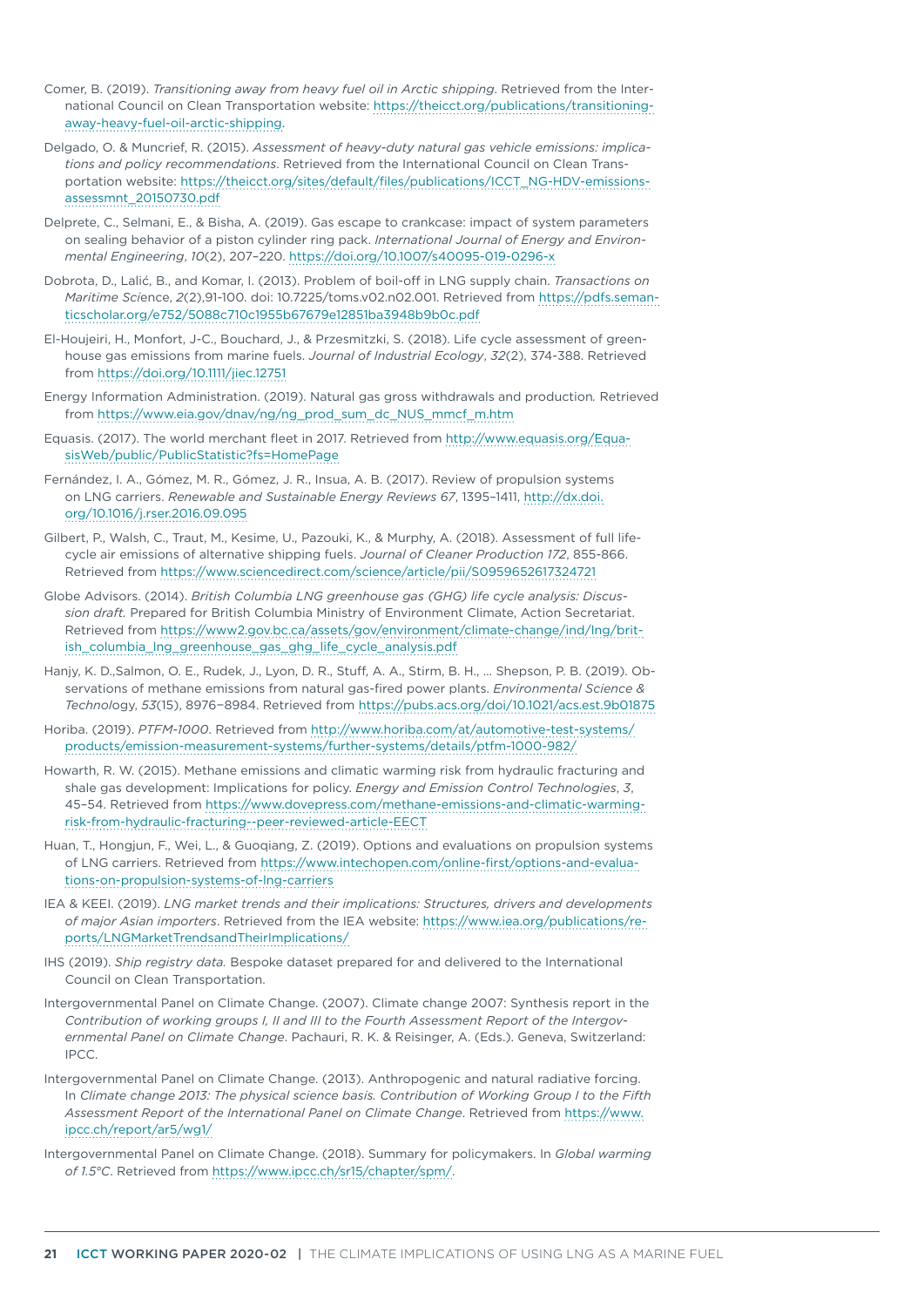- International Maritime Organization. (2018). *Initial IMO strategy on reduction of GHG emissions from ships*. Resolution MEPC.304(72). Retrieved from [http://www.imo.org/en/OurWork/Documents/](http://www.imo.org/en/OurWork/Documents/Resolution MEPC.304(72) on Initial IMO Strategy on reduction of GHG emissions from ships.pdf) [Resolution%20MEPC.304\(72\)%20on%20Initial%20IMO%20Strategy%20on%20reduction%20](http://www.imo.org/en/OurWork/Documents/Resolution MEPC.304(72) on Initial IMO Strategy on reduction of GHG emissions from ships.pdf) [of%20GHG%20emissions%20from%20ships.pdf](http://www.imo.org/en/OurWork/Documents/Resolution MEPC.304(72) on Initial IMO Strategy on reduction of GHG emissions from ships.pdf)
- Jensen, T., Schramm, J., & Morgen, C. (1999). Unburned hydrocarbon emissions from SI engines using gaseous fuels. *SAE Transactions 108*(3), 915-926, [https://www.jstor.org/stable/pdf/44743424.](https://www.jstor.org/stable/pdf/44743424.pdf?seq=1#page_scan_tab_contents) [pdf?seq=1#page\\_scan\\_tab\\_contents](https://www.jstor.org/stable/pdf/44743424.pdf?seq=1#page_scan_tab_contents)
- Johnson, D. J., Covington, A. N., & Clark, N.N. (2015). Methane emissions from leak and loss audits of natural gas compressor stations and storage facilities. *Environmental Science & Technol*ogy *49*, 8132−8138. doi: 10.1021/es506163m. Retrieved from<https://pubs.acs.org/doi/10.1021/es506163m>
- Joss, M. (2017). *Natural gas pathway analysis for heavy duty vehicles.* Report for Energy Technologies Institute LLP. Retrieved from [https://d2umxnkyjne36n.cloudfront.net/teaserImages/Natural-](https://d2umxnkyjne36n.cloudfront.net/teaserImages/Natural-Gas-Pathway-Analysis-for-Heavy-Duty-Vehicles-Matthew-Joss.pdf?mtime=20171101113809)[Gas-Pathway-Analysis-for-Heavy-Duty-Vehicles-Matthew-Joss.pdf?mtime=20171101113809](https://d2umxnkyjne36n.cloudfront.net/teaserImages/Natural-Gas-Pathway-Analysis-for-Heavy-Duty-Vehicles-Matthew-Joss.pdf?mtime=20171101113809)
- Lindstad, E. (2019). *Increased use of LNG might not reduce maritime GHG emissions at all June 2019*. Retrieved from the Transport & Environment website: [https://www.transportenvironment.](https://www.transportenvironment.org/sites/te/files/publications/2019_06_Dr_Elizabeth_Lindstad_commentary_LNG_maritime_GHG_emissions.pdf) [org/sites/te/files/publications/2019\\_06\\_Dr\\_Elizabeth\\_Lindstad\\_commentary\\_LNG\\_maritime\\_](https://www.transportenvironment.org/sites/te/files/publications/2019_06_Dr_Elizabeth_Lindstad_commentary_LNG_maritime_GHG_emissions.pdf) [GHG\\_emissions.pdf.](https://www.transportenvironment.org/sites/te/files/publications/2019_06_Dr_Elizabeth_Lindstad_commentary_LNG_maritime_GHG_emissions.pdf)
- Lofholm, P., Pettersson, D., & Vestergard, J. (2009). Clean crankcase ventilation. *Wärtsilä Technical Journal, January 2009*. Retrieved from [https://cdn.wartsila.com/docs/default-source/service](https://cdn.wartsila.com/docs/default-source/service-catalogue-files/engine-services---4-stroke/oil-mist-separator.pdf?sfvrsn=9efc1d45_4)[catalogue-files/engine-services---4-stroke/oil-mist-separator.pdf?sfvrsn=9efc1d45\\_4](https://cdn.wartsila.com/docs/default-source/service-catalogue-files/engine-services---4-stroke/oil-mist-separator.pdf?sfvrsn=9efc1d45_4)
- MacQueen, J. (2011, April). *More vessels fail to meet new sulphur limits*. Lloyd's List.
- MAN Energy Solutions. (2017). *MAN B&W S60ME-C8.5 product guide.* Retrieved from [https://ma](https://marine.man-es.com/applications/projectguides/2stroke/content/epub/S60ME-C8_5.pdf)[rine.man-es.com/applications/projectguides/2stroke/content/epub/S60ME-C8\\_5.pdf](https://marine.man-es.com/applications/projectguides/2stroke/content/epub/S60ME-C8_5.pdf)
- MAN Energy Solutions. (2018). *MAN B&W G70ME-C9.5-GI-TII product guide: Electronically controlled dual fuel two-stroke engines.* Retrieved from [https://marine.man-es.com/applications/](https://marine.man-es.com/applications/projectguides/2stroke/content/printed/G70ME-C9_5-GI.pdf) [projectguides/2stroke/content/printed/G70ME-C9\\_5-GI.pdf](https://marine.man-es.com/applications/projectguides/2stroke/content/printed/G70ME-C9_5-GI.pdf)
- Merrin, Z. & Francisco, P. W. (2019). Unburned methane emissions from residential natural gas appliances. *Environmental Science & Technology 53*(9), 5473-5482. doi: 10.1021/acs.est.8b05323
- Motorship. (2017). *Dual-fuel two stroke technology advances*. Retrieved from [https://www.motor](https://www.motorship.com/gfsconference/latest-news101/dual-fuel-two-stroke-technology-advances)[ship.com/gfsconference/latest-news101/dual-fuel-two-stroke-technology-advances](https://www.motorship.com/gfsconference/latest-news101/dual-fuel-two-stroke-technology-advances)
- Murillo Hernandez, A. (2015). *Exhaust gas recirculation study on dual-fuel methane combustion*. Retrieved from the Aalto University website: [https://aaltodoc.aalto.fi/bit](https://aaltodoc.aalto.fi/bitstream/handle/123456789/15960/master_Murillo_Hern%C3%A1ndez_Alberto_2015.pdf?sequence=1&isAllowed=y)[stream/handle/123456789/15960/master\\_Murillo\\_Hern%C3%A1ndez\\_Alberto\\_2015.](https://aaltodoc.aalto.fi/bitstream/handle/123456789/15960/master_Murillo_Hern%C3%A1ndez_Alberto_2015.pdf?sequence=1&isAllowed=y) [pdf?sequence=1&isAllowed=y](https://aaltodoc.aalto.fi/bitstream/handle/123456789/15960/master_Murillo_Hern%C3%A1ndez_Alberto_2015.pdf?sequence=1&isAllowed=y)
- Nielsen, J. B. & Stenersen, D. (2010). *Emission factors for CH4, NOx , particulates and black carbon for domestic shipping in Norway, revision 1*. Norwegian Marine Technology Research Institute. Retrieved from [https://www.miljodirektoratet.no/globalassets/publikasjoner/klif2/publikasjon](https://www.miljodirektoratet.no/globalassets/publikasjoner/klif2/publikasjoner/2746/ta2746.pdf)[er/2746/ta2746.pdf](https://www.miljodirektoratet.no/globalassets/publikasjoner/klif2/publikasjoner/2746/ta2746.pdf)
- Nieman, D., Morris, A., Miwa, J., & Denton, B. (2019). *Methods of improving combustion efficiency in a high-efficiency, lean burn dual-fuel heavy-duty engine*. SAE technical paper. doi:10.4271/2019- 01-0032.
- NOx Fondet. (2019). The NOx Fund. Retrieved from https://www.nho.no/samarbeid/nox-fondet/thenox-fund/
- Olmer, N., Comer, B., Roy, B., Mao, X., & Rutherford, D. (2017). *Greenhouse gas emissions from global shipping, 2013-2015*. Retrieved from the International Council on Clean Transportation website: [https://theicct.org/sites/default/files/publications/Global-shipping-GHG-emissions-2013-2015\\_](https://theicct.org/sites/default/files/publications/Global-shipping-GHG-emissions-2013-2015_ICCT-Report_17102017_vF.pdf) [ICCT-Report\\_17102017\\_vF.pdf](https://theicct.org/sites/default/files/publications/Global-shipping-GHG-emissions-2013-2015_ICCT-Report_17102017_vF.pdf)
- Pace. (2015). *LNG and coal life cycle assessment of greenhouse gas emissions*. Retrieved from [https://www.ourenergypolicy.org/resources/lng-and-coal-life-cycle-assessment-of-greenhouse](https://www.ourenergypolicy.org/resources/lng-and-coal-life-cycle-assessment-of-greenhouse-gas-emissions/)[gas-emissions/](https://www.ourenergypolicy.org/resources/lng-and-coal-life-cycle-assessment-of-greenhouse-gas-emissions/)
- Peng, T., Zhou, S., Yuan, Z., & Ou, X. (2017). Life cycle greenhouse gas analysis of multiple vehicle fuel pathways in China. *Sustainability*, *9*(12), 2183. Retrieved from [https://www.mdpi.com/2071-](https://www.mdpi.com/2071-1050/9/12/2183) [1050/9/12/2183](https://www.mdpi.com/2071-1050/9/12/2183)
- Rolls-Royce. (2012). *Rolls-Royce Marine The Environship Concept*. 2012 SNAME Annual Meeting and Expo. Retrieved from [https://higherlogicdownload.s3.amazonaws.com/SNAME/3c0e6c2a](https://higherlogicdownload.s3.amazonaws.com/SNAME/3c0e6c2a-f51c-462d-86f6-7061658df062/UploadedImages/Winter 2012/Odd Magne Horgen - Rolls Royce Bergen Engines Presentation- SNAME GL&GR Meeting - Cleveland, Ohio - February 23-24,_ 2012.pdf)[f51c-462d-86f6-7061658df062/UploadedImages/Winter%202012/Odd%20Magne%20](https://higherlogicdownload.s3.amazonaws.com/SNAME/3c0e6c2a-f51c-462d-86f6-7061658df062/UploadedImages/Winter 2012/Odd Magne Horgen - Rolls Royce Bergen Engines Presentation- SNAME GL&GR Meeting - Cleveland, Ohio - February 23-24,_ 2012.pdf) [Horgen%20-%20Rolls%20Royce%20Bergen%20Engines%20Presentation-%20SNAME%20](https://higherlogicdownload.s3.amazonaws.com/SNAME/3c0e6c2a-f51c-462d-86f6-7061658df062/UploadedImages/Winter 2012/Odd Magne Horgen - Rolls Royce Bergen Engines Presentation- SNAME GL&GR Meeting - Cleveland, Ohio - February 23-24,_ 2012.pdf) [GL&GR%20Meeting%20-%20Cleveland,%20Ohio%20-%20February%2023-24,\\_%202012.pdf](https://higherlogicdownload.s3.amazonaws.com/SNAME/3c0e6c2a-f51c-462d-86f6-7061658df062/UploadedImages/Winter 2012/Odd Magne Horgen - Rolls Royce Bergen Engines Presentation- SNAME GL&GR Meeting - Cleveland, Ohio - February 23-24,_ 2012.pdf)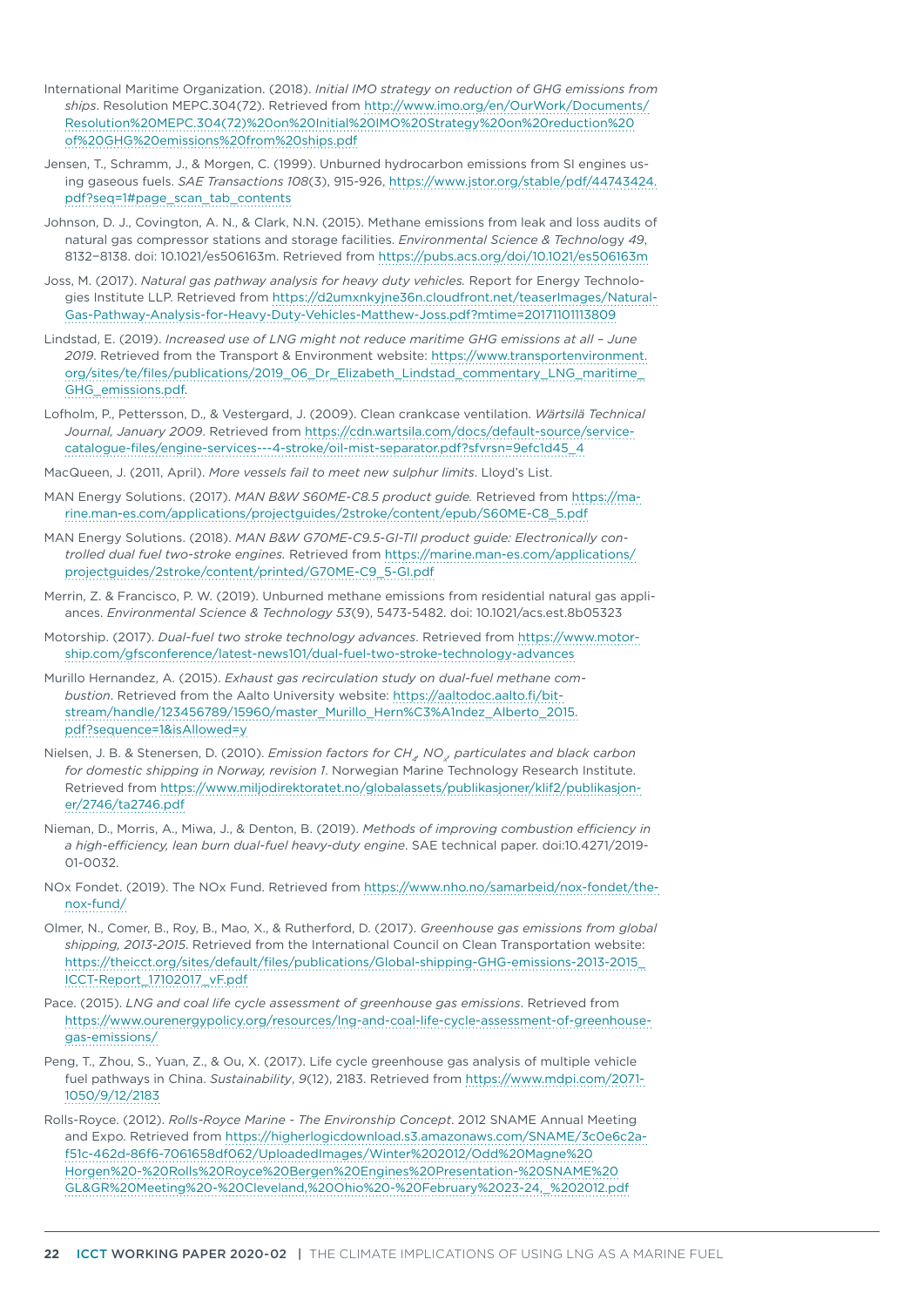- Rolls-Royce. (2018, September 5). *Rolls-Royce launches new Bergen B36:45 marine gas engine*  [Press release]. Retrieved from [https://www.rolls-royce.com/media/press-releases/2018/05-09-](https://www.rolls-royce.com/media/press-releases/2018/05-09-2018-rr-launches-new-bergen-b36-45-marine-gas-engine.aspx) [2018-rr-launches-new-bergen-b36-45-marine-gas-engine.aspx](https://www.rolls-royce.com/media/press-releases/2018/05-09-2018-rr-launches-new-bergen-b36-45-marine-gas-engine.aspx)
- Rutherford, D. & Comer, B. (2018). *The International Maritime Organization's initial greenhouse gas strategy*. Retrieved from the International Council on Clean Transportation website: [https://the](https://theicct.org/publications/IMO-initial-GHG-strategy)[icct.org/publications/IMO-initial-GHG-strategy](https://theicct.org/publications/IMO-initial-GHG-strategy)
- Sapkota, K. (2017). *Techno-economic life cycle assessments of oil sands products and liquefied*  natural gas supply chains from Canada to Asia-Pacific and Europe (Master's Thesis, University of Alberta, Alberta, Canada). Retrieved from [https://era.library.ualberta.ca/items/14244c5f-133b-](https://era.library.ualberta.ca/items/14244c5f-133b-454b-a175-fc4a69d6bfb9)[454b-a175-fc4a69d6bfb9](https://era.library.ualberta.ca/items/14244c5f-133b-454b-a175-fc4a69d6bfb9)
- Skone, T. J., Cooney, G., Jamieson, M., Littlefield, J., Marriott, J. (2014). *Life cycle greenhouse gas perspective on exporting liquefied natural gas from the United States*. Prepared for U.S. Department of Energy National Energy Technology Laboratory Office of Fossil Energy. DOE/NETL-2014/1649. Retrieved from [https://www.energy.gov/fe/downloads/life-cycle-greenhouse-gas](https://www.energy.gov/fe/downloads/life-cycle-greenhouse-gas-perspective-exporting-liquefied-natural-gas-united-states)[perspective-exporting-liquefied-natural-gas-united-states](https://www.energy.gov/fe/downloads/life-cycle-greenhouse-gas-perspective-exporting-liquefied-natural-gas-united-states)
- Searle, S., Baldino, C., & Pavlenko, N. (2018). *What is the role for renewable methane in European decarbonization?* Retrieved from the International Council on Clean Transportation website: <https://theicct.org/publications/role-renewable-methane-eu>
- Siemens (2016). *Improving the flexibility and efficiency of gas turbine-based distributed power plant*. Retrieved from [https://etn.global/wp-content/uploads/2018/09/Improving\\_the\\_flexibil](https://etn.global/wp-content/uploads/2018/09/Improving_the_flexibility_and_efficiency_of_gas_turbine-based_distributed_power_plant.pdf)[ity\\_and\\_efficiency\\_of\\_gas\\_turbine-based\\_distributed\\_power\\_plant.pdf](https://etn.global/wp-content/uploads/2018/09/Improving_the_flexibility_and_efficiency_of_gas_turbine-based_distributed_power_plant.pdf)
- Sommer, D. E., Yeremi, M., Son, J., Corbin, J., Gagné, S., Lobo, P., ... Kirchen, P. (2019). Characterization and reduction of in-use CH<sub>4</sub> emissions from a dual fuel marine engine using wavelength modulation spectroscopy. *Environmental Science & Technology*, *53*(5), 2892-2899. doi: 10.1021/ acs.est.8b04244
- Speirs, J., Balcombe, P., Blomerus, P., Blomerus, P., Stettler, M., Brandon, N., & Hawkes, A. (2019). *Can natural gas reduce emissions from transport? Heavy goods vehicles and shipping*. Sustainable Gas Institute: Imperial College London. Retrieved from [https://www.sustainablegasinstitute.org/](https://www.sustainablegasinstitute.org/wp-content/uploads/2019/02/SGI-can-natural-gas-reduce-emissions-from-transport-WP4.pdf) [wp-content/uploads/2019/02/SGI-can-natural-gas-reduce-emissions-from-transport-WP4.pdf](https://www.sustainablegasinstitute.org/wp-content/uploads/2019/02/SGI-can-natural-gas-reduce-emissions-from-transport-WP4.pdf)
- Stenersen, D. & Thonstad, O. (2017). *GHG and NOx emissions from gas fuelled engines*. SINTEF Ocean AS, Trondheim, Norway. Retrieved from [https://midc.be/wp-content/uploads/2018/06/](https://midc.be/wp-content/uploads/2018/06/methane-slip-from-gas-engines-mainreport-1492296.pdf) [methane-slip-from-gas-engines-mainreport-1492296.pdf](https://midc.be/wp-content/uploads/2018/06/methane-slip-from-gas-engines-mainreport-1492296.pdf)
- Stone, R. & Ball, J. K. (2004). *Automotive engineering fundamentals*. SAE International. ISBN 10: 0768009871. ISBN 13: 9780768009873
- Subramanian, R., Williams, L.L., Vaughn, T.L., Zimmerle, D., Roscioli, J.R., Herndon, S.C., … Robinson, A.L. (2015). Methane emissions from natural gas compressor stations in the transmission and storage sector: Measurements and comparisons with the EPA greenhouse gas reporting program protocol. *Environmental Science & Technol*ogy *49*(5), 3252-3261. Retrieved from [https://](https://doi.org/10.1021/es5060258) [doi.org/10.1021/es5060258](https://doi.org/10.1021/es5060258)
- 't Hoen & den Boer. (2015). *Scrubbers An economic and ecological assessment*. CE Delft. Retrieved from [https://www.cedelft.eu/en/publications/1618/scrubbers-an-economic-and-ecological](https://www.cedelft.eu/en/publications/1618/scrubbers-an-economic-and-ecological-assessment)[assessment](https://www.cedelft.eu/en/publications/1618/scrubbers-an-economic-and-ecological-assessment)
- Tagliaferri, C., Clift, R., Lettieri, P., & Chapman, C. (2017). Liquefied natural gas for the UK: A life cycle assessment. *International Journal of Life Cycle Assessment*, *22*(12), 1944-1956. doi: 10.1007/ s11367-017-1285-z. Retrieved from <https://link.springer.com/article/10.1007/s11367-017-1285-z>
- Tan, Y., Dagaut, P., Cathonnet, M., & Boettner, J.-C. (1994). Oxidation and ignition of methane-propane and methane-ethane-propane mixtures: Experiments and modeling. *Combustion Science and Technology*, *103*, 133-151. doi: 10.1080/00102209408907691
- Tatli, E. & Clark, N. N. (2009). Crankcase particulate emissions from diesel engines. *SAE International Journal of Fuels and Lubricants*, *1*(1), 1334-1344.
- Thinkstep. (2019). *Life cycle GHG emission study on the use of LNG as marine fuel*. Retrieved from <https://www.thinkstep.com/content/life-cycle-ghg-emission-study-use-lng-marine-fuel-1>
- Thomson, H., Corbett, J. J., & Winebrake, J. J. (2015). Natural gas as a marine fuel. *Energy Policy*, *87*, 153–167. Retrieved from<https://www.sciencedirect.com/science/article/pii/S0301421515300665>
- Ushakov, S., Stenersen, D., & Einang, P. M. (2019). Methane slip from gas fueled ships: a comprehensive summary based on measurement data. *Journal of Marine Science and Technology*, 24(4), 1308-1325.<https://doi.org/10.1007/s00773-018-00622-z>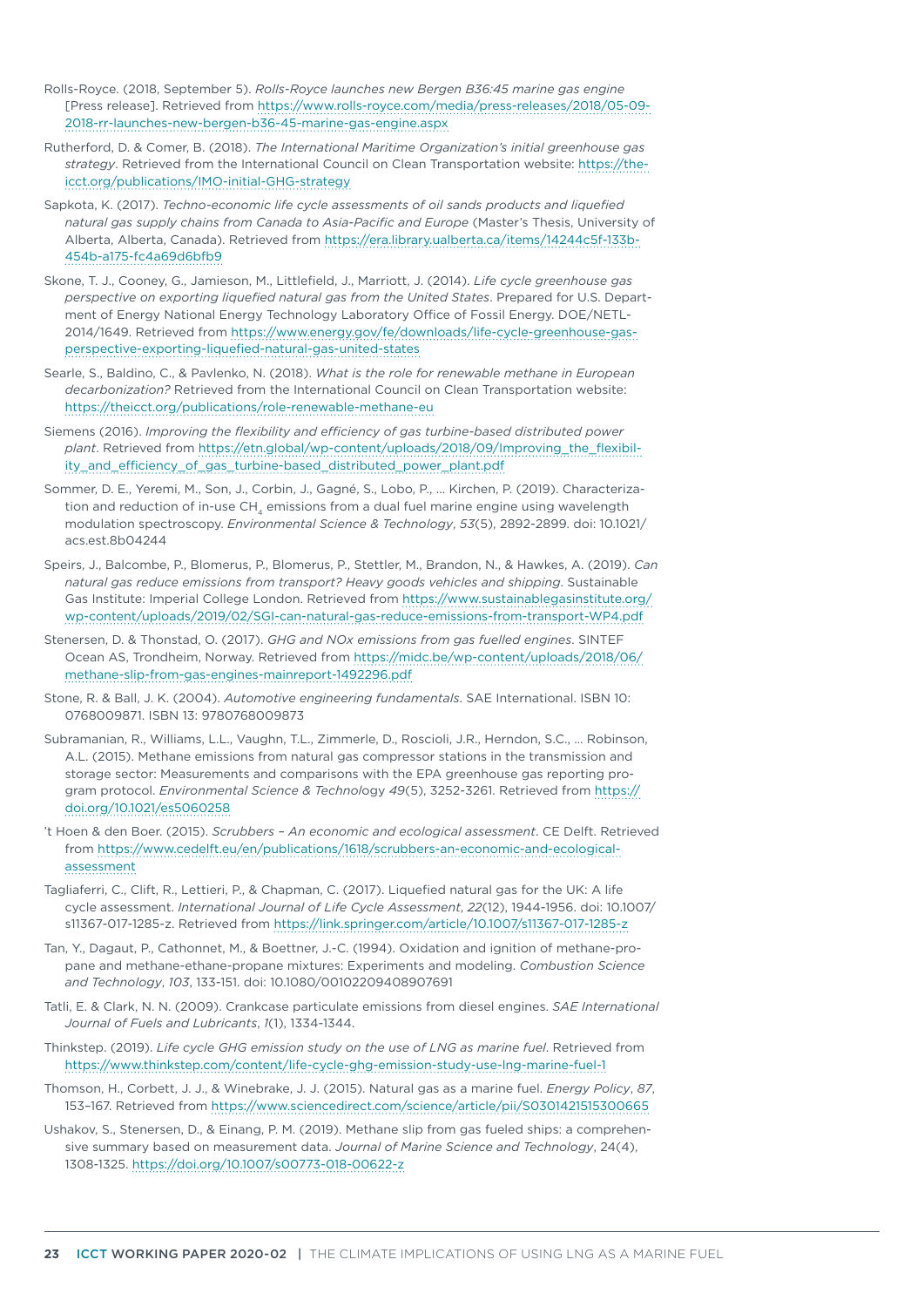- UT99. (2019). *Closed crankcase ventilation and highly efficient oil mist separation*. Retrieved from <https://www.ut99.com/en/upf-ccv-product-range>
- Valin, H., Peters, D., van den Berg, M., Frank, S., Havlik, P., Forsell, N., & Hamelinck, C. (2015). The land use change impact of biofuels consumed in the EU: Quantification of area and greenhouse gas impacts. Retrieved from the European Commission website: [https://ec.europa.eu/energy/sites/](https://ec.europa.eu/energy/sites/ener/files/documents/Final Report_GLOBIOM_publication.pdf) [ener/files/documents/Final%20Report\\_GLOBIOM\\_publication.pdf](https://ec.europa.eu/energy/sites/ener/files/documents/Final Report_GLOBIOM_publication.pdf)
- Verbeek, R., Kadijk, G., van Mensch, P., Wulffers, C., van den Beemt, B., & Fraga, F. (2011). *Environmental and economic aspects of using LNG as a fuel for shipping in the Netherlands*. TNO-RPT-2011-00166. Retrieved from the TNO website: [https://repository.tudelft.nl/view/tno/](https://repository.tudelft.nl/view/tno/uuid:b458abfc-482f-4e11-ba4c-7ea7923552f8) [uuid:b458abfc-482f-4e11-ba4c-7ea7923552f8](https://repository.tudelft.nl/view/tno/uuid:b458abfc-482f-4e11-ba4c-7ea7923552f8)
- Wagemakers, A. & Leermakers, C. (2012). *Review on the effects of dual-fuel operation, using diesel and gaseous fuels, on emissions and performance*. SAE Technical Paper 2012-01-0869. [https://](https://doi.org/10.4271/2012-01-0869) [doi.org/10.4271/2012-01-0869](https://doi.org/10.4271/2012-01-0869)
- Wärtsilä. (2007). *Oil mist separator Clean crankcase ventilation* [Factsheet]. Retrieved from [https://cdn.wartsila.com/docs/default-source/Service-catalogue-files/Engine-Services-](https://cdn.wartsila.com/docs/default-source/Service-catalogue-files/Engine-Services---4-stroke/oil-mist-separator-sales-leaflet.pdf?sfvrsn=4) [--4-stroke/oil-mist-separator-sales-leaflet.pdf?sfvrsn=4](https://cdn.wartsila.com/docs/default-source/Service-catalogue-files/Engine-Services---4-stroke/oil-mist-separator-sales-leaflet.pdf?sfvrsn=4)
- Wärtsilä. (2009). *Wärtsilä 50DF engine technology*. Retrieved from [http://cdn.wartsila.com/docs/](http://cdn.wartsila.com/docs/default-source/Power-Plants-documents/w%C3%A4rtsil%C3%A4-50df.pdf) [default-source/Power-Plants-documents/w%C3%A4rtsil%C3%A4-50df.pdf](http://cdn.wartsila.com/docs/default-source/Power-Plants-documents/w%C3%A4rtsil%C3%A4-50df.pdf)
- Wärtsilä. (2019a). *Wärtsilä 50DF product guide*. Retrieved from [https://cdn.wartsila.com/docs/de](https://cdn.wartsila.com/docs/default-source/product-files/engines/df-engine/product-guide-o-e-w50df.pdf?sfvrsn=9)[fault-source/product-files/engines/df-engine/product-guide-o-e-w50df.pdf?sfvrsn=9](https://cdn.wartsila.com/docs/default-source/product-files/engines/df-engine/product-guide-o-e-w50df.pdf?sfvrsn=9)
- Wärtsilä. (2019b). *Wärtsilä 46F product guide*. Retrieved from [https://www.wartsila.com/](https://www.wartsila.com/docs/default-source/product-files/engines/ms-engine/product-guide-o-e-w46f.pdf?utm_source=engines&utm_medium=dieselengines&utm_term=w46f&utm_content=productguide&utm_campaign=msleadscoring) [docs/default-source/product-files/engines/ms-engine/product-guide-o-e-w46f.](https://www.wartsila.com/docs/default-source/product-files/engines/ms-engine/product-guide-o-e-w46f.pdf?utm_source=engines&utm_medium=dieselengines&utm_term=w46f&utm_content=productguide&utm_campaign=msleadscoring) [pdf?utm\\_source=engines&utm\\_medium=dieselengines&utm\\_term=w46f&utm\\_](https://www.wartsila.com/docs/default-source/product-files/engines/ms-engine/product-guide-o-e-w46f.pdf?utm_source=engines&utm_medium=dieselengines&utm_term=w46f&utm_content=productguide&utm_campaign=msleadscoring) [content=productguide&utm\\_campaign=msleadscoring](https://www.wartsila.com/docs/default-source/product-files/engines/ms-engine/product-guide-o-e-w46f.pdf?utm_source=engines&utm_medium=dieselengines&utm_term=w46f&utm_content=productguide&utm_campaign=msleadscoring)
- Winebrake, J. J., Corbett, J. J., Umar, F., & Yuska, D. (2019). Pollution tradeoffs for conventional and natural gas-based marine fuels. *Sustainability, 11*(8), 2235. doi:10.3390/su11082235
- Winterthur Gas & Diesel (2018). *Low-pressure X-DF engines FAQ.* Retrieved from [https://www.](https://www.wingd.com/en/documents/general/brochures/x-df-faq-brochure.pdf/) [wingd.com/en/documents/general/brochures/x-df-faq-brochure.pdf/](https://www.wingd.com/en/documents/general/brochures/x-df-faq-brochure.pdf/)
- Winterthur Gas & Diesel (2019). *X72DF*. Retrieved from [https://www.wingd.com/en/engines/engine](https://www.wingd.com/en/engines/engine-types/x-df-dual-fuel/x72df/)[types/x-df-dual-fuel/x72df/](https://www.wingd.com/en/engines/engine-types/x-df-dual-fuel/x72df/)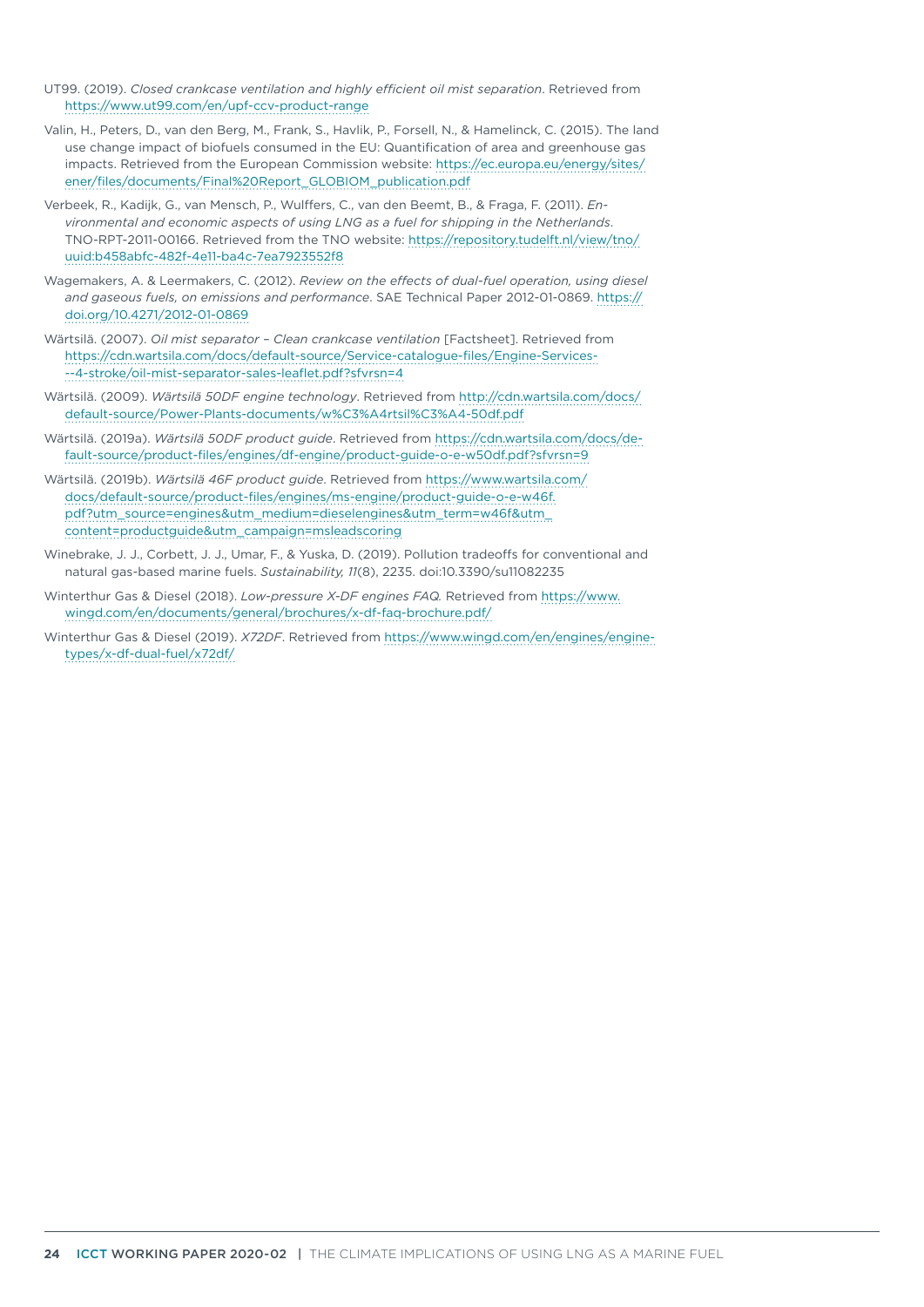# **Appendix A: Literature review of upstream greenhouse gas emissions and sources of methane slip from marine engines**

## Upstream greenhouse gas (GHG) emissions

Upstream emissions associated with liquefied natural gas (LNG) include natural gas production and processing to remove impurities from the feed gas, liquefaction, domestic transportation, fugitive emissions during bunkering, if reported, and sometimes international transport. For more consistent comparisons among studies, we applied two approaches. First, we noted that different studies assessed in this literature review assume different global warming potential (GWP) values of CH, and N<sub>2</sub>O. To eliminate the variations caused by this, we applied the GWP from the Fifth Assessment Report (AR5) of the IPCC, listed in Table A1, for our own modeling of marine fuels and adjusted the emission values from other studies when possible. Unless noted, the results are on a 100-year GWP basis. Second, we conducted separate comparisons of emissions excluding and including international transport.

|  |  |  |  | Table A1. GWP used in this study and used to adjust |
|--|--|--|--|-----------------------------------------------------|
|  |  |  |  | values from other studies for consistent comparison |

| <b>GHG</b> | 100-year GWP | 20-year GWP |
|------------|--------------|-------------|
| CO,        |              |             |
| CH,        | 36           | 86          |
| N,O        | 265          | 264         |

Source: IPCC (2013)

Figure A1 shows the upstream GHG emissions of LNG, excluding international transport, from the studies assessed in the literature review. The figure includes the exact GWP value from each study and the adjusted GWP value, and compares these to baseline heavy fuel oil (HFO) upstream emissions from our model results. Studies missing adjusted values lack the data needed to differentiate emissions from CO<sub>2</sub> or CH<sub>4</sub>. Studies using the same GWP as in Table A1 have the same original and adjusted numbers. Adjusted emissions of LNG range from 8.8 to 26.77 gCO<sub>2</sub>e/MJ, with an average of 17.1 gCO<sub>2</sub>e/MJ. Higher upstream LNG emissions are generally due to greater methane leakage from natural gas production together with longer domestic transportation (El-Houjeiri, Monfort, Bouchard, & Przesmitzki, 2018). Although original values from previous studies show a wide range of LNG upstream emissions, about 68% of them indicate greater emissions than from HFO. Note that some of the studies used smaller GWP in their estimations and that data deficiencies prevented us from making the adjustment; therefore, the percentage is likely to be higher than 68%.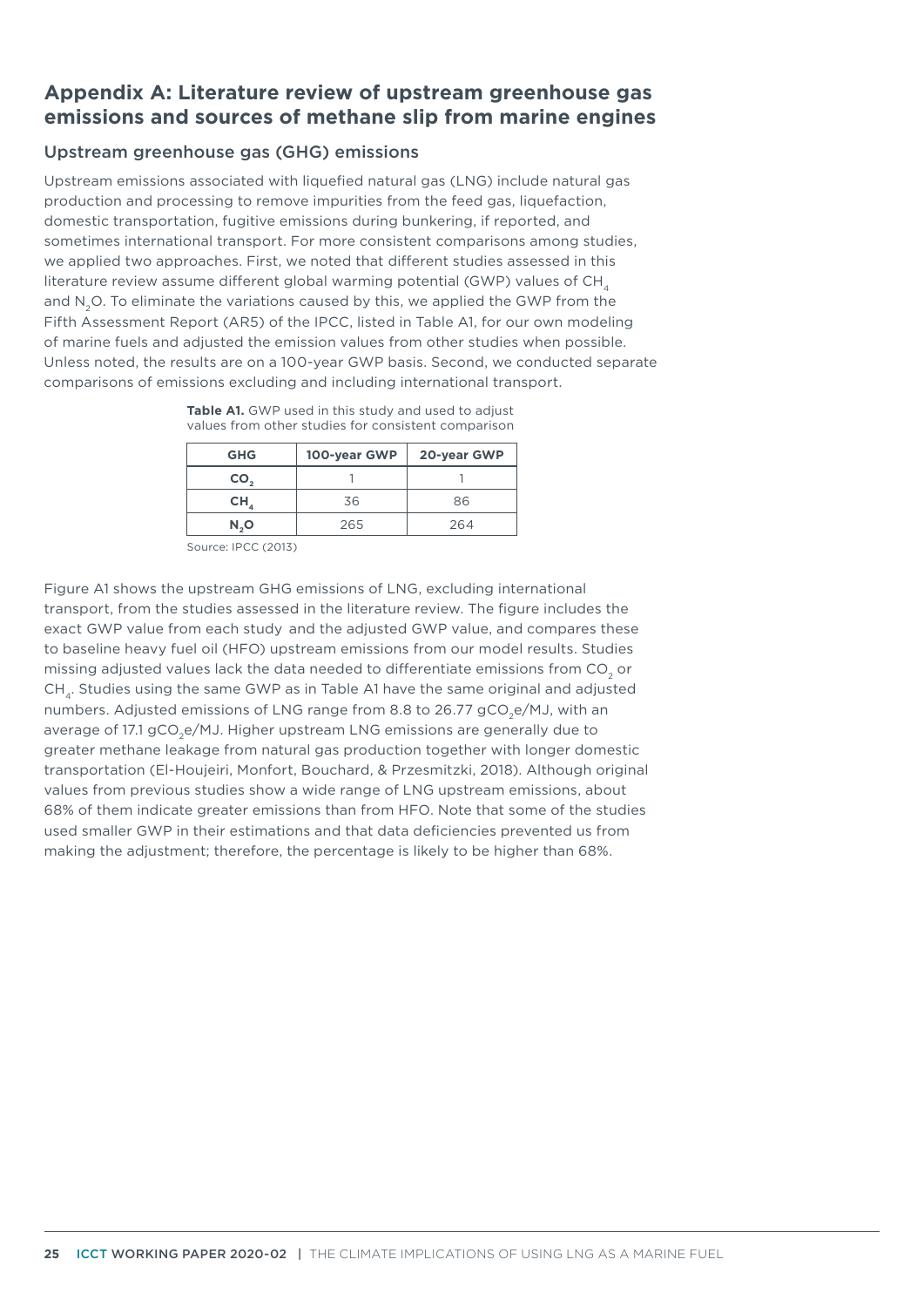

**Figure A1.** Upstream GHG emissions of LNG excluding international transport, 100-year GWP. *Note:* NA means North America; GOM means Gulf of Mexico; TX-LA-MS Salt means the Texas-Louisiana-Mississippi Salt Basin.

Liquefaction is a process that cools the pre-treated natural gas down to a liquid form. It contributes about 30% to 60% of total upstream emissions, and the rest mainly comes from production and processing. Figure A2 shows the variations of liquefaction emissions from the studies we reviewed. It shows a range of 2.41 to 10.2  $gCO,e/MJ$ . The variation is caused by different liquefaction technologies using different refrigerants. On average, emissions from the liquefaction process contribute approximately 6.55 gCO<sub>2</sub>e/MJ to upstream emissions.



#### **Figure A2.** GHG emissions during natural gas liquefaction, 100-year GWP.

The transport of LNG includes domestic transport, such as between extraction wells and liquefaction plants, and international transport from production sites to where it is consumed. Domestic transport of LNG is usually by truck, rail, or pipeline, depending on the volume, distance, and facility availability. Domestic transport typically represents 15% to 20% of upstream emissions.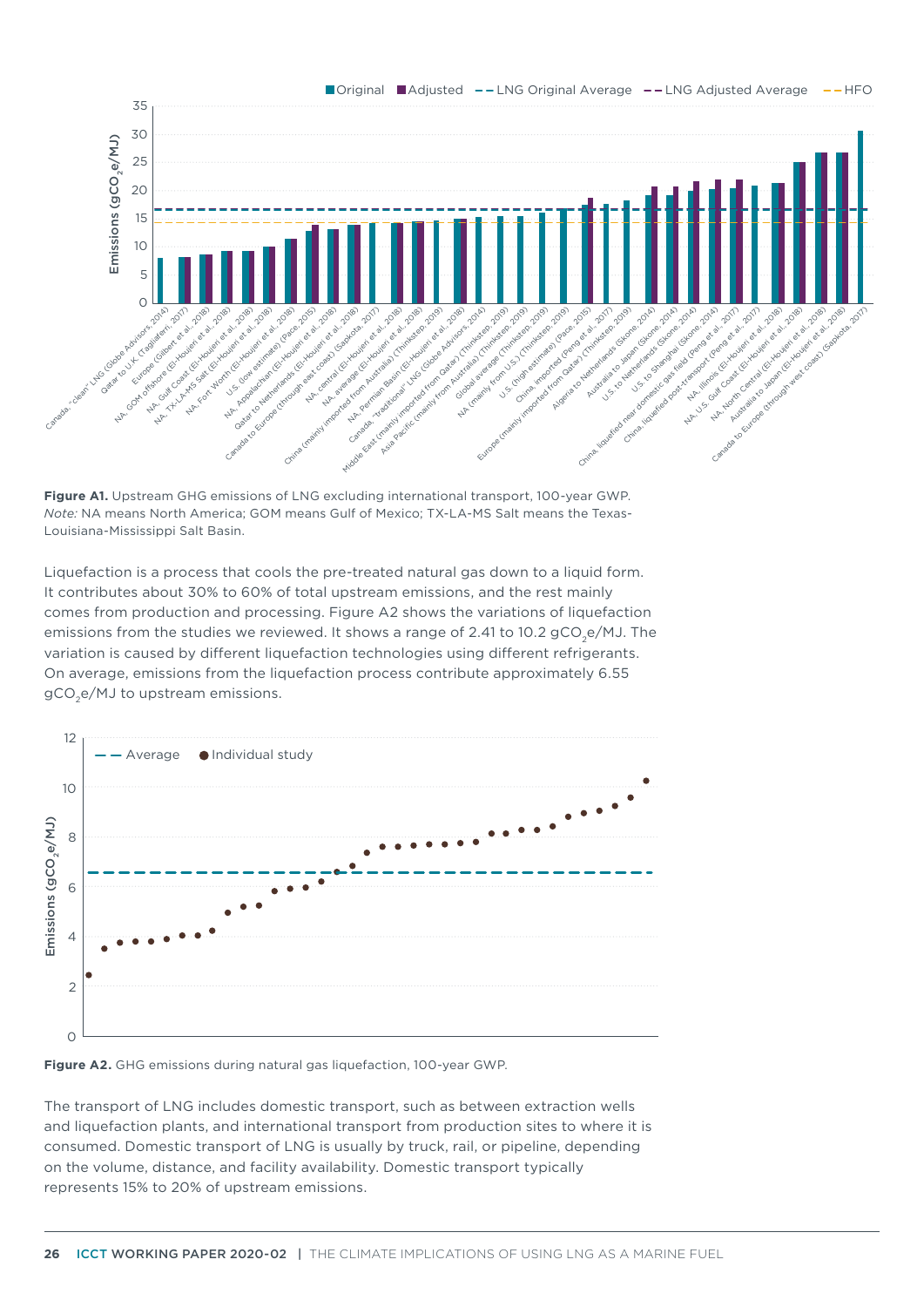Countries with LNG resources are not necessarily its largest consumers, and international maritime shipping is often the most cost-efficient way of transporting LNG over a long distance. Based on 2018 market data, top LNG exporters are Qatar, Australia, Malaysia, the United States, and Nigeria, while Asia Pacific countries including Japan and China, and some European countries including Spain and France are major importers (IEA and KEEI, 2019). Figure A3 presents the upstream GHG emissions of LNG including international transport. Like Figure A1, studies missing adjusted values lack the data needed to differentiate emissions from  $CO<sub>2</sub>$  or  $CH<sub>4</sub>$ . Studies using the same GWP as in Table A1 have the same original and adjusted numbers. Emissions from international transport range from 1.0 to 6.5  $gCO,e/MJ$ , depending on distance, and adding this means the adjusted total upstream emissions including shipping range from 14.7 to 28.57 gCO<sub>2</sub>e/MJ, with an average of 21.2 gCO<sub>3</sub>e/MJ. It is important to clarify that studies that include international transport are not necessarily comparable to one another, as they may use different sets of origins and destinations from one another. Nevertheless, when adding the emissions from international transport, average LNG GHG emissions are 20% higher than HFO.



**Figure A3.** Upstream GHG emissions of LNG including international transport, 100-year GWP. *Note:* NA means North America; GOM means Gulf of Mexico; TX-LA-MS Salt means the Texas-Louisiana-Mississippi Salt Basin.

To understand potential regional variations, we organized study results by production region, shown in Figure A4a, and by shipping region, shown in Figure A4b. On average, LNG from Qatar has relatively low upstream emissions and this might be due to the lower CO<sub>2</sub> content in feed gas (i.e., raw gas from the production field), the shorter domestic transport distance (El-Houjeiri et al., 2018), and the lower carbon intensity of Qatar's electricity grid (Thinkstep, 2019). In contrast, natural gas reservoirs in Australia tend to have high CO<sub>2</sub> content (El-Houjeiri et al., 2018) and the domestic transport distance in Australia and Algeria is relatively long (Thinkstep, 2019). Considering international transport emissions, shown in Figure A4b, the regional variation is less obvious, but still follows the same rank. One exception is the case of exporting LNG from the United States to Asia Pacific, which has high emissions because of the long shipping distance (Pace, 2015). This indicates that emissions from international transport can offset some of the benefit of using less carbon-intensive LNG.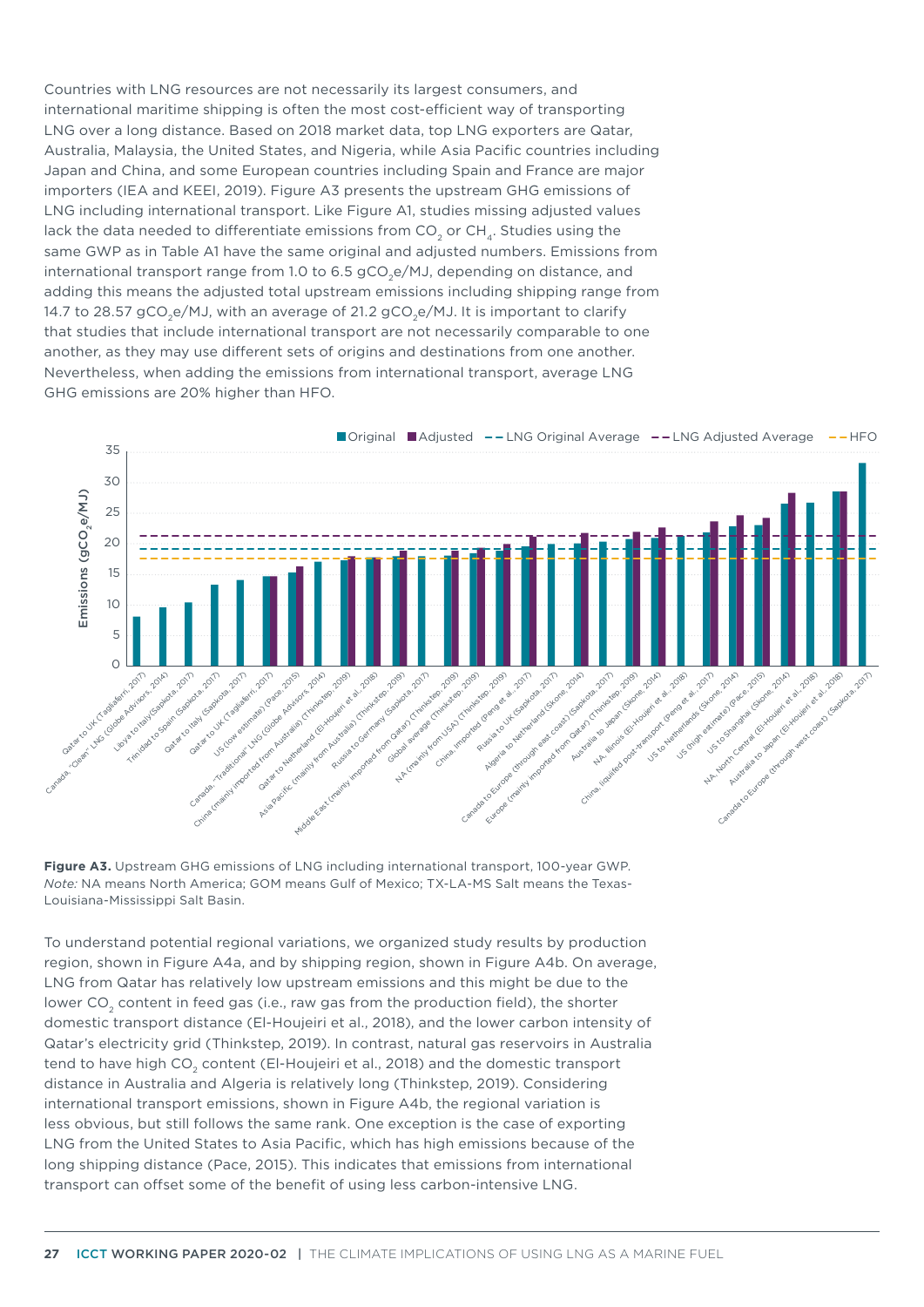



Methane is a more potent GHG than CO<sub>2</sub>, and methane emissions play a larger role in determining the total upstream emissions for LNG than for other fuels.<sup>6</sup> Figure A5 shows total upstream GHG emissions for LNG and the portion of these that are from methane. Methane contributes approximately 30% to the total upstream carbon dioxide equivalent emissions in most studies. We observed two extreme cases: In one, methane leakage contributes 61% of life-cycle emissions because of high extraction emissions (El-Houjeiri et al., 2018), and in the other, no leakage was estimated (Tagliaferri, Clift, Lettieri, & Chapman, 2017). In general, methane emissions of LNG tend to be greater than those of HFO.

<sup>6</sup> N2O emission is not discussed because its amount is very small and contributes little to upstream emissions  $of ING$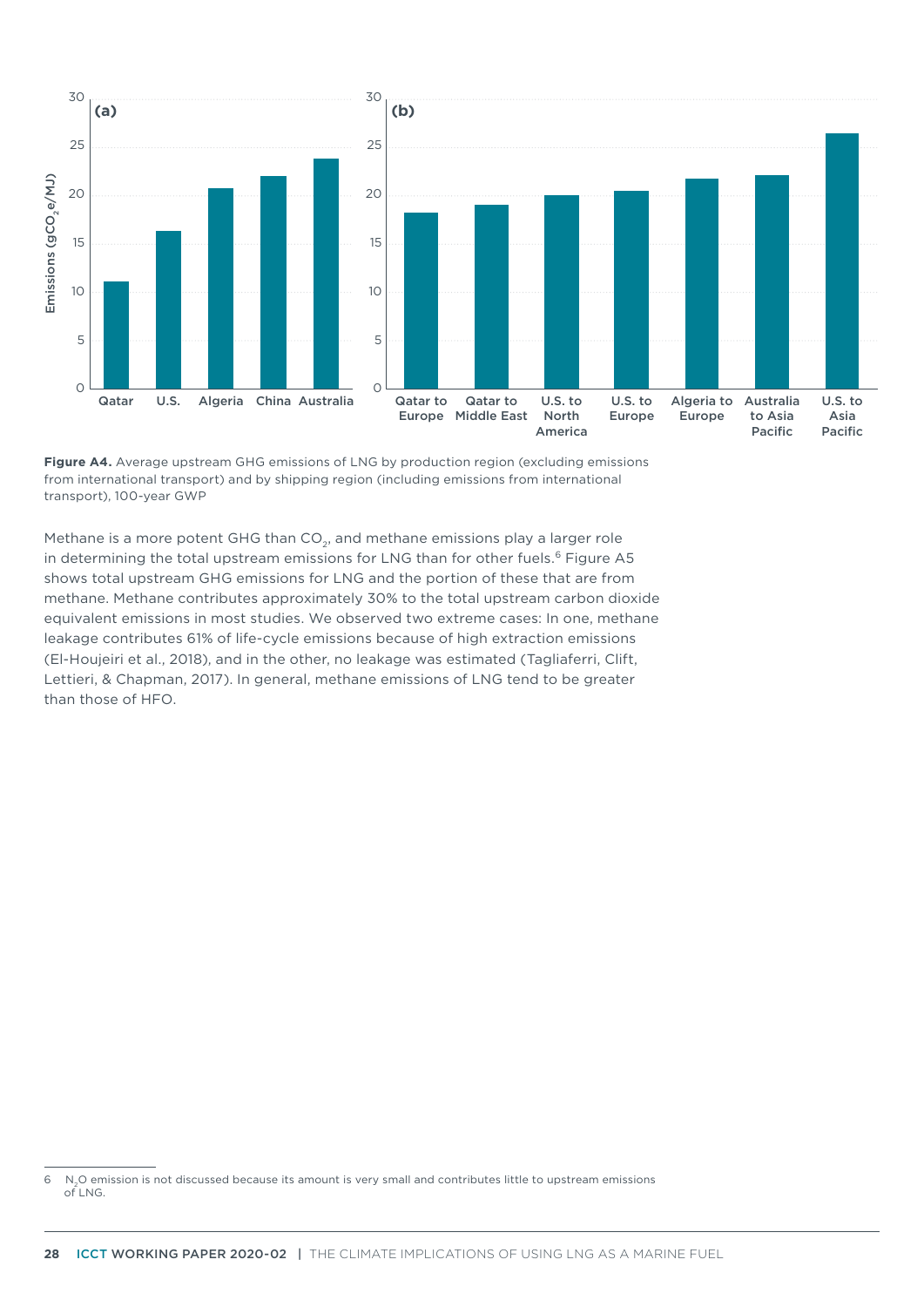

**Figure A5.** Total upstream LNG emissions and the emissions due to methane leakage, 100-yr GWP

We also applied the 20-year GWP from Table A1 to understand the short-term impacts of LNG, and that is presented in Figure A6. As shown, the global warming impact from LNG would be much greater in the near term and much worse than HFO. This diminishes the potential of using LNG to meet short-term climate change mitigation targets.



**Figure A6.** Total upstream emissions of LNG using 100-year GWP and 20-year GWP

We summarize the range of GHG emissions from literature in Table A2. Four key factors that contribute to the variation are production region, methane leakage during gas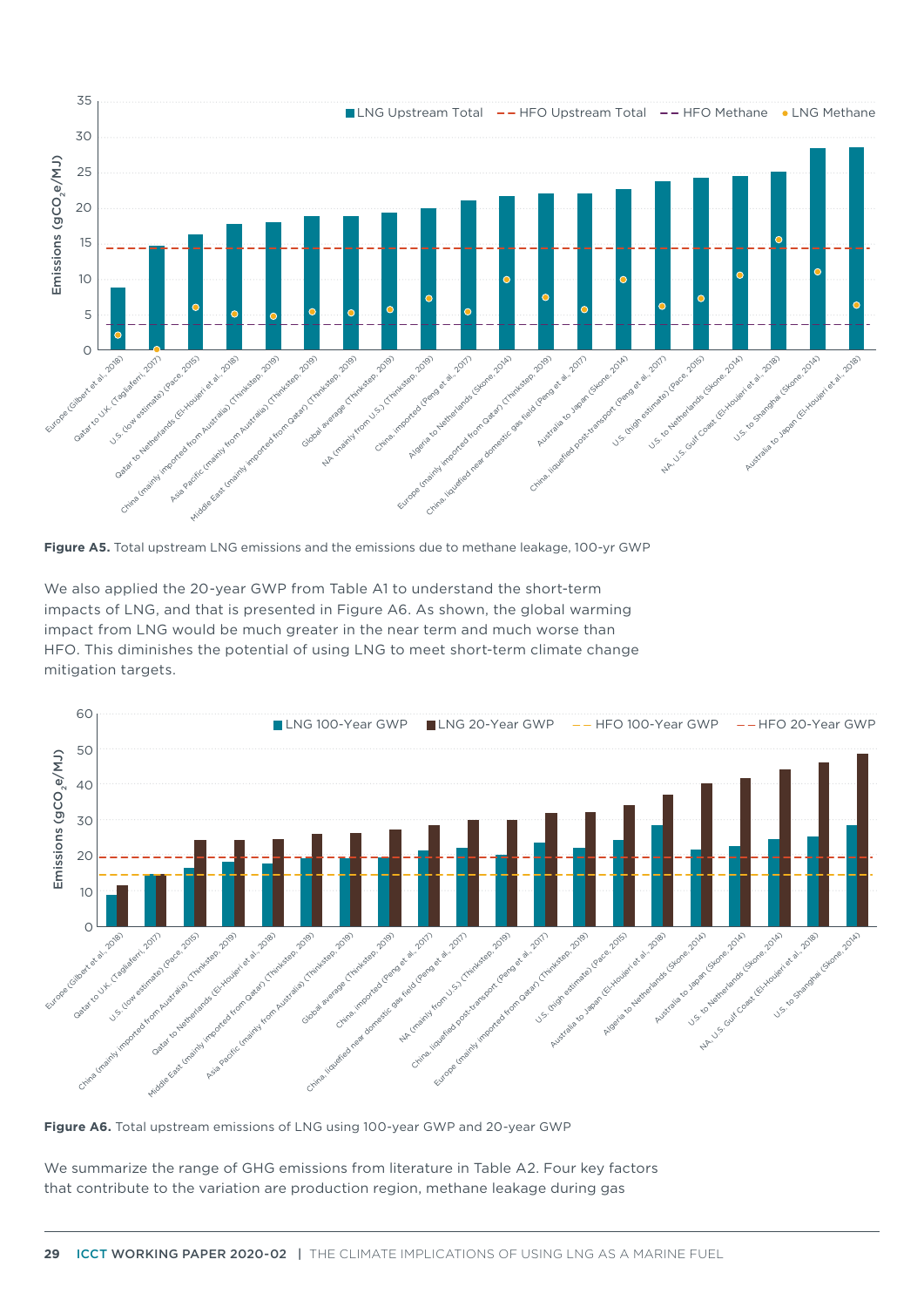production and processing, difference in liquefaction technology, and international transport distance. Regardless of the variation, more than 85% of the 15 data points collected from previous studies show higher upstream emissions for LNG than HFO. This alone raises concerns about the climate change mitigation potential for LNG in the international maritime shipping sector.

| gCO <sub>2</sub> e/MJ | Liquefaction | <b>International</b><br>transport | <b>LNG upstream total</b> |
|-----------------------|--------------|-----------------------------------|---------------------------|
| <b>Minimum</b>        | 2.41         | 1.0                               | 14.7                      |
| Average               | 6.55         | 3.2                               | 21.2                      |
| <b>Maximum</b>        | 10.2         | 6.43                              | 28.57                     |

**Table A2.** Upstream LNG emissions range from literature, 100-year GWP

#### Methane slip from marine engines

LNG is the only cargo permitted for use as a fuel by the IMO (Dobrota, Lalić, & Komar, 2013). Historically, LNG was used to power LNG carriers, in part because boil-off methane from the LNG is freely available. The only other method to prevent boil-off to the atmosphere is to re-liquefy the boil-off gas, and that requires massive amounts of energy. But now LNG is generating wider interest and use from merchant and service vessels for which the boil-off motivation does not apply.

Many different units and measures are employed in the literature to describe the quantity of methane lost to the atmosphere or the GWP of methane loss. Perhaps the simplest is the fraction of methane lost as a ratio to the total methane transmitted or used. However, this becomes more difficult when the composition of the natural gas deviates from pure methane and the composition is not known. In a recent study of fugitive methane (Clark et al., 2017), the loss was reported as grams of fugitive methane per kilogram of natural gas used, a "parts per thousand" measure. Since losses are typically small relative to the total amount, this introduces little difference between the total amount either before or after the loss. However, the measure changes if the fuel gas composition is high in species other than methane. Further, if the natural gas used is determined from CO<sub>2</sub> measurements, the stoichiometry also causes a minor change.

A variant on the method above is to cite the loss in mixed units, such as mass of methane per volume of either liquid LNG or gaseous natural gas. Usually methane alone is cited as the loss, but in the case of leaks, species other than methane are also emitted. From an energy-loss perspective, these other gases should be included in the measure. In practice, the tools used to estimate or measure the loss will determine whether methane alone is considered.

Fugitive methane has also been characterized by the mass of methane lost as a fraction of the energy of the fuel available (g/MJ). To do this, the heating value must be defined. For engine operation, losses may be on a brake-specific basis where the methane loss is expressed as a ratio to the useful shaft work produced by the engine (g/kWh). Engine efficiency is therefore included in this measure, and this is the most common approach for quantifying other pollutants, such as  $NO<sub>x</sub>$ .

Methane losses are also cited in terms of  $CO<sub>2</sub>$  equivalency in GWP. Hence the methane may be cited in units such as "CO<sub>2</sub> equivalent GWP by mass per basis of LNG," where the basis may be a mass or volume of LNG, or the LNG heating value, or the work produced by an engine operating on that LNG. The GWP must be known for translation of these units into methane mass. Across the literature, the 100-year GWP equivalency has been presented variously at values from 23 to 36, and 20-year values from 62 to 96. A previous ICCT marine methane emissions study (Olmer et al., 2017) employed IPCC (2007) values of 25 for 100-year GWP and 72 for 20-year GWP.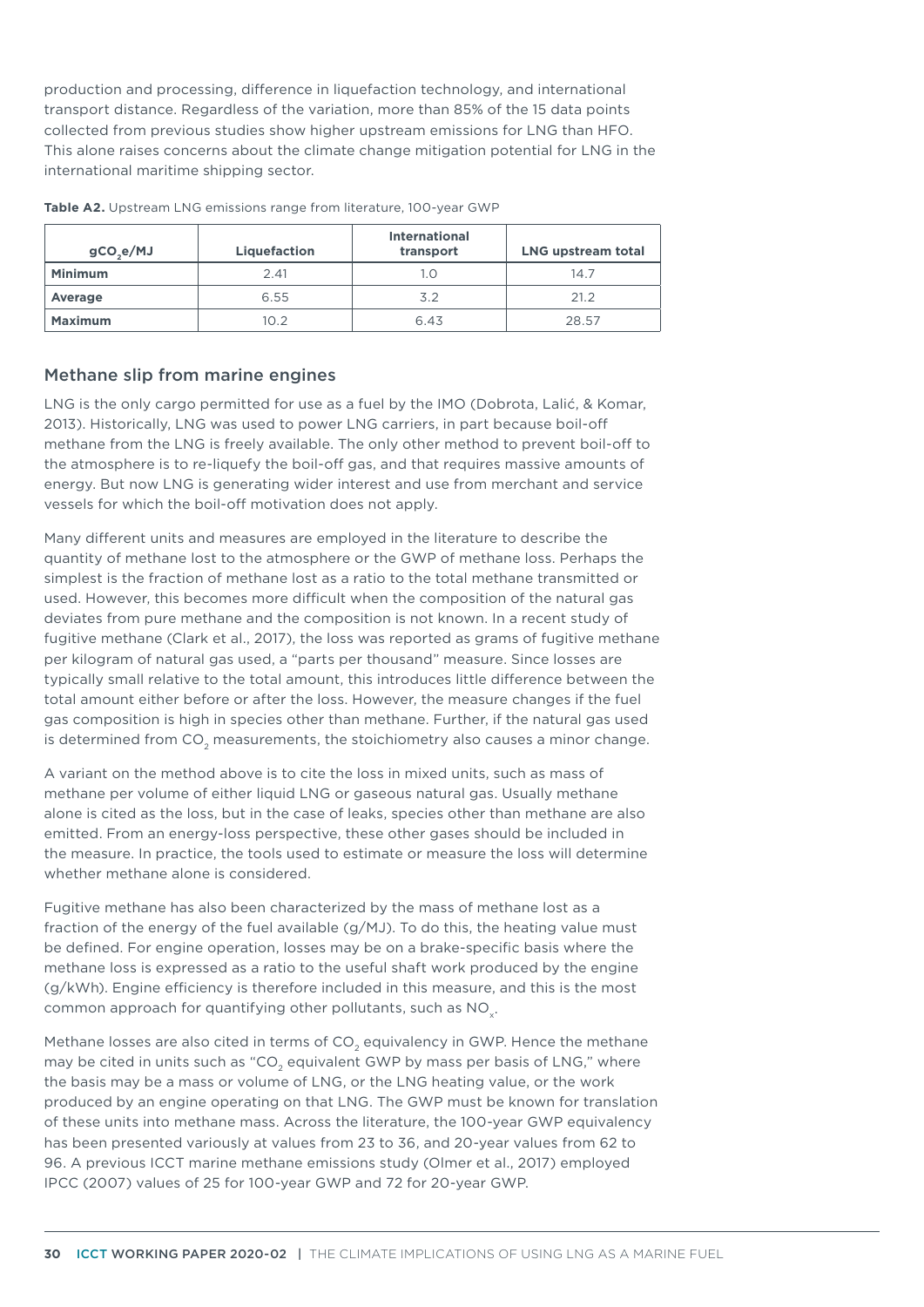In our analysis of hull-to-wake emissions, the ratio of the brake-specific mass of methane is employed. Where other units are used, a best effort is made to translate the data equitably. In calculating brake-specific units from other measures, the engine efficiency must be used; if the efficiency is not reported, assumptions at part load may be approximate. Often, if methane alone is not reported as a fraction of the total hydrocarbons (HCs), values of 85% or 90% are used for the ratio of methane emissions to HC emissions for natural gas engines. Finally, fugitive methane is released in several different ways during marine propulsion. Only hull-to-wake (HtWa) losses are considered in this analysis.

#### *System leaks*

One obvious source of loss is from leaks across the fuel system, from the tank to the engine cylinders. This system may include pumps, scavenging compressors (for boil-off gas), filters, valves, injectors, and associated plumbing. In many cases, for reasons of safety, methane fuel plumbing is jacketed; this ensures that leaks are not released into the engine room, and those jackets are then vented to the atmosphere. No data are available to quantify losses of this kind. Studies (Johnson, Covington, & Clark, 2015; Subramanian et al., 2015) have examined losses from other systems, such as those at land-based gas compressor stations or at well sites, but these are not readily extended to shipboard analysis. Although many of these land-based leaks are a climate concern, few represent an immediate safety hazard. Losses of methane from natural gas buses, trucks, LNG fueling stations, and CNG fueling stations were reported by Clark et al. (2017). Although the researchers examined the on-board fuel systems for all of the vehicles in the study, "no continuous leaks were found from CNG vehicles while a single leak was identified on an LNG vehicle that was below the quantification limit of 0.24 g/h" (p. 972). Extending this finding to the marine world, no emissions factor should be assigned to engine fuel system leaks without further research.

#### *Intentional gas discharge*

Methane may be lost due to intentional discharge of gas. This may be associated with maintenance, as happens when systems are cleared of gas or blown down to permit safe maintenance operations. The quantities discharged during maintenance are likely to be small relative to methane slip from the engines during revenue service. Venting may also be associated with general engine operation, although no specific case has appeared in the marine engine material reviewed. For 15-liter displacement high-pressure direct injection (HPDI) truck engines examined in a prior study, normal operation required occasional "dynamic venting," relating to transient operation (Clark et al., 2017; Delgado & Muncrief, 2015; Speirs et al., 2019). Those methane emissions contributed 9.9 g/kg of fuel, or about 1% fuel loss, to the inventory for those engines. In the absence of detailed LNG marine engine operation and maintenance information, any factors assigned to this cause would need to be addressed in future studies.

#### *Valve overlap (part of exhaust slip)*

Some of the losses of methane found in the engine exhaust might be due to valve overlap, where the engine exhaust and intake valves are open at the same time (Joss, 2017). Valve overlap is more common in diesel engines because only intake air can be lost during the overlap period. Overlap is desirable for optimal gas exchange and permits the valve durations to be extended. With fixed valve timing, its benefits and deficits vary with engine speed. However, if the fuel and air mixture is prepared in the intake manifold, then late exhaust valve closure can lead to fuel flowing directly to the exhaust (Stone & Ball, 2004). Marine engines are turbocharged, and Nieman, Morris, Miwa, and Denton (2019) observed that the intake manifold pressure can sometimes be higher than the pressure in the exhaust manifold, accentuating loss. Dual fuel engines adapted from fuel oil engines would require adjustment of valve timing to address this loss. Note that late model engines with variable valve timing (e.g., Rolls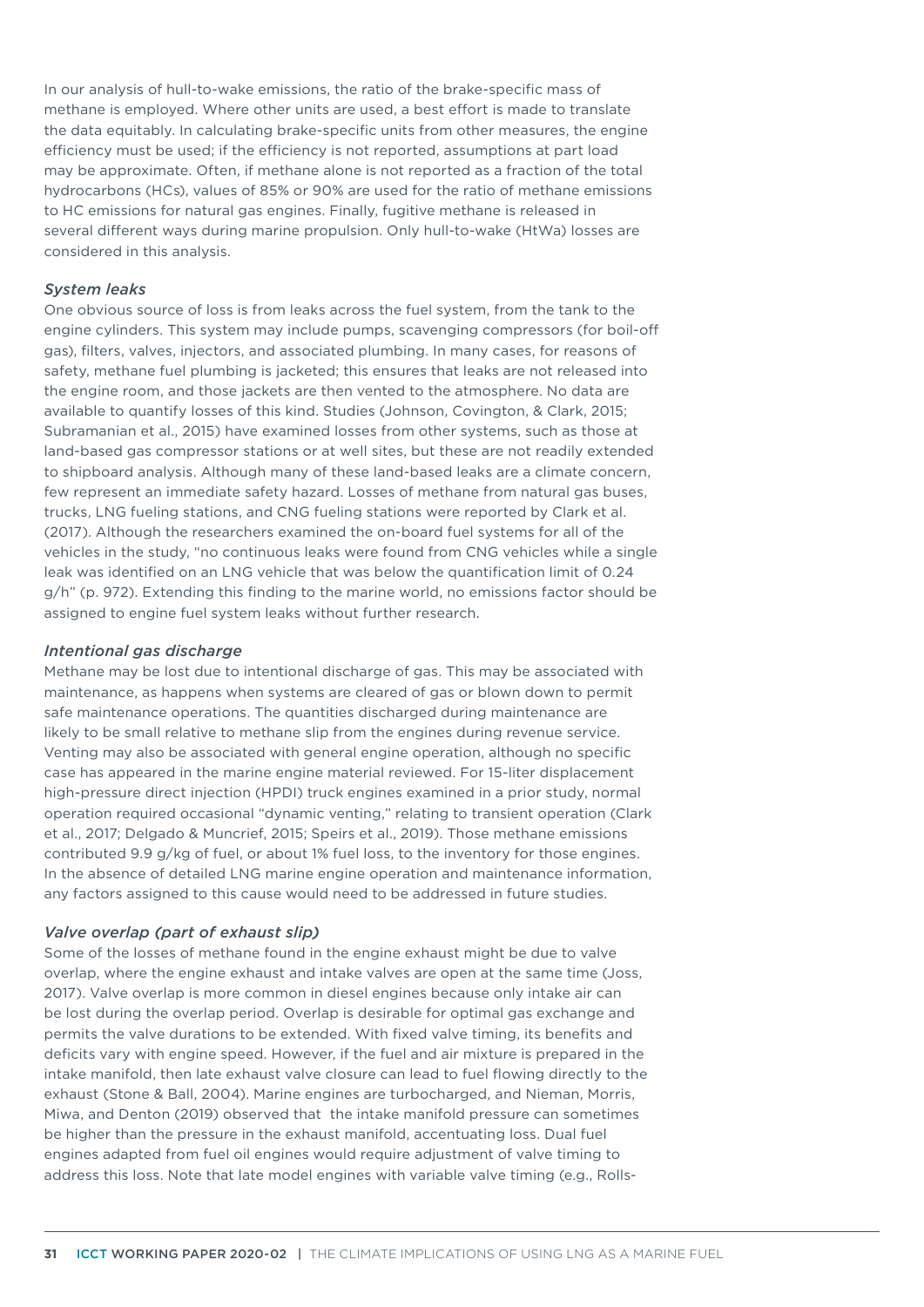Royce, 2018) presumably would be configured to avoid this loss completely. HPDF engines, where fuel is not present in the intake, would avoid this loss. Where there is timing control over natural gas port injectors, introduction of the natural gas can be delayed relative to intake valve opening to avoid blow-through (Wärtsilä, 2009).

#### *Concealed gas (part of exhaust slip)*

For engines fueled with natural gas at low pressure, there is a fuel-air mixture present during at least part of the compression stroke, and it is present throughout the cylinder volume. If the gaseous fuel is introduced with air from the manifold, it is present throughout the intake and compression strokes. Some of the fuel-air mixture enters crevices or contained spaces in the engine (Joss, 2017; Wagemakers & Leermakers, 2012). A prime example is the space between the piston crown and cylinder wall, which is above the top ring of the cylinder at the top land crevice. The head gasket area also offers crevices. These zones are protected from the combustion process in the bulk of the cylinder, and the methane in these areas remains unburned. Toward the end of the expansion stroke, it emerges from the crevices into the bulk gas, and much of it is discharged in the exhaust. These examples are some the largest cases of methane losses (Konigsson, 2014). Nieman et al. (2019) observed that this top land is potentially larger in diesel engines that may be adopted for dual-fuel operation. Nieman et al. (2019) also observed that it is best to prevent fuel from getting trapped in these areas in the first place, which can be done by reducing the crevice volume or by directly injecting the gas. A second methane storage mechanism exists; in this method, some of the gas is absorbed into the oil film on the cylinder wall during compression, protected from oxidation, and then desorbed in time to be expelled subsequently in the exhaust stroke (Murillo Hernandez, 2015). Both crevice and absorption methane slip would appear with methane from other sources of loss and are characterized as part of the total exhaust loss, discussed below.

#### *Inefficiency of combustion (part of exhaust slip)*

Combustion of a fairly homogenous lean mixture of gas and air proceeds with a flame that moves from the ignition source—that is, burning diesel, a rich burning gas mix from prechamber holes or a flame kernel from a spark plug—through the bulk of the gas in the cylinder. Laminar flame speeds are slow, and so charge movement and turbulent flame propagation are desirable. However, Joss (2017) presented unstable flame propagation caused by turbulence as a cause for poor combustion at high engine speed, and this may be interpreted as high piston speed for long stroke, low- and medium-speed marine engines. Broadly, if the charge motion in the cylinder is not optimized for the combustion, the flame front may not reach some stray pockets of gas; these then fail to burn, particularly at very high lambda values. Jensen, Schramm, and Morgen (1999), working with a small bore engine, showed that the fraction of unburned gas passing through the engine rose as the mixture became leaner beyond a lambda of 1.25, and was also affected by gas composition. Tan, Dagaut, Cathonnet, and Boettner (1994) showed that the presence of ethane and propane assisted with methane oxidation, and stressed both the effect of LNG composition and the difference between using boil-off gas and forced LNG evaporation. Poor combustion may also occur close to the cylinder wall, in a "quench zone" associated with cooling by heat transfer to the wall. While partial combustion of the gas to form CO detracts from engine efficiency, it also serves to reduce methane slip. Overall, poor combustion efficiency of the gas would appear as methane slip along with methane from other sources of loss and is characterized as part of the total exhaust loss, discussed below.

#### *Open crankcase emissions*

Additional methane loss can occur from crankcase emissions, which are not included in the exhaust stream unless intentionally fed into the exhaust. Piston rings do not seal completely against the cylinder wall. Gases that pass by the rings, termed blow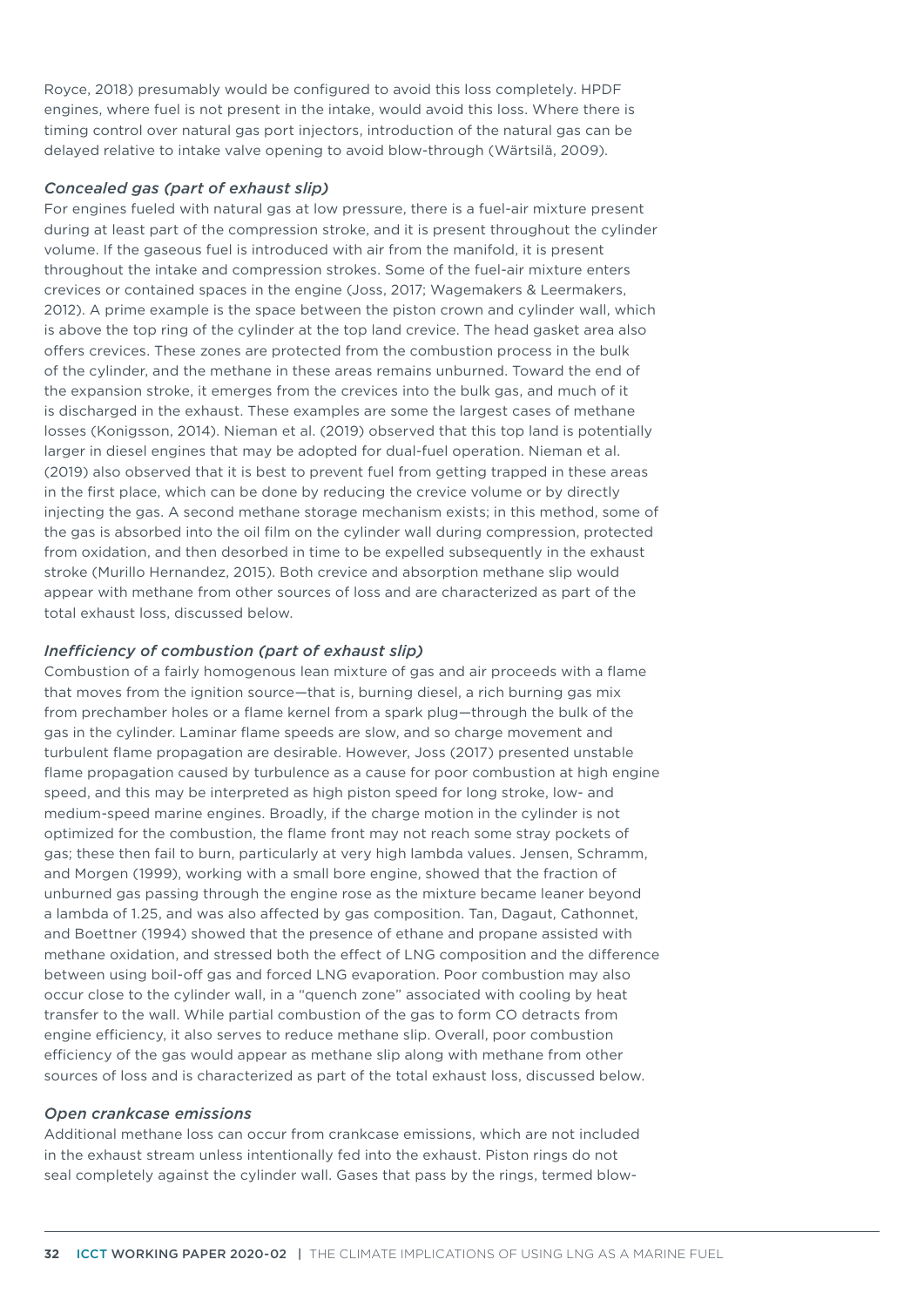by, enter the crankcase, and must be vented. Some air and fuel may also reach the crankcase via valve stem clearances and return lubricating oil passages. Tatli and Clark (2009) presented data on the flow from crankcases of diesel truck engines of 5.9 to 14.6 liter displacement and showed that between 0.22% (for a recently rebuilt engine) and 1.49% of the working gas was lost past the rings. Blow-by in production sparkignited engines is typically about 1% of the intake flow (Stone & Ball, 2004). Delprete, Selmani, and Bisha (2019) related blow-by to ring design, and this permits the scaling of data to larger engine sizes.

For decades, automobile engine crankcases have been closed, meaning that the crankcase gas is returned to the engine intake. Closing crankcases has not been favored on diesel engines because the oil in the blow-by flow fouls turbochargers, and this would also apply to turbocharged gas engines. Separation of the oil mist also proves to be difficult. Caterpillar (2015) provided practical information on closing marine diesel and natural gas engines. The Caterpillar 3516C IMO II marine diesel engine includes a closed crankcase design. Caterpillar subsidiary Progress Rail has announced dual fuel IMO Tier III marine engines, suited to tug applications, with a closed crankcase system.

In natural gas engines, the blow-by gas generally carries the same methane concentration as is supplied in the intake air. If the crankcase is vented to the atmosphere, this implies a methane slip of about 1%, regardless of the air/fuel ratio in the cylinder. Dieselnet cites sources that predict the blow-by volume flow in terms of engine power output. Values range from *Blow-by [dm3/s] = rated power [kW]/180* for a new engine to *Blow-by [dm3/s] = rated power [kW]/60* for a worn engine. For an average condition engine with an air/fuel ratio of 30, these values would translate to a methane slip of about 1g/kWh.

In a U.S. pump-to-wheels methane study (Clark et al., 2017), 9- and 12-liter stoichiometric spark-ignited engines were characterized for both exhaust and crankcase emissions. The engines had open crankcase vents, although similar engines were sold with closed crankcase systems in Europe and in the United States in subsequent years. The 9-liter engines, equipped with a three-way exhaust catalyst, emitted at 5.55 g/kg from the tailpipe and at 9.90 g/kg from the crankcase vent. The 12-liter engines emitted at 2.45 g/kg from the tailpipe and 10.19 g/kg from the crankcase vent. Johnson et al. (2015) measured both exhaust and crankcase methane emissions from four-stroke lean burn G3512, G3612, and G3516 Caterpillar stationary engines driving natural gas compressors. For a total of six engines, the crankcase fugitive methane was 4% to 22% of the engine exhaust methane emissions.

Brunnet et al. (2018) acknowledged methane in the crankcase while discussing oil mist explosions in marine engines: "The increasing use of LNG fueled ships leads to an accumulation of unburned methane in the crankcase or below the piston, depending on 4-stroke or 2-stroke engines, respectively" (p. 282). The oil mist arises mostly from high velocity blow-by gas stripping oil from the cylinder wall. Wärtsilä (2007) presented oil mist separation for diesel-powered cruise ships. However, the objective of such technology is not necessarily to close the crankcase, but to remove oil from the stream and return the oil to the crankcase, still venting the stream to atmosphere. Both open-vent and closed-vent demister systems are in the marketplace (UT99, 2019). Lofholm, Pettersson, and Vestergard (2009), of Wärtsilä, reported that for gas engines, the separator can provide closed crankcase operation, with the stream returned to the turbocharger intake.

For large two-stroke engines employing a crosshead design, the underside of the piston does not discharge to the crankcase, but rather to the intake chest that feeds the intake ports. The intake chest is isolated from the crankcase by a seal, and low leakage would be anticipated past that seal. In this way, these engines would re-ingest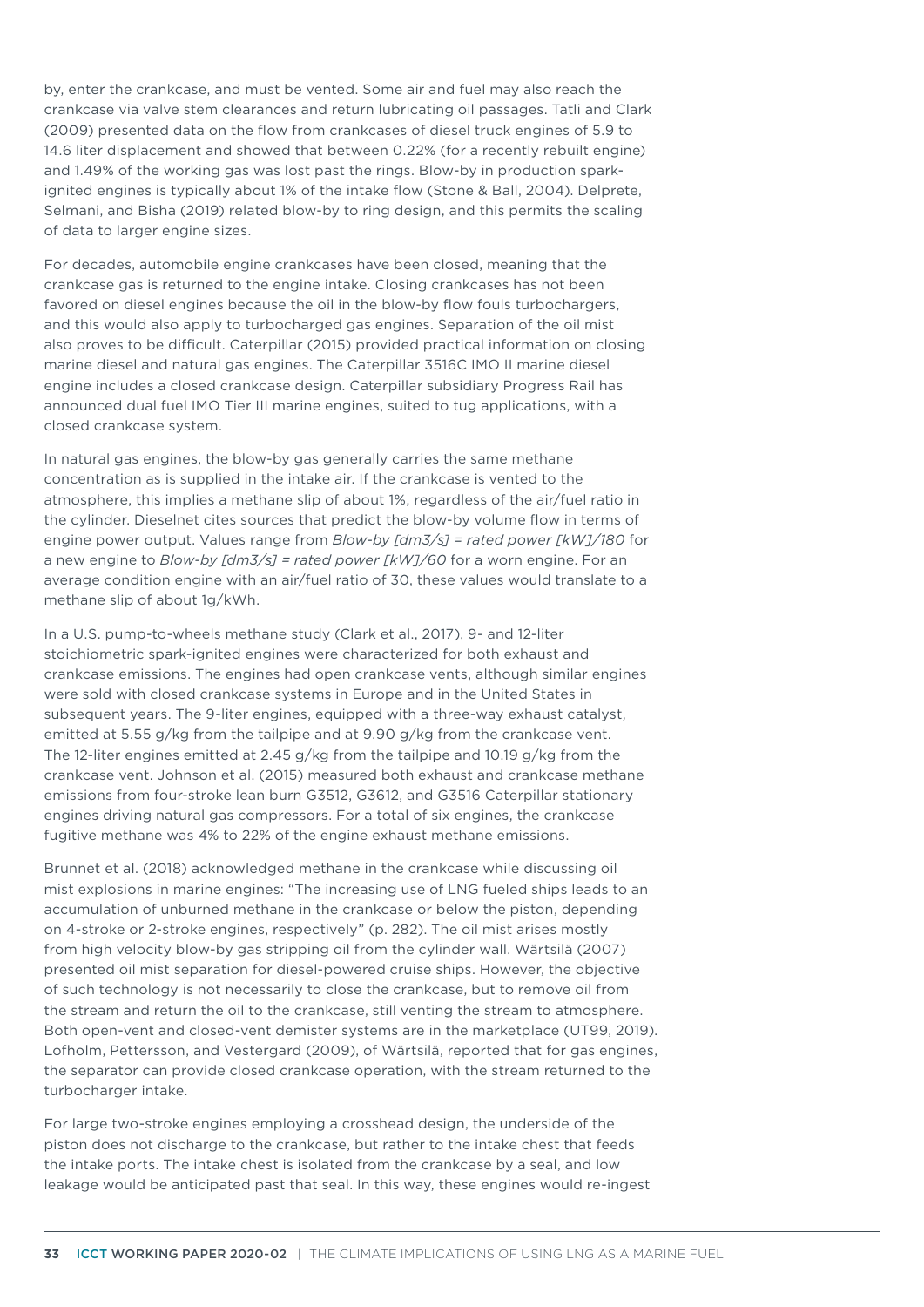any blow-by, and methane slip from the crankcase should be insignificant relative to other sources. If four-stroke gas engines (either spark-ignited or dual fuel) without a crosshead design are used with high-pressure gas injection in the future, far less gas would be anticipated in the area of the rings, and methane slip due to crankcase venting would be substantially reduced.

Closing the crankcase and returning the unburned gas to the engine intake would recapture about 1% of the LNG used to fuel the engine and contribute to raising the efficiency of the engine. UT99 (2019) found that the efficiency of cogeneration gas engines rises by 0.7% as a result of closing the vent, and this implies 0.7% blow-by of methane.

The U.S. Environmental Protection Agency (EPA) and the European Union have recently moved to control crankcase emissions from stationary engines. The EPA rule includes regulation of 200 to 500 horsepower spark-ignited engines. Increasing regulation and increasing commercial offerings with closed crankcase systems suggest that there will be wide adoption of closed vents in the future. However, in the absence of enforced retrofits and noting the longevity of marine engines, it is likely that both open and closed crankcase systems will be in service in marine applications.

A crankcase emissions contribution needs to be incorporated selectively as an emissions factor. It is also important to undertake an assessment of the fraction of engines that both vent to the atmosphere and use technology that causes high methane levels in the crankcase. Where there is a crankcase vent that discharges to the atmosphere from any low-pressure LNG engine, the Caterpillar (2015) estimators and an assumption of 0.75% blow-by suggest a methane loss factor of 1 g/kWh. At present, there is no inventory to determine the fraction of marine LNG engines having closed crankcases. About 37% of merchant ships are 5 to 14 years old, and these represent 54% of the tonnage; this attests to a fairly slow replacement rate (Equasis, 2017). Because the closed crankcase technology is not the historical norm, it is reasonable to apply the open crankcase emissions factor to a portion of low-pressure LNG engines, excluding slow-speed engines, for purposes of a near-future HtWa fleet estimation. We incorporate crankcase emissions in our "high leakage" scenario.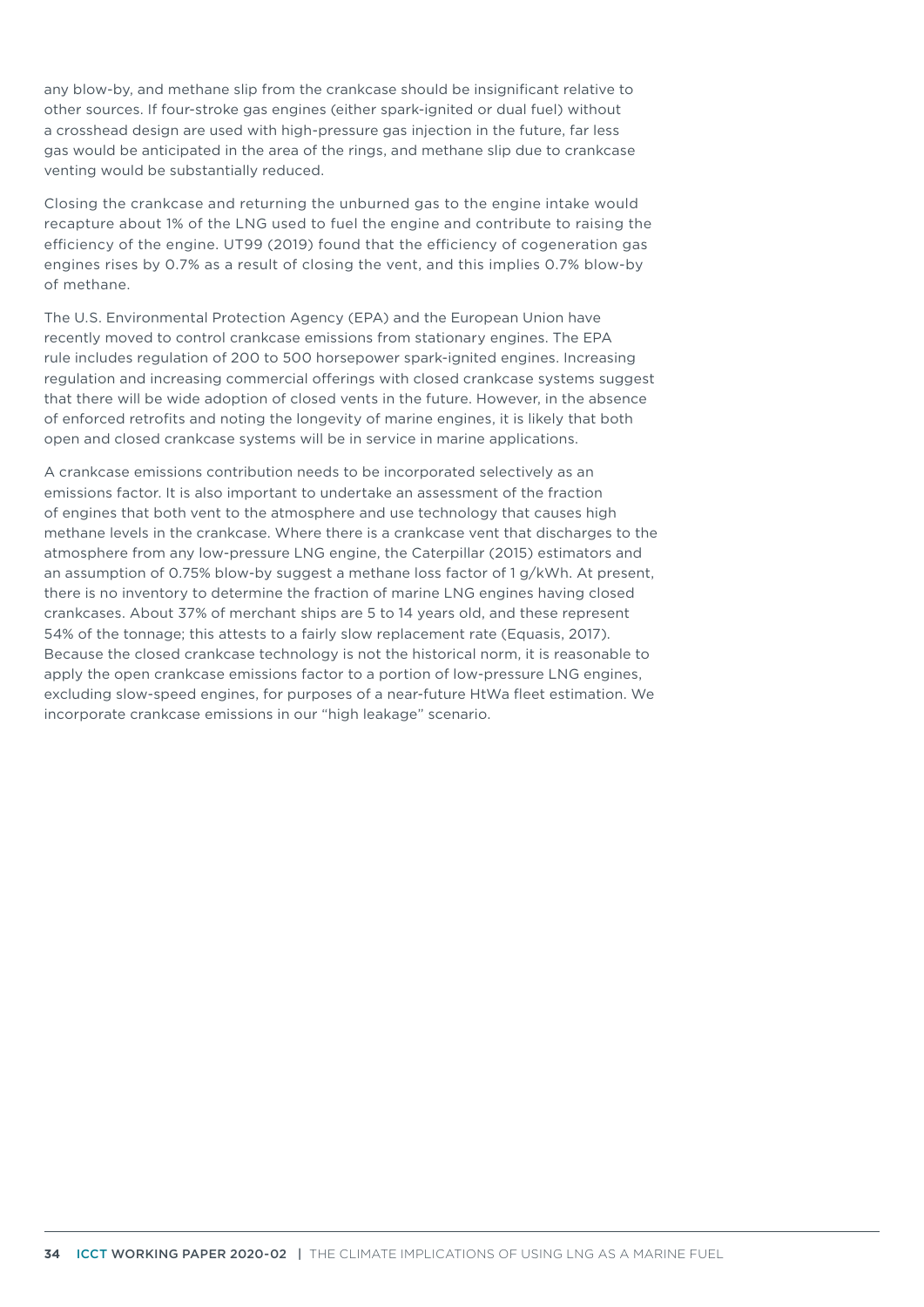# **Appendix B. Methane slip emission factors**

In this appendix, we explain our methane slip emission factor assumptions. The discussion is organized by engine technology.

## Lean burn spark-ignited engines

We suggest a central value of 4.1 gCH<sub>4</sub>/kWh for LBSI engines. While we excluded this engine from our analysis because it has few international shipping or cruise ship applications, LBSI engines are being used for smaller ships. We therefore provide some information on this technology here, in case it is beneficial to the reader.

LBSI engines use a single fuel, natural gas, and a four-stroke cycle. The gas is sufficiently lean that a prechamber with a rich spark-ignited mixture is used to provide a high-energy ignition source for the gas in the bulk of the cylinder. The gas jets from the prechamber also assist with mixing and completeness of the combustion in the cylinder. Very lean operation supports low NO<sub>x</sub> in the exhaust, without need for aftertreatment. Rolls-Royce Power Systems (Rolls-Royce/Bergen), Mitsubishi, and Caterpillar manufacture marine engines working on this principle. Wärtsilä already manufactures lean burn prechamber spark-ignited engines for stationary use and will offer a marine engine in this LBSI segment starting in 2021.

Stenersen and Thonstad (2017) and Ushakov, Stenersen, and Einang (2019) presented the latest data on methane slip and find a weighted 4.4 g/kWh on the water compared with a manufacturer reported 2.8 g/kWh on the test bed, for an average of 4.1 g/kWh for the E2 and E3 test cycles.

It is reasonable to consider whether other data sources approximate or otherwise differ from the suggested 4.1 g/kWh value, other than reported data that are too old to reflect recent technology. However, in some cases, the precise engine load associated with the emissions factor is not reported. Rolls-Royce (2012) presented values of 3 g/kWh at full load, and 5 g/kWh at 25% load, and these are in reasonable harmony. Corbett et al. (2015), using multiple sources, presented 5 g/kWh in their Table 3. Stenersen and Thonstad (2017) also presented manufacturer data, with various Rolls-Royce engines having slip of 4.2 to 5.5 g/kWh and with a Mitsubishi engine emitting 3 and 3.6 g/kWh at two different lambda values. Winebrake, Corbett, Umar, and Yuska (2019) used a value of 4.66 g/kWh. Verbeek, Kadijk, van Mensch, Wulffers, van den Beemt, and Fraga (2011) suggested a factor of 3.9 g/kWh, but expressed concern that it could be as high as 13 g/kWh at low loads. Speirs et al. (2019) plotted data from several sources and showed an average of 26 g/kg, supporting the 4.1 g/kWh value.

From two manufacturer surveys, Thinkstep (2019) presented a value of 2 g/kWh for LBSI, which is substantially below the values presented above. In June 2019, Dr. Elizabeth Lindstad of SINTEF provided a commentary (Lindstad, 2019) critical of the low emissions factor used in the Thinkstep report, and there was a response from Thinkstep that defends the number of 2 g/kWh that was supplied in response to surveys. Precise definition and choice of engine loads when determining emissions factors has contributed further to the disagreement. Data available for the E2 or E3 cycles emphasize high load (weighted average of 68.5%), and LBSI emissions generally rise substantially as load is reduced. Long-haul shipping using LBSI technology may meet or exceed the average load for the E2 or E3 cycles, but ferries and tugs may emit at higher brake-specific levels.

High-speed, lean burn spark-ignited truck engines average about 4 g/kWh upon unit conversion, in line with the Stenersen and Thonstad (2017) LBSI value. The Thinkstep (2019) value for high-speed spark-ignited engines was 3.25 g/kWh.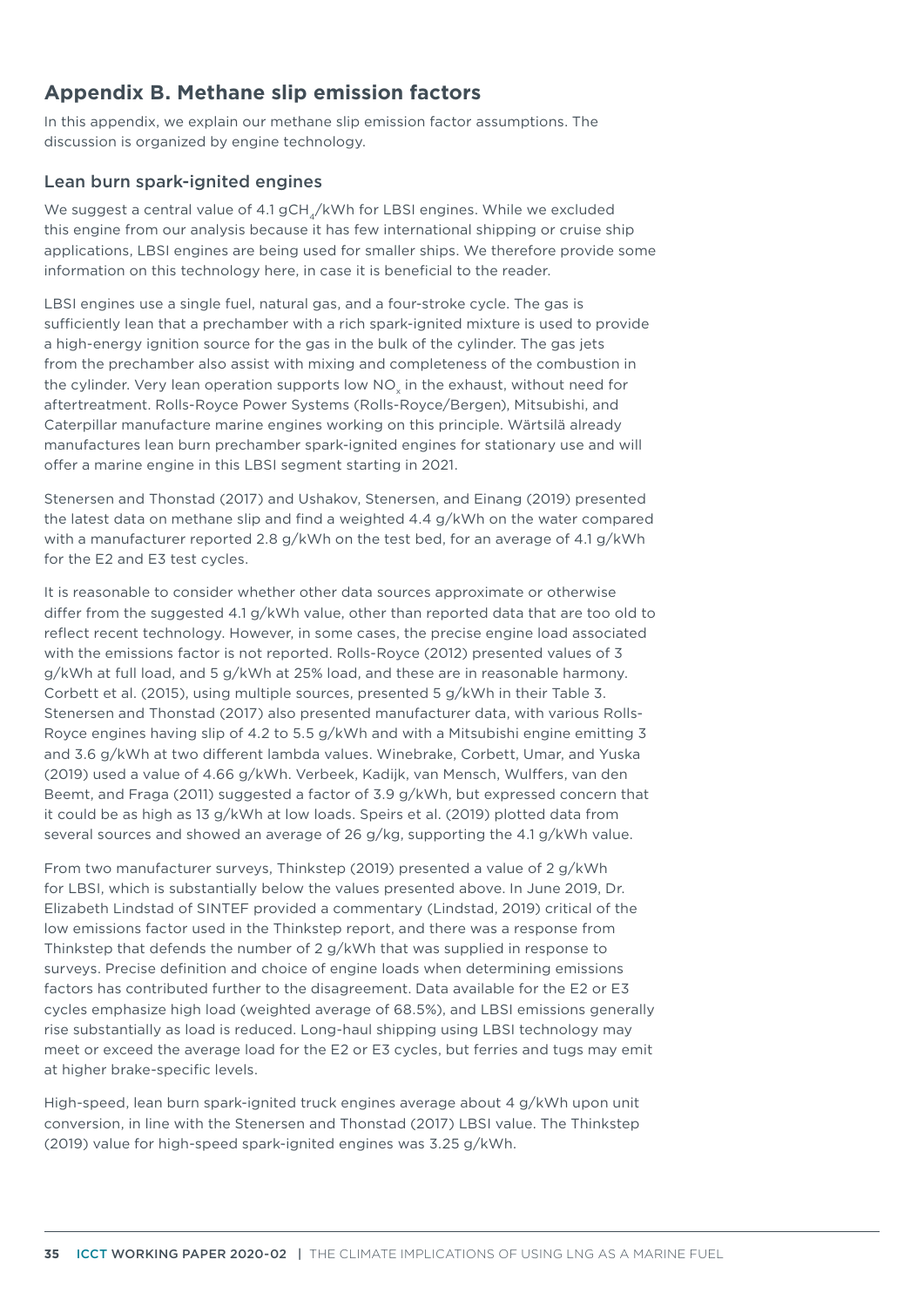Without a preponderance of other sources disputing the Stenersen and Thonstad (2017) and Ushakov et al. (2019) value, methane E2 and E3 emissions of 4.1 g/kWh are supported for LBSI.

LBSI engine brake specific emissions levels vary with load. Table B1 shows the ratio of emissions for 25% and 50% load to 90% load, estimated from graphs of Ushakov et al. (2019) and Rolls-Royce (2012). As discussed for LBSI medium-speed engines below, an engine that sees low average-to-peak load ratios in service will emit at a higher brakespecific level than an engine that is operated near full load, or weighted toward high loads, as for the E2 and E3 cycles.

| <b>Emissions Ratio</b> | 50%/90% | 25%/90% |
|------------------------|---------|---------|
| <b>Ushakov1</b>        | 1.7     | 3.3     |
| Ushakov 3              | 0.8     | 0.7     |
| Ushakov 4              | 0.8     | 3.5     |
| <b>Ushakov 5</b>       | 2.1     | 4.6     |
| <b>Ushakov 8</b>       | 1.8     | 8.7     |
| Ushakov 9              | 1.2     | 1.3     |
| <b>Ushakov 10</b>      | 1.0     | 1.0     |
| <b>Ushakov Average</b> | 1.3     | 3.3     |
| Rolls-Royce (2012)     | 1.3     | 1.7     |
| Average of 8           | 1.3     | 3.1     |

**Table B1.** Ratios of part load to high load emissions for eight LBSI engines. The data of Ushakov et al. (2019) were estimated from plots in their paper.

## Low-pressure dual-fuel (LPDF) engines, medium-speed, four-stroke

We suggest a central value of 5.5 gCH<sub>4</sub>/kWh for medium-speed, four-stroke LPDF engines.

Medium-speed, four-stroke LPDF engines use a very lean mixture of air and natural gas with a small amount of MGO pilot fuel. The lean mixture reduces NO<sub>x</sub> formation and helps avoid engine knock. Compression must be sufficiently high to provide the temperature to ignite the MGO, which has an auto-ignition temperature far below that of the natural gas mixture.

Minimizing pilot injection lowers NO<sub>v</sub> emissions but leaves methane unburned, especially at part load. At very low loads, methane slip is high unless the engine controls switch to diesel-only operation below a specified torque output. There is, therefore, a compromise between assuring low methane slip and providing high LNG substitution at light loads.

Wärtsilä offers two designs for four-stroke engines burning gas and diesel. First, there are engines recommended for marine use. They are designated "DF" for dual fuel. Examples include the W20DF, W34DF, and W50DF. These employ the low-pressure gas introduction described in this section. Second, there are Wärtsilä four-stroke engines designated as "GD" for gas-diesel that employ high-pressure gas injection and are designated for stationary and offshore platform use, and not for marine applications. However, Ushakov et al. (2019) counted this technology as available for marine use. These HPDF medium-speed engines include the W32GD and W46GD fourstroke engines. The "DF" engines run either on diesel alone, or on low-pressure gas with a diesel pilot that provides about 1% of the energy. The "GD" engines are designed to run on a range of gas and diesel mixtures, or on diesel alone.

Several medium-speed LPDF four-stroke engines may be used with electric drive to propel a large ship, providing a similar level of power to that of a single slow-speed engine. Substantial data are available for LPDF medium-speed engines. As with LBSI,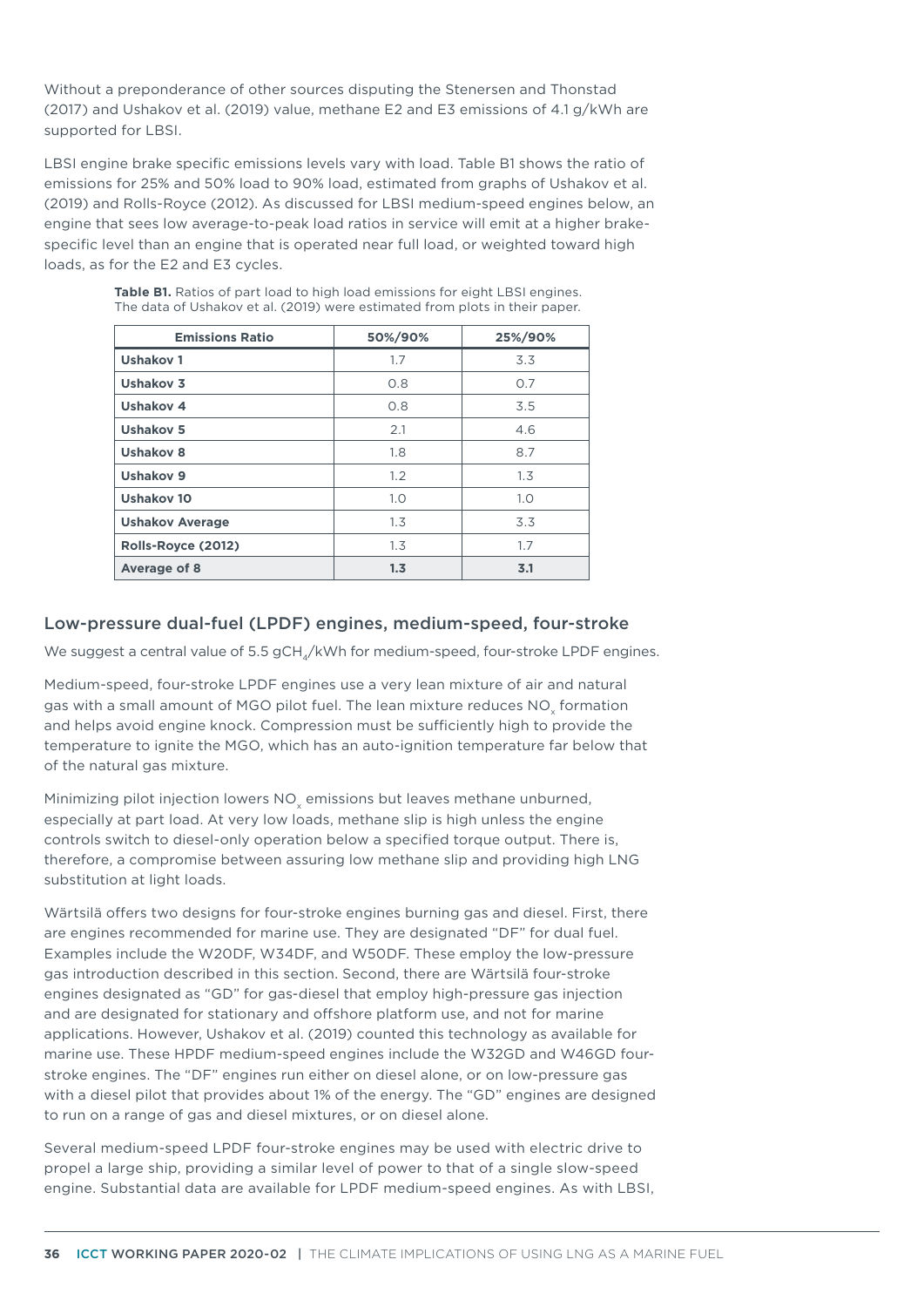the Thinkstep (2019) factor of 3.84 g/kWh was lower—about 55% of the value—than the Stenersen and Thonstad (2017) and Ushakov et al. (2019) value of 6.9 g/kWh. LPDF emissions are likely to be affected by a NO<sub>x</sub>-versus-methane tradeoff, at a time when the IMO has tightened NO<sub>x</sub> regulations without methane regulations in place. Ushakov et al. observed that "it is quite often that engines appear to be 'overtuned' resulting in very low nitrogen oxides emission, far below the limit set by the standards" (p. 1319). This overtuning, involving leaner mixtures, would contribute to combustion slip. In some cases, engines may be capable of emitting low NO or low methane, but not both simultaneously.

Wärtsilä has stated that its W20 DF engine met 6 g/kWh Stage V (2020) European standards on the E3 test cycle. Data provided to Bengtsson, Andersson, and Fridell (2011) by Wärtsilä showed 3.6 g/kWh total hydro carbons (THC), but the load is unknown. However, as reported by Stenersen and Thonstad (2017), Wärtsilä presented E2 cycle averaged values of 3.82, 3.57, and 3.54 g/kWh with increasing bore size for LPDF engines.

The detailed test data of Sommer et al. (2019) suggested that the emissions from the two LPDF engines that they tested exceeded the 7.3 g/kWh value. From the graph of the data, the cycle average would be about 9 g/kWh. On the other hand, the data gathered by Anderson et al. (2015) suggested a factor not much above 2 g/kWh, with 1g/kWh at high power loading. Anderson et al. (2015) themselves estimated an averaged cycle emissions value by applying the E3 and E2 factors of 0.2, 0.5, 0.15, and 0.15 to engine loads of 90%, 72%, 40%, and 29%, respectively and calculated 2.4 g/ kWh for THC, which implies 2 g/kWh for methane.

Corbett et al. (2015) used the same value, 4.4 g/kWh, for LPDF and LBSI. Thomson, Corbett, and Winebrake (2015) and Winebrake et al. (2019) presented values so low for LPDF that it is supposed that some HPDF data may be included in averaging, and these values were not considered for comparative purposes. Speirs et al. (2019) plotted data from several sources, showing an average of 42 g/kg; depending on engine fuel efficiency, this supports a value in the range 6 to 6.5 g/kWh.

Determining a single representative factor for the LPDF engines is difficult, and there is strong evidence that they vary widely in use, have responded to NO<sub>y</sub> regulations (Speirs et al., 2019), or represent engines of different generations and manufacturers. The split between the real-world measurements of Sommer et al. (2019) and Anderson et al. (2015) is wide, but averages to about 7 g/kWh. There is, however, an argument that LBSI and LPDF should yield similar slip, at least at high load, since only the ignition source differs.

Methane slip from LPDF engines is evidently highly dependent on load. Ushakov et al. (2019) have plotted brake-specific emissions against load for seven LPDF engines. Additional data at different loads are available from Anderson et al. (2015) and Sommer et al. (2019), and from Nielsen and Stenersen (2010) and MacQueen (2011), as plotted by Sommer et al. (2019). With a best effort, data were read from graphs, except the data for Anderson et al. (2015), which were obtained by linear interpolation and extrapolation of published data. The Nielsen and Stenersen (2010) and the MacQueen (2011) data were presented by Sommer et al. (2019) in units of g/MJ fuel, so that increased slip at light load would not include reduced engine efficiency and would underestimate a ratio based on brake-specific units. All other data used to compute ratios were in brake-specific units of g/kWh.

The individual engine data of Ushakov et al. (2019) average to a value of 1.7 for the ratio of emissions at 50% load/90% load and average to 4.0 for 25% load/90% load, as shown in Table B2. Two of the engines of Ushakov et al. (2019) showed lower brake specific emissions at 50% load than 90% load.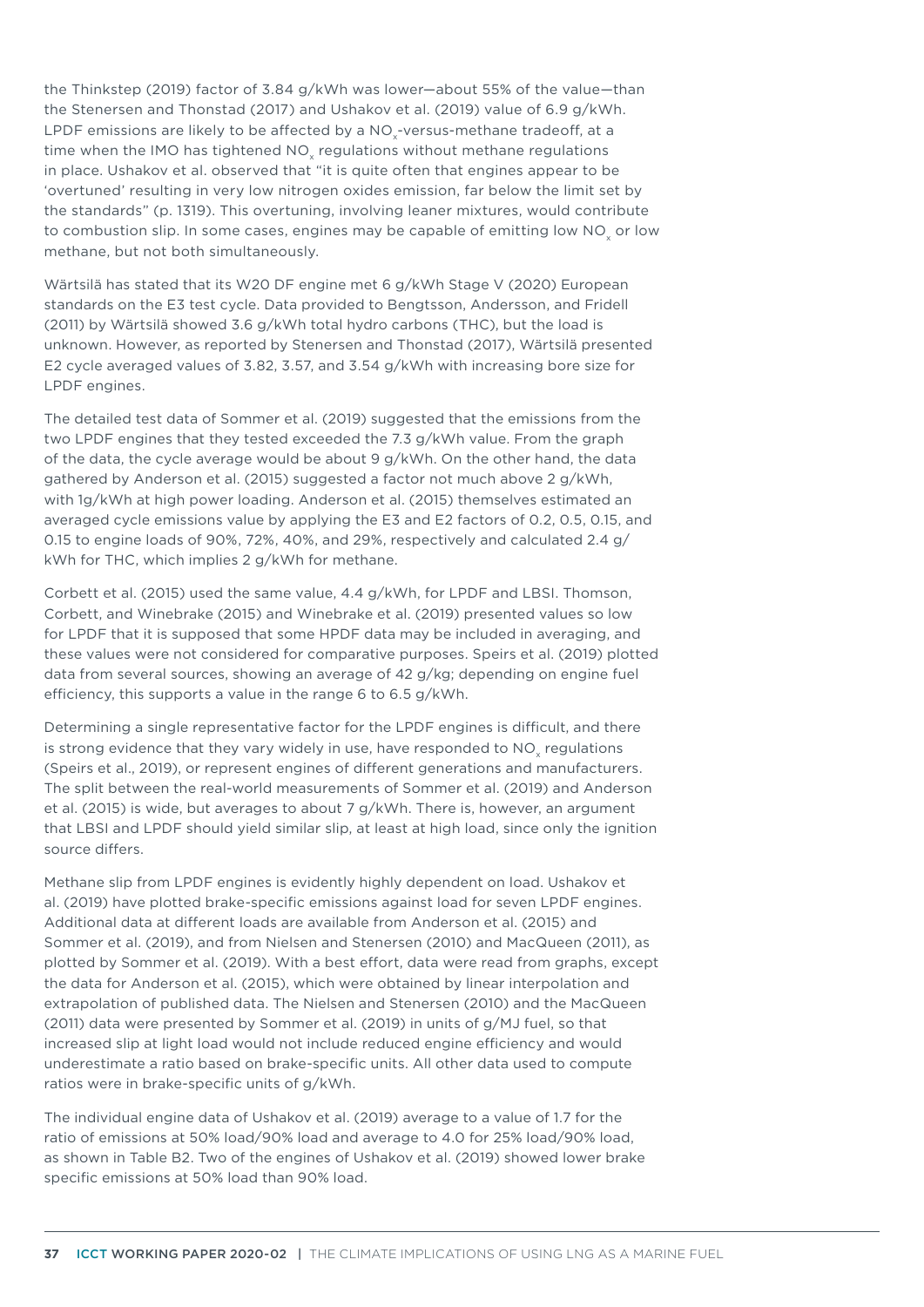**Table B2.** Ratios of part-load to high-load emissions for 11 LPDF engines. Data for 10 of the entries were estimated from data on plots, and must be considered approximate.

| <b>Emissions Ratio</b> | <b>Basis</b> | 50%/90% | 25%/90% |
|------------------------|--------------|---------|---------|
| Ushakov 1              | kWh          | 0.6     | 1.1     |
| <b>Ushakov 2</b>       | kWh          | 0.8     | 1.3     |
| Ushakov 3              | kWh          | 3.8     | 5.7     |
| <b>Ushakov 5</b>       | kWh          | 1.6     | 3.5     |
| Ushakov 6              | kWh          | 1.8     | 6.8     |
| Ushakov 7              | kWh          | 1.6     | 4.3     |
| <b>Ushakov 8</b>       | <b>kWh</b>   | 1.8     | 5.5     |
| <b>Ushakov Average</b> | <b>kWh</b>   | 1.7     | 4.0     |
| Anderson et al.        | <b>kWh</b>   | 2.8     | 8.1     |
| Sommer et al.          | <b>kWh</b>   | 3.0     | 8.6     |
| Nielsen/Stenersen      | MJ fuel      | 1.6     | 2.3     |
| <b>MacQueen</b>        | MJ fuel      | 1.1     | 3.6     |
| <b>Average of 11</b>   | mixed        | 1.9     | 4.6     |

The Sommer et al. (2019) data were presented in units of g/kWh in the paper, and in g/ MJ fuel in the supplemental material. The differences in the 25%/90% and 50%/90% ratios differed in the following way: 3.0 and 8.6 on a g/kWh basis, and 2.4 and 6.4 on a g/MJ fuel basis. This shows the added influence of the reduced fuel economy in the brake-specific emissions ratios.

Sommer et al. (2019) measured two engines that were very similar. If Sommer et al. (2019) data are weighted twice, the averages for the table above are 2.0 and 4.9.

Ushakov et al. (2019) provided average values for the seven engines on their plot for each load percentage, and they were read to the nearest 0.5 g/kWh as 4.5 g/kWh (100%), 5.5 (75%), 7.0 (50%), and 16.5 (25%). This yielded ratios of part-load emissions to full-load emissions of 1, 1.22, 1.56, and 3.67. If the E2 or E3 weighting values are considered, the emissions implied for these seven engines would be 6.0 g/kWh, or 1.33 times the 100% load value. This differs from the 6.9 g/kWh presented by Ushakov et al. (2019), due to different averaging approaches.

In summary, the Thinkstep (2019), Bengtsson et al. (2011), and Anderson et al. (2015) data all support a value below 4 g/kWh, and the similarity to LBSI engines suggests a value of 4.1 g/kWh. In contrast, Sommer et al. (2019) and the SINTEF (Lindstad, 2019) data (particularly manufacturer measurements) support values that are far higher. We suggest using an average of the 4.1 g/kWh LBSI factor and the 6.9 g/kWh LPDF factor. This yields a factor representative of an E2 or E3 cycle of 5.5 g/kWh, which is also similar to the value of 5.3 g/kWh for the two ships measured on the water by SINTEF. However, it is certain from reported data that the slip of LPDF engines can vary by a factor of at least three.

#### Low-pressure dual-fuel (LPDF) engines, slow-speed, two-stroke

We suggest a central value of 2.5 gCH<sub>4</sub>/kWh for slow-speed, two-stroke LPDF engines.

Slow-speed, two-stroke, turbocharged, crosshead LPDF engines mix the gas and air early in the cycle stroke and use a diesel pilot injection to ignite the gas. Only 1% to 2% of the energy is delivered by the pilot fuel. Scavenging is via exhaust valves in the head, and intake ports through the cylinder walls. Winterthur Gas & Diesel (WinGD) and Wärtsilä offer engines working on this principle. These may be termed an Otto dual fuel, because the pilot injection acts as a spark plug to initiate the flame front in the gas. Gas is injected through the cylinder walls above the moving piston crown partway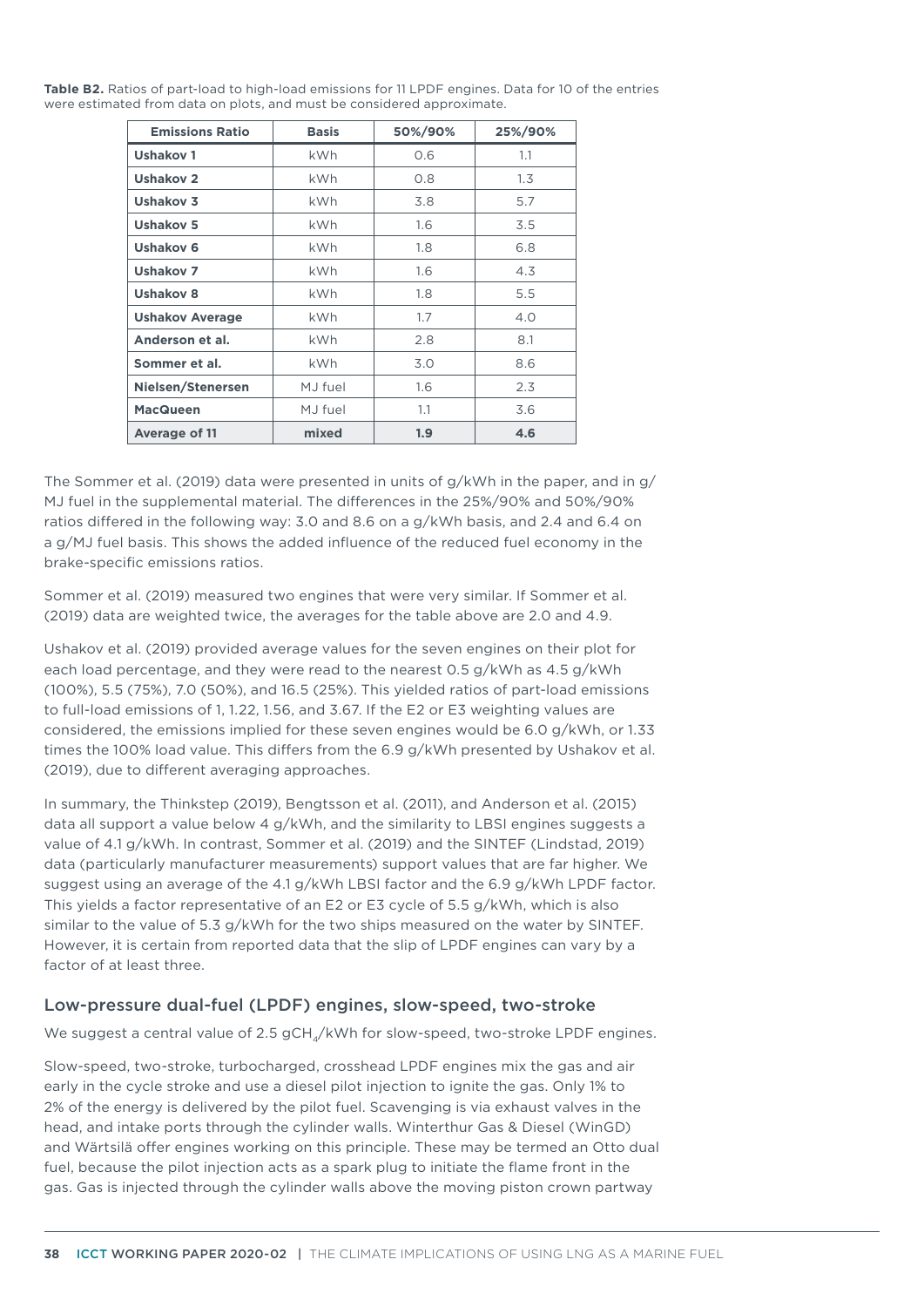through the compression stroke, after the exhaust valves have closed, and is then further compressed with the air before being ignited by the diesel. The gas mixture must be sufficiently lean to avoid auto-ignition.

Few data are available for large, direct drive LPDF engines. The weighted cycle data for the WinGD manufacturer data in the SINTEF report (Lindstad, 2019) yield a factor of 3.2 g/kWh. The Thinkstep report (2019) presented 2.1g/kWh. WinGD (2018) presented a factor of 1.6 to 2.4 g/kWh for methane at 80% of THC and showed the rise of slip from 1.9 g/kWh at full load to 3.2 g/kWh at 25% load for their 50cm bore engine. Motorship (2017) presented a 3 to 4 g/kWh range for a 72 cm bore engine, and CIMAC (2016) reported a 4 to 5 g/kWh value. The slow-speed LPDF showed some variation with load. The 50%/100% reported by SINTEF (Lindstad, 2019) was 1.14, and the 25%/100% was 1.31.

In the absence of additional test data, we suggest a value of 2.5 g/kWh for slow-speed, two-stroke LPDF engines.

## High-pressure dual-fuel (HPDF) engines, slow-speed, two-stroke

We suggest a central value of 0.2 gCH<sub>4</sub>/kWh for slow-speed, two-stroke HPDF engines.

Slow-speed, two-stroke, turbocharged, crosshead HPDF engines employ a sophisticated high-pressure injection system for the gas, and also inject a small quantity of pilot fuel. These are also termed Diesel-cycle dual fuel engines, because both fuels are injected at high pressure near top dead center and because no combustion can occur prior to the dual injection. They are manufactured by MAN and are offered with either exhaust gas recirculation or selective catalytic reduction systems to control NO<sub>v</sub> emissions. These slow-speed two-stroke engines share some commonality in combustion with the high-speed four-stroke high-pressure, direct injection, heavy-duty, over-the-road engines sold by Volvo and Westport and with the Wärtsilä gas-diesel (GD) engines in stationary engine applications.

MAN report a slip for their engines that is 0.2 g/kWh. The SINTEF report (Lindstad, 2019) presented the methane emissions as near zero. Huan, Hongjun, Wei, and Guoqiang (2019) echoed the 0.2 g/kWh value. Thinkstep (2019) presented 1 g/kg, which translates to about 0.14 g/kWh. CIMAC (2016) reported 0.3 to 0.4 g/kWh. Variation of the value with load or engine bore is unknown. Speirs et al. (2019) observed that HPDF two-stroke engines "have no associated measurements of their methane emissions other than from the manufacturers" (p. 53) and present the 0.2 g/kWh value.

#### Steam turbines

We suggest a central value of 0.04 gCH<sub> $_A$ </sub>/kWh for steam turbines, but even though it is used today, we exclude this technology from our analysis because it has limited future applications for international shipping and is an older and less efficient technology compared with other LNG engines.

Methane loss is due to leaks or incomplete combustion in the boiler. Power plant data, which would include leaks, suggests 0.2 to 0.3 g/kg (Hanjy et al., 2019). For small boilers, the data of Merrin and Francisco (2019) were far below 0.1 g/kg. Though there is a wide spread, these data suggest a typical value of 0.04 g/kWh for the combination of an LNG boiler and steam turbine. Co-firing with fuel oil would reduce the brakespecific loss because less methane would be supplied to the turbine.

LNG carrier tankers have long used steam turbines because, despite their inefficiency compared with other marine engines, they allow ships to use their cargo as a fuel (Fernández, Gómez, M., Gómez, J., & Insua, 2017). When ships transport LNG, some of it evaporates. This "boil-off gas" builds pressure in the cargo tank that needs to be